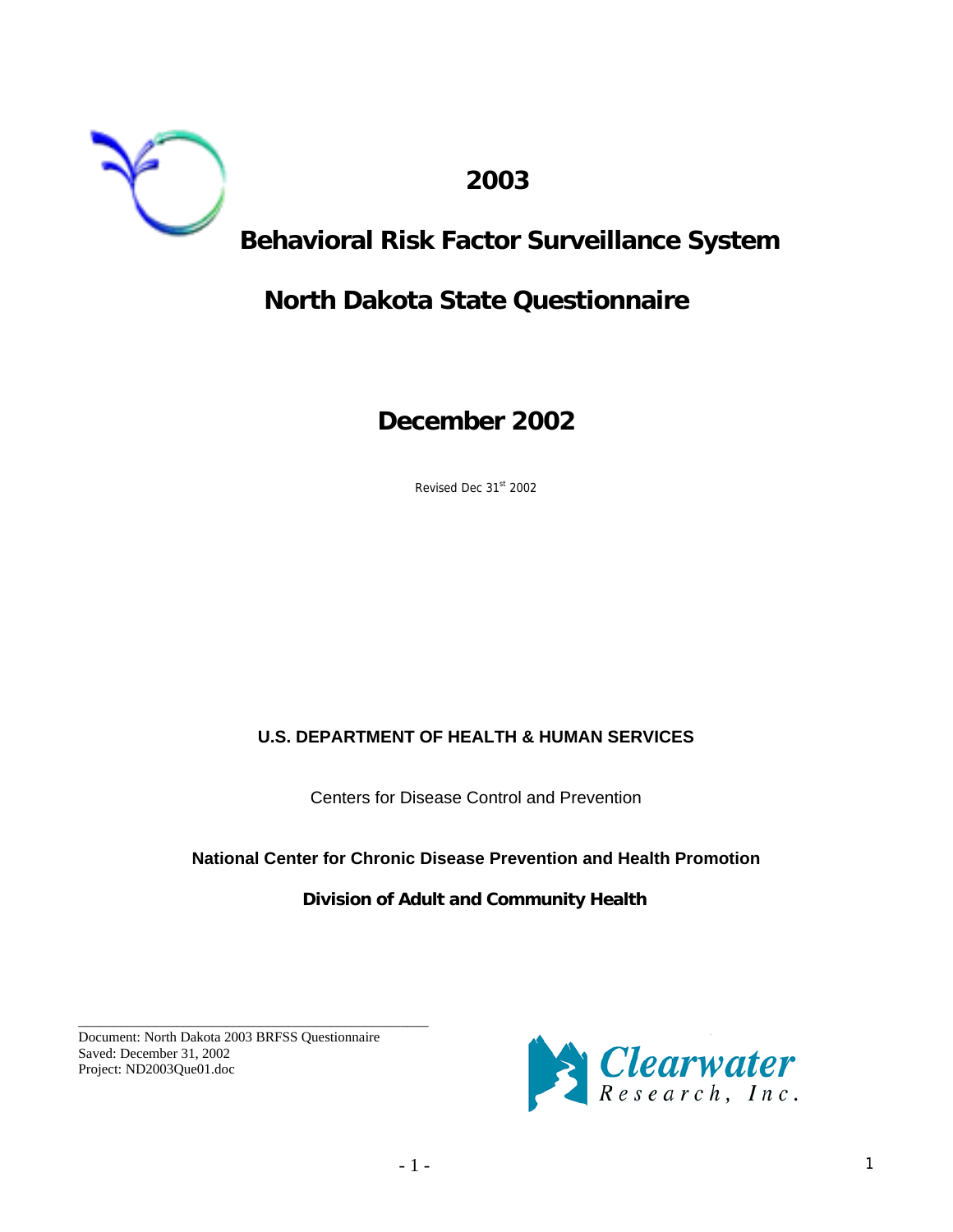Document: North Dakota 2003 BRFSS Questionnaire Saved: December 31, 2002 Project: ND2003Que01.doc

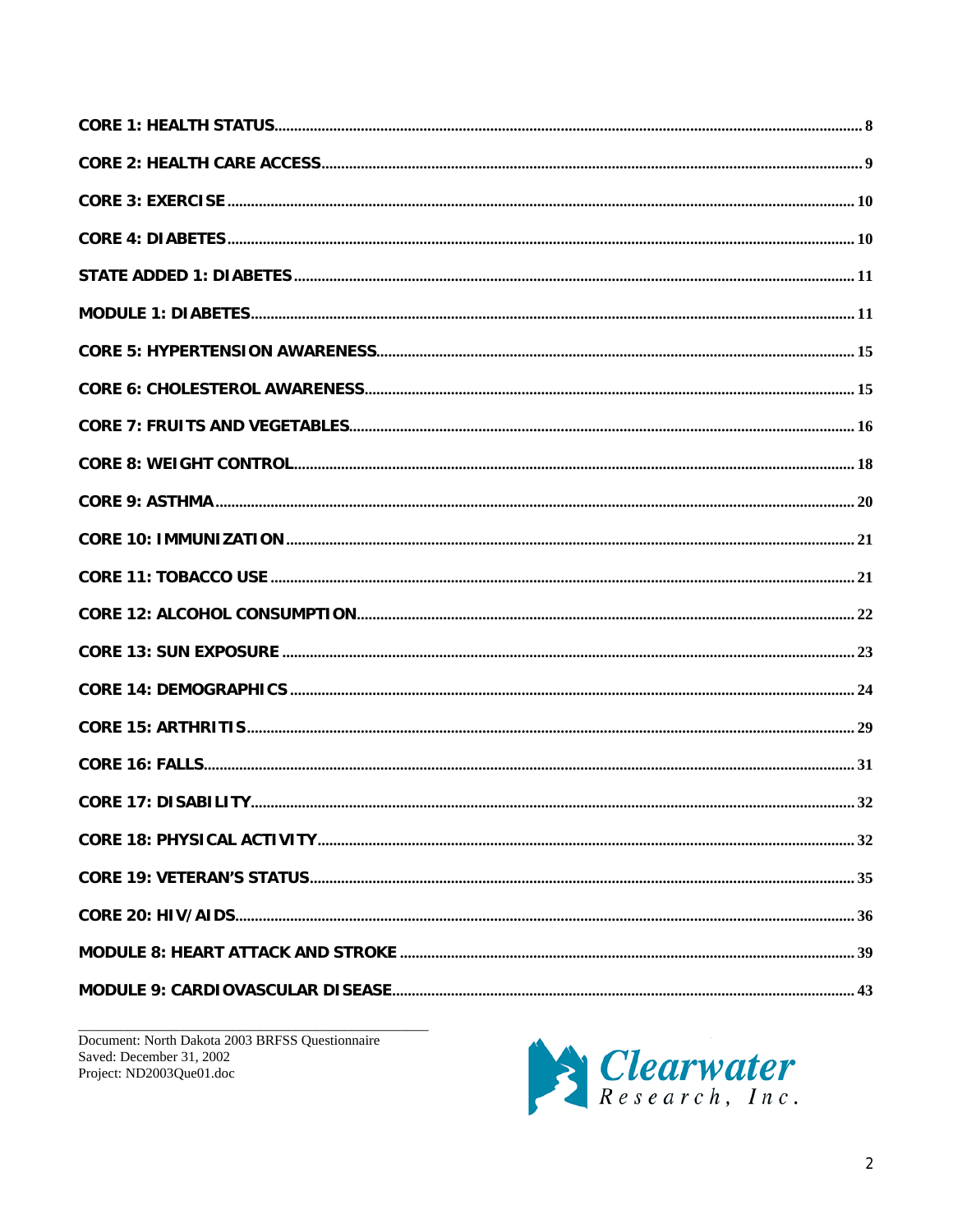Document: North Dakota 2003 BRFSS Questionnaire Saved: December 31, 2002 Project: ND2003Que01.doc

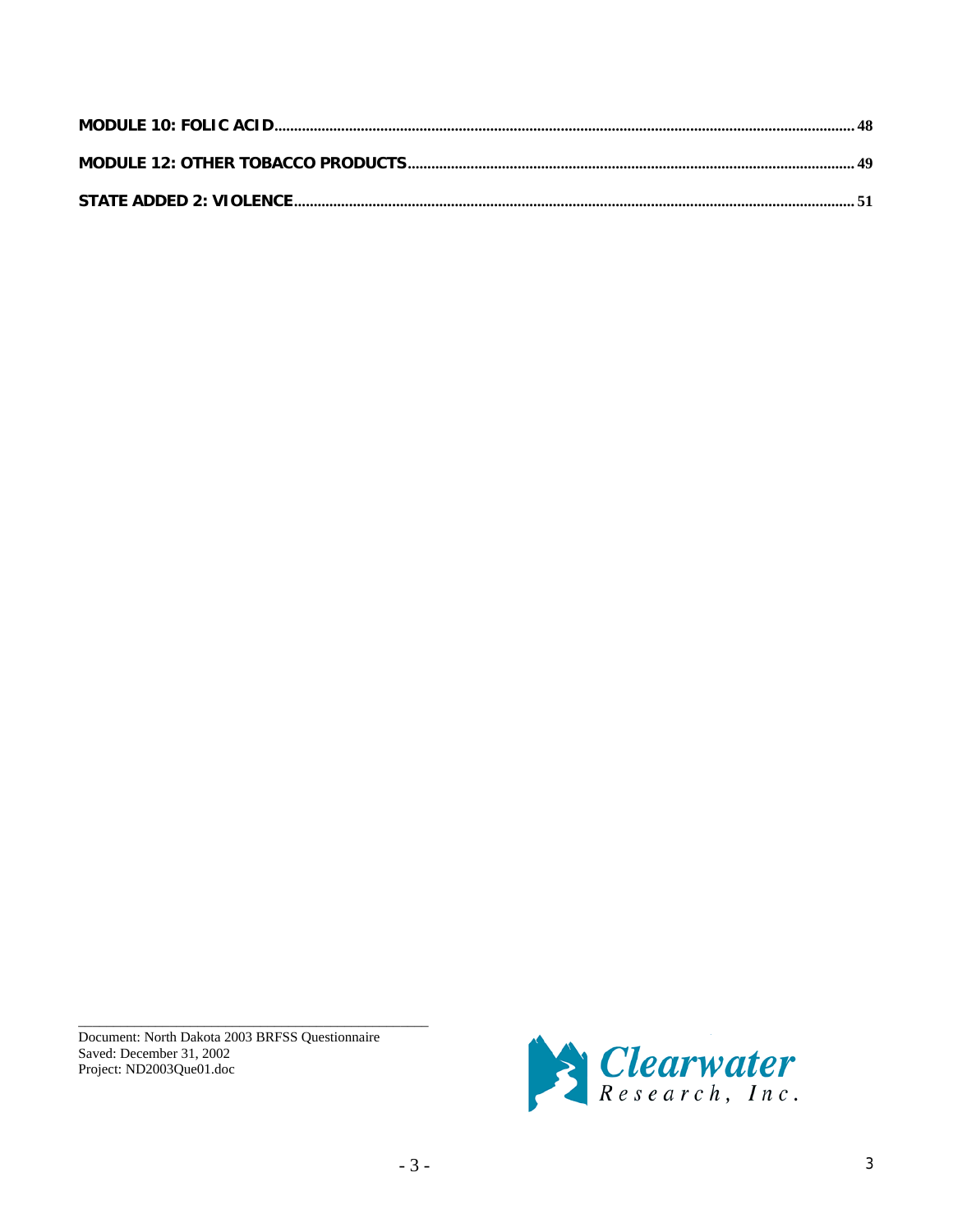### **INTROQ**

HELLO, I'm calling for the North Dakota Department of Health and the Centers for Disease Control and Prevention. My name is \_\_\_\_\_ (name) \_\_\_\_. We're gathering information on the health of North Dakota residents. Your phone number has been chosen randomly, and I'd like to ask some questions about health and health practices.

Is this XXX-XXX-XXXX?

- 1. Correct Number (Proceed to next question)
- 2. Number is not the same **SKIP TO WRONGNUM**

**PRIVRES** 

Is this a private residence?

- 1. Yes, continue.
- 2. No, non-residential **SKIP TO NONRES**

### **NONRES** – **ONLY GET THIS IF PRIVRES = 2 (NON-RESIDENTIAL)**

Thank you very much, but we are only interviewing private homes.

**\*\*\*\*\*\*<F3>\*\*\*\*\*\*** 

### **WRONGNUM** – **ONLY GET THIS IF INTROQ = 2 (NUMBER IS NOT THE SAME)**

Thank you very much, but it I seem to have dialed the wrong number. It's possible that your number may be called at a later time.

**\*\*\*\*<F3>\*\*\*\***

### **ADULTS**

We need to randomly select one adult who lives in your household to be interviewed. How many members of your household, including yourself, are 18 years of age or older?

\_ \_ ENTER THE NUMBER OF ADULTS

### **IF ANS = 1 SKIP TO ONEADULT**

Document: North Dakota 2003 BRFSS Questionnaire Saved: December 31, 2002 Project: ND2003Que01.doc

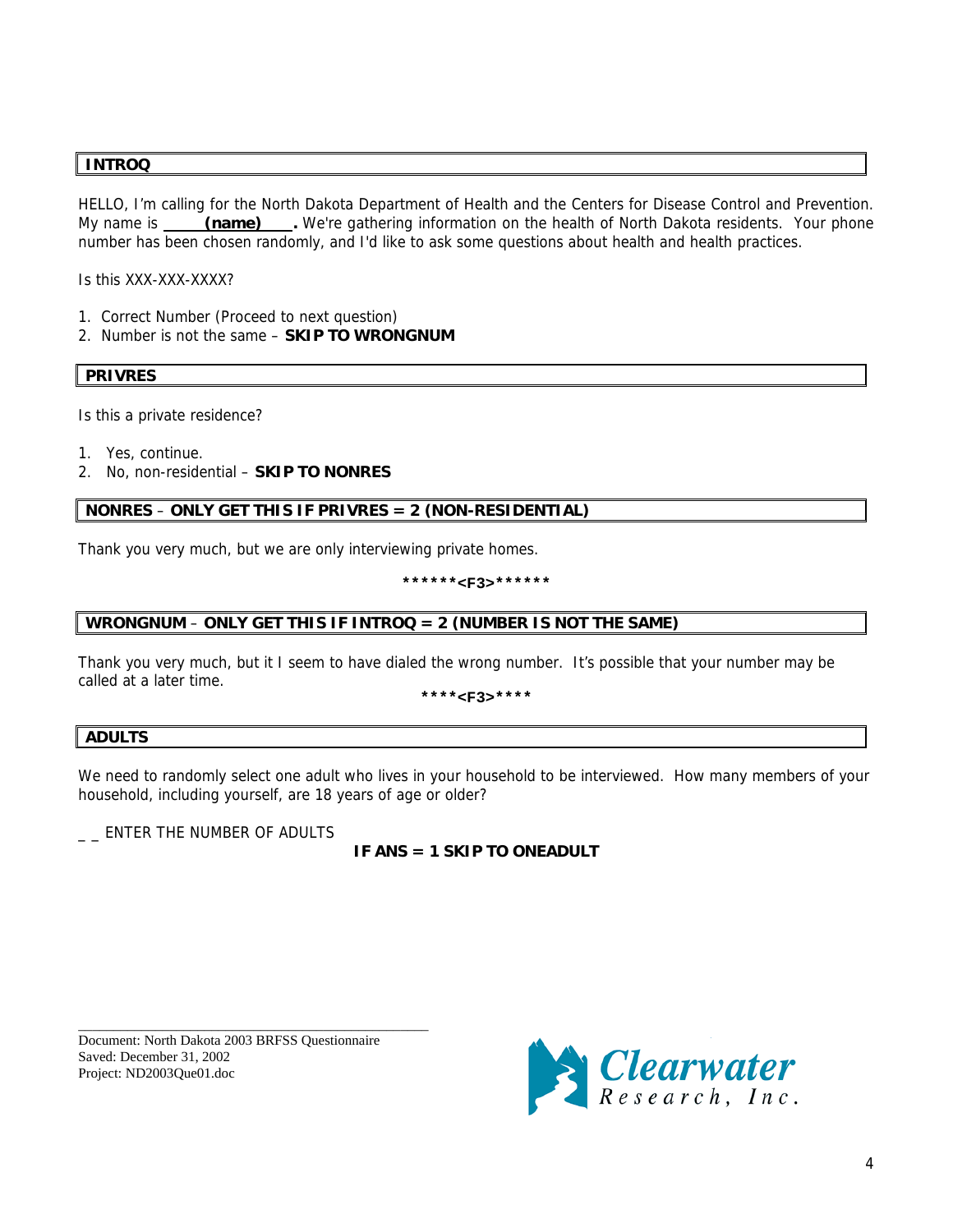### **MEN**

How many of these adults are men?

- 0. None
- 1. One
- 2. Two
- 3. Three
- 4. Four
- 5. Five
- 6. Six
- 7. Seven
- 8. Eight 9. Nine

### **IF ANS = ADULTS SKIP TO SELECTED**

### **WOMEN**

How many of these adults are women?

- 0. None
- 1. One
- 2. Two
- 3. Three
- 4. Four
- 5. Five
- 6. Six
- 7. Seven
- 8. Eight
- 9. Nine

### **IF ANS + MEN = ADULTS SKIP TO SELECTED**

### **WRONGTOT** – **ONLY GET IF MEN + WOMEN <> ADULTS**

I'm sorry, something is not right.

Number of Men - Number of Women -

---------------

Number of Adults –

- 1. CORRECT THE NUMBER OF MEN
- 2. CORRECT THE NUMBER OF WOMEN
- 3. CORRECT THE NUMBER OF ADULTS

\_\_\_\_\_\_\_\_\_\_\_\_\_\_\_\_\_\_\_\_\_\_\_\_\_\_\_\_\_\_\_\_\_\_\_\_\_\_\_\_\_\_\_\_\_\_\_\_\_\_

Document: North Dakota 2003 BRFSS Questionnaire Saved: December 31, 2002 Project: ND2003Que01.doc

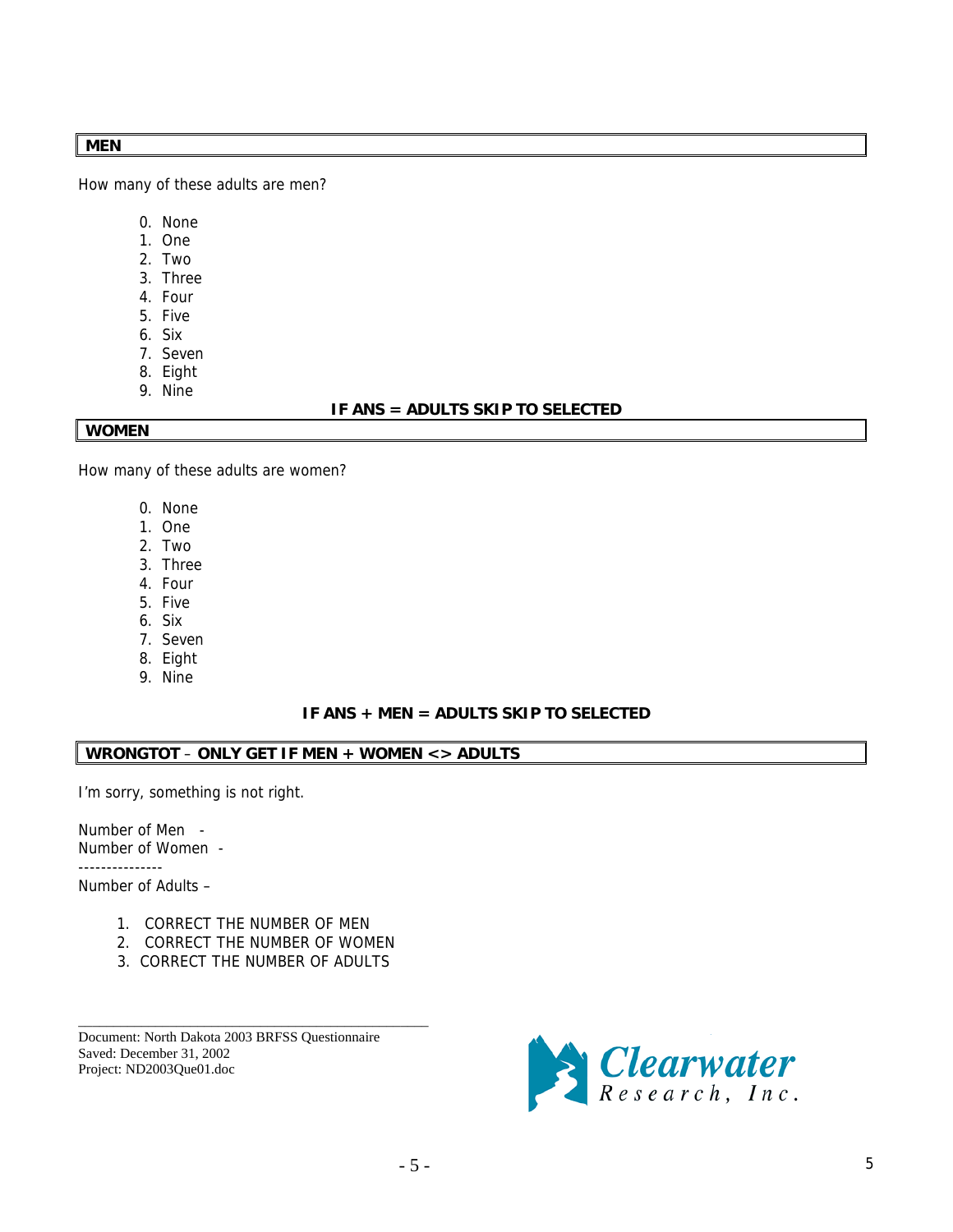### **SELECTED** - **ONLY GET IF MORE THAN ONE ADULT IN HOUSEHOLD**

The person in your household I need to speak with is the

Are you the ?

- 1. YES SKIP **TO YOURTHE1**
- 2. NO **SKIP TO GETNEWAD**

### **ONEADULT** – **ONLY GET THIS IF ONE ADULT IN HOUSEHOLD**

Are you the adult?

- 1. YES AND THE RESPONDENT IS A MALE **SKIP TO YOURTHE1**
- 2. YES AND THE RESPONDENT IS A FEMALE **SKIP TO YOURTHE1**
- 3. NO **SKIP TO ASKGENDR**

### **ASKGENDER** – **ONLY GET IF ONEADULT = 3**

Is the Adult a man or a woman?

- 1. Male
- 2. Female

### **GETADULT** - **ONLY GET IF ONEADULT = 3**

May I speak with him or her?

- 1. YES, ADULT COMING TO THE PHONE
- 2. NO, GO TO NEXT SCREEN, PRESS F3 AND SCHEDULE A CALL-BACK

**\*\*\*DO NOT USE <F3> ON THIS SCREEN\*\*\*** 

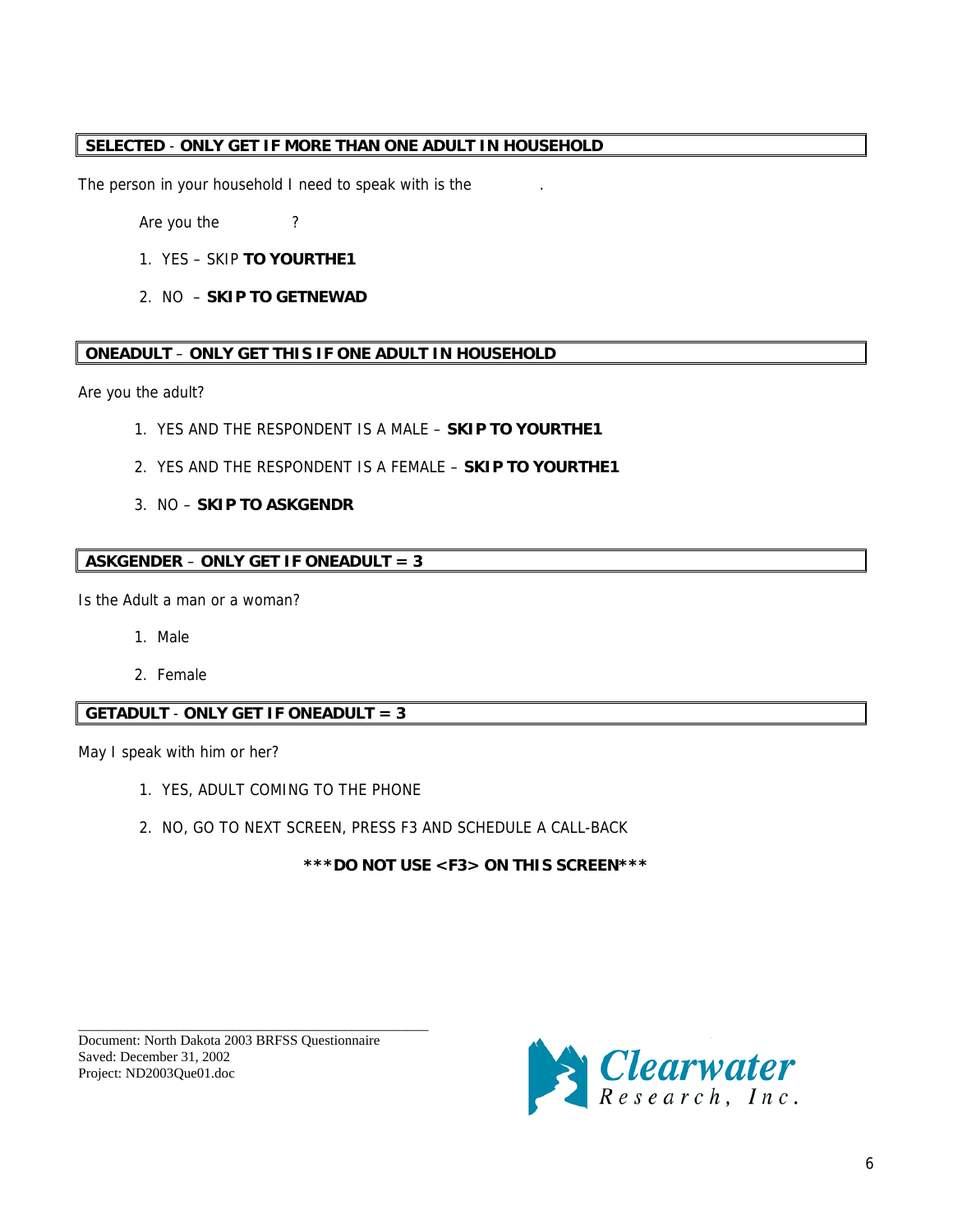### **YOURTHE1** - **ONLY GET IF ONEADULT = 1 (YES) OR IF SELECTED = 1 (YES)**

Then you are the person I need to speak with.

1. PERSON INTERESTED, CONTINUE – **SKIP TO FIRSTSCR**

2. GO BACK TO ADULTS QUESTION. WARNING:A NEW RESPONDENT MAY BE SELECTED

### GETNEWAD - **ONLY GET IF SELECTED = 2 (NO)**

May I speak with the ?

- 1. YES, SELECTED RESPONDENT COMING TO THE PHONE
- 2. NO, GO TO NEXT SCREEN, PRESS F3 AND SCHEDULE A CALL-BACK
- 3. GO BACK TO ADULTS QUESTION. WARNING:A NEW RESPONDENT MAY BE SELECTED

### **\*\*\*DO NOT USE F3 ON THIS SCREEN\*\*\***

### **GETNEWAD - ONLY GET IF SELECTED = 2 (NO)**

HELLO, I'm calling for the North Dakota Department of Health and the Centers for Disease Control and Prevention. My name is \_\_\_\_\_\_\_\_. We are gathering information on the health of North Dakota residents. You have been chosen randomly to be interviewed, and I'd like to ask some questions about health and health practices.

### 1. PERSON INTERESTED, CONTINUE – **SKIP TO INTROSCR**

2. GO BACK TO ADULTS QUESTIONS. WARNING: A NEW RESPONDENT MAY BE SELECTED

### **INTROSCR** – **ONLY GET IF NEWADULT = 1 or Yourthe1 = 1**

I won't ask for your name, address, or other personal information that can identify you. You don't have to answer any question you don't want to, and you can end the interview at any time. The interview takes a short time and any information you provide will be confidential. If you have any questions about this survey, I will provide a telephone number for you to call to get more information.

- 1. Person interested, continue
- 2. Go Back to Adults Question. Warning: A New Respondent may be selected

Document: North Dakota 2003 BRFSS Questionnaire Saved: December 31, 2002 Project: ND2003Que01.doc

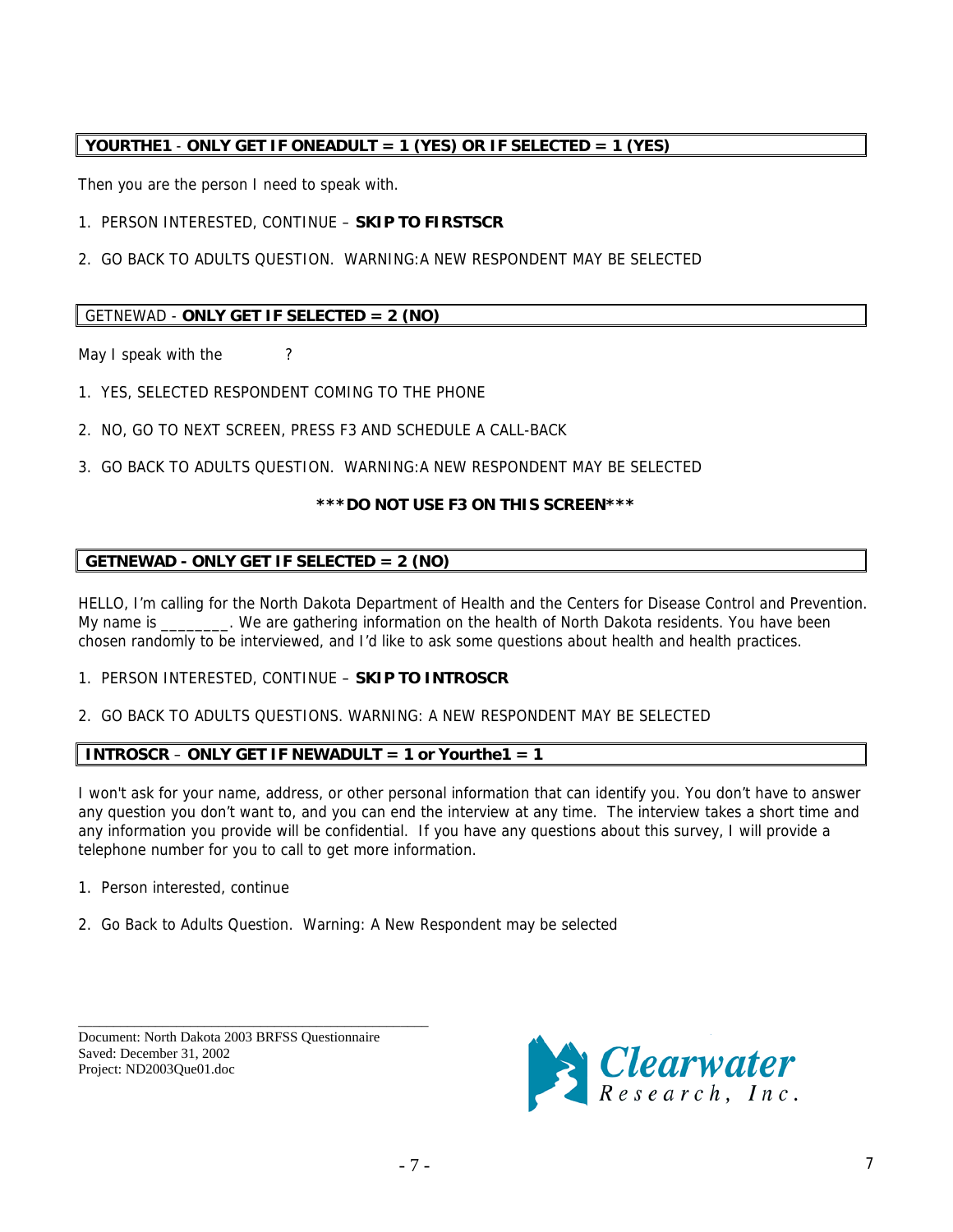### <span id="page-7-0"></span>**NONQAL** - **ONLY GET IF CATI THINKS THE QUOTACELL IS FULL**

### INTERVIEWER:

PLEASE ALERT YOUR SUPERVISOR IMMEDIATELY !!!! THE QUOTAS SET FOR THIS STUDY ARE INCORRECT.

AFTER NOTIFYING YOUR SUPERVISOR, RETURN THE RECORD

### **Core 1: Health Status**

### **C01Q01**

Would you say that in general your health is excellent, very good, good, fair, or poor?

- 1. Excellent
- 2. Very good
- 3. Good
- 4. Fair
- 5. Poor
- 7. DON'T KNOW/NOT SURE
- 9. REFUSED

### **C01Q02**

Now thinking about your physical health, which includes physical illness and injury, for how many days during the past 30 days was your physical health not good?

\_\_ \_ Number of days

- 88. None
- 77. DON'T KNOW/NOT SURE
- 99. REFUSED

### **C01Q03**

Now thinking about your mental health, which includes stress, depression, and problems with emotions, for how many days during the past 30 days was your mental health not good?

\_\_ \_\_ Number of days

- 88. None
- 77. DON'T KNOW/NOT SURE
- 99. REFUSED

Document: North Dakota 2003 BRFSS Questionnaire Saved: December 31, 2002 Project: ND2003Que01.doc

\_\_\_\_\_\_\_\_\_\_\_\_\_\_\_\_\_\_\_\_\_\_\_\_\_\_\_\_\_\_\_\_\_\_\_\_\_\_\_\_\_\_\_\_\_\_\_\_\_\_



(76-77)

8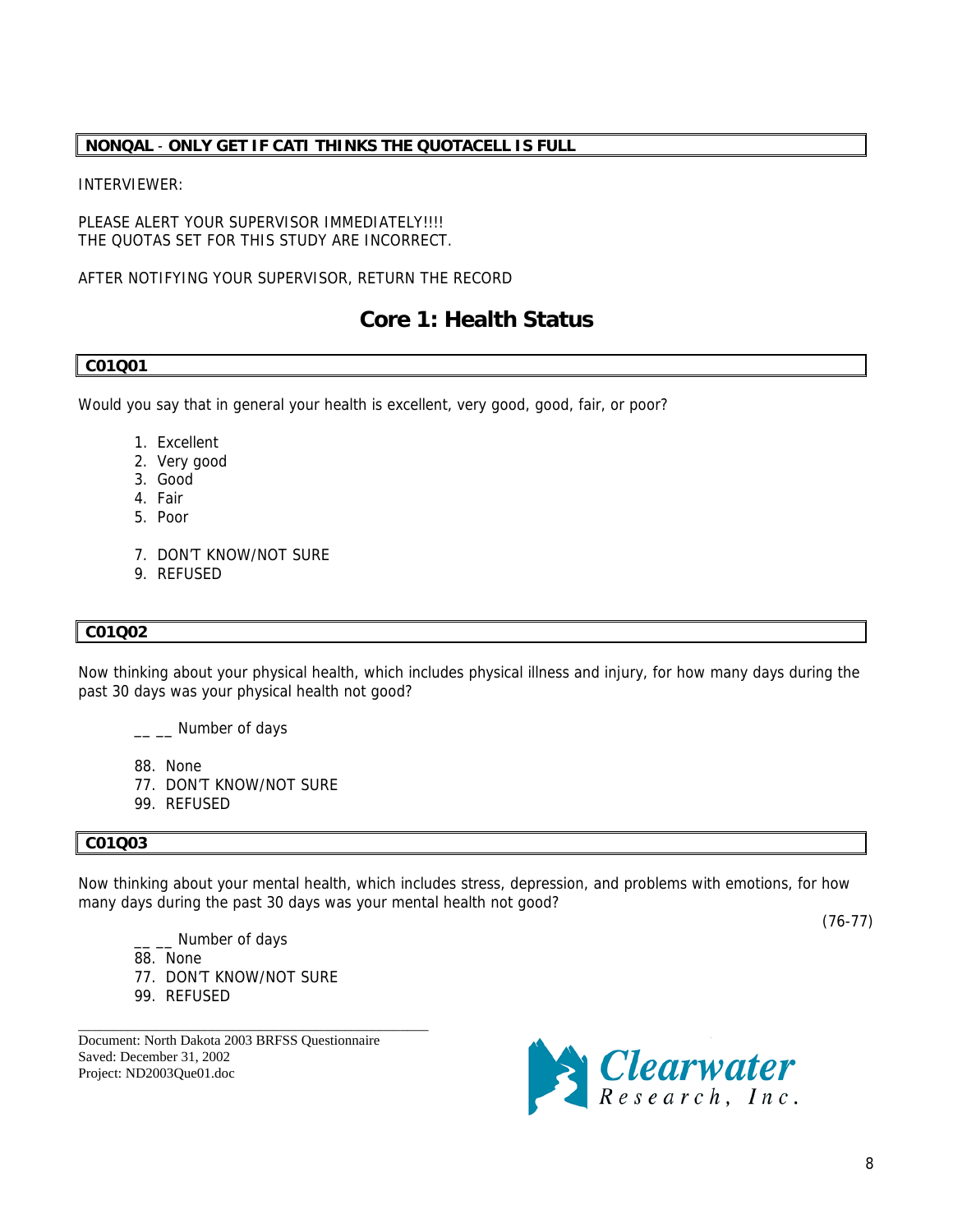\_\_\_\_\_\_\_\_\_\_\_\_\_\_\_\_\_\_\_\_\_\_\_\_\_\_\_\_\_\_\_\_\_\_\_\_\_\_\_\_\_\_\_\_\_\_\_\_\_\_ Document: North Dakota 2003 BRFSS Questionnaire Saved: December 31, 2002 Project: ND2003Que01.doc

### <span id="page-8-0"></span>**C01Q03 – ONLY GET IF C01Q02<>88 OR C01Q03<>88**

During the past 30 days, for about how many days did poor physical or mental health keep you from doing your usual activities, such as self-care, work, or recreation?

\_ Number of days

- 88. None
- 77. DON'T KNOW/NOT SURE
- 99. REFUSED

### **Core 2: Health Care Access**

### **C02Q01**

Do you have any kind of health care coverage, including health insurance, prepaid plans such as HMOs, or government plans such as Medicare?

- 1. Yes
- 2. No
- 7. DON'T KNOW/NOT SURE
- 9. REFUSED

### **C02Q02**

Do you have one person you think of as your personal doctor or health care provider?

### **(If "No," ask: "Is there more than one or is there no person who you think of?")**

- 1. Yes, only one
- 2. More than one
- 3. No
- 7. DON'T KNOW/NOT SURE
- 9. REFUSED

*S* Clearwater

(80)

(81)

(78-79)

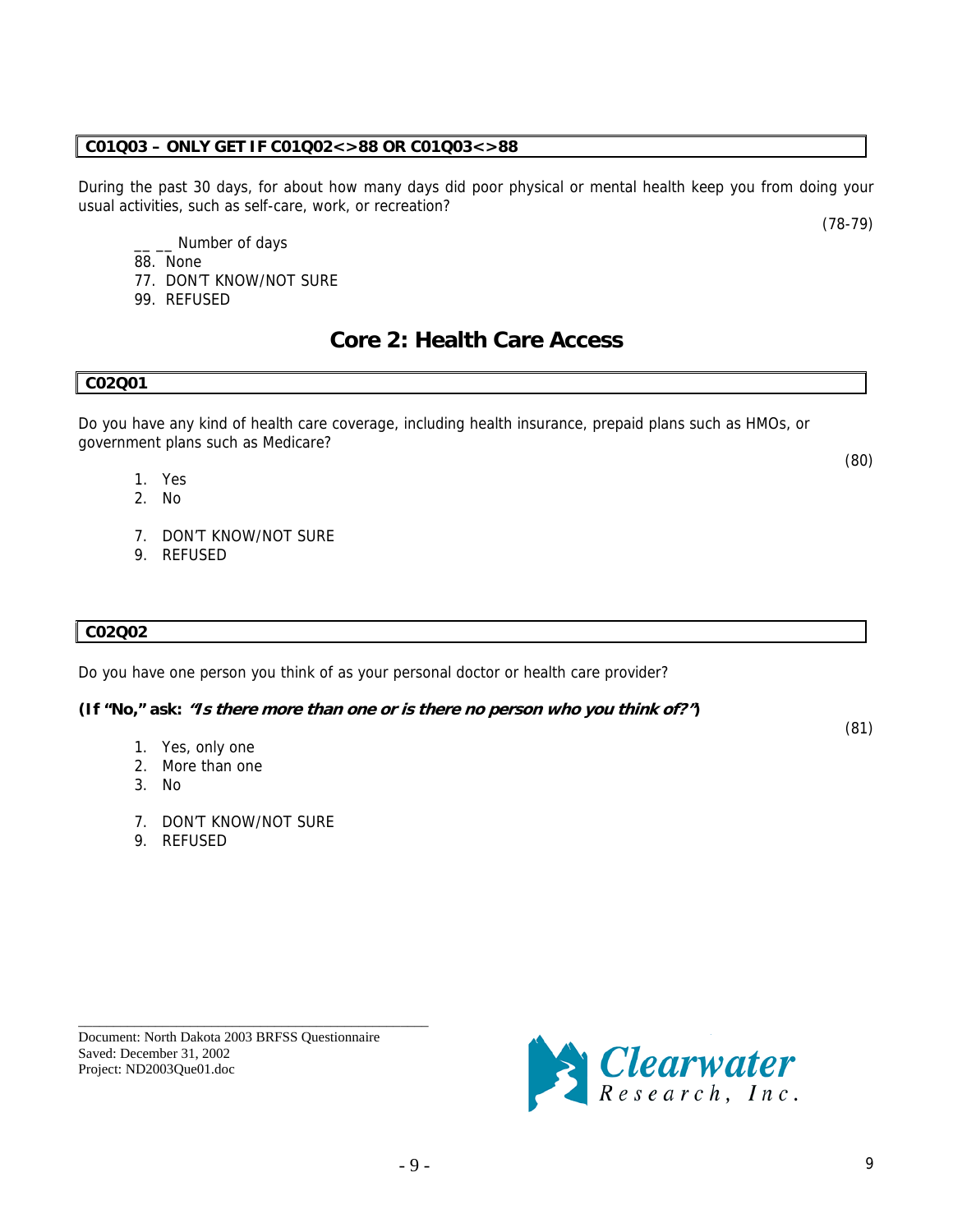### <span id="page-9-0"></span>**C02Q03**

Was there a time in the past 12 months when you needed to see a doctor but could not because of the cost?

- (82) 1. Yes
	- 2. No
	- 7. DON'T KNOW/NOT SURE
	- 9. REFUSED

### **Core 3: Exercise**

### **C03Q01**

During the past month, other than your regular job, did you participate in any physical activities or exercises such as running, calisthenics, golf, gardening, or walking for exercise? (83)

- 1. Yes
- 2. No
- 7. DON'T KNOW / NOT SURE
- 9. REFUSED

### **Core 4: Diabetes**

### **C04Q01**

Have you ever been told by a doctor that you have diabetes?

### **(If "Yes" and respondent is female, ask: "Was this only when you were pregnant?")** (84)

- 1. Yes
- 2. Yes, but female told only during pregnancy
- 3. No
- 7. DON'T KNOW / NOT SURE
- 9. REFUSED



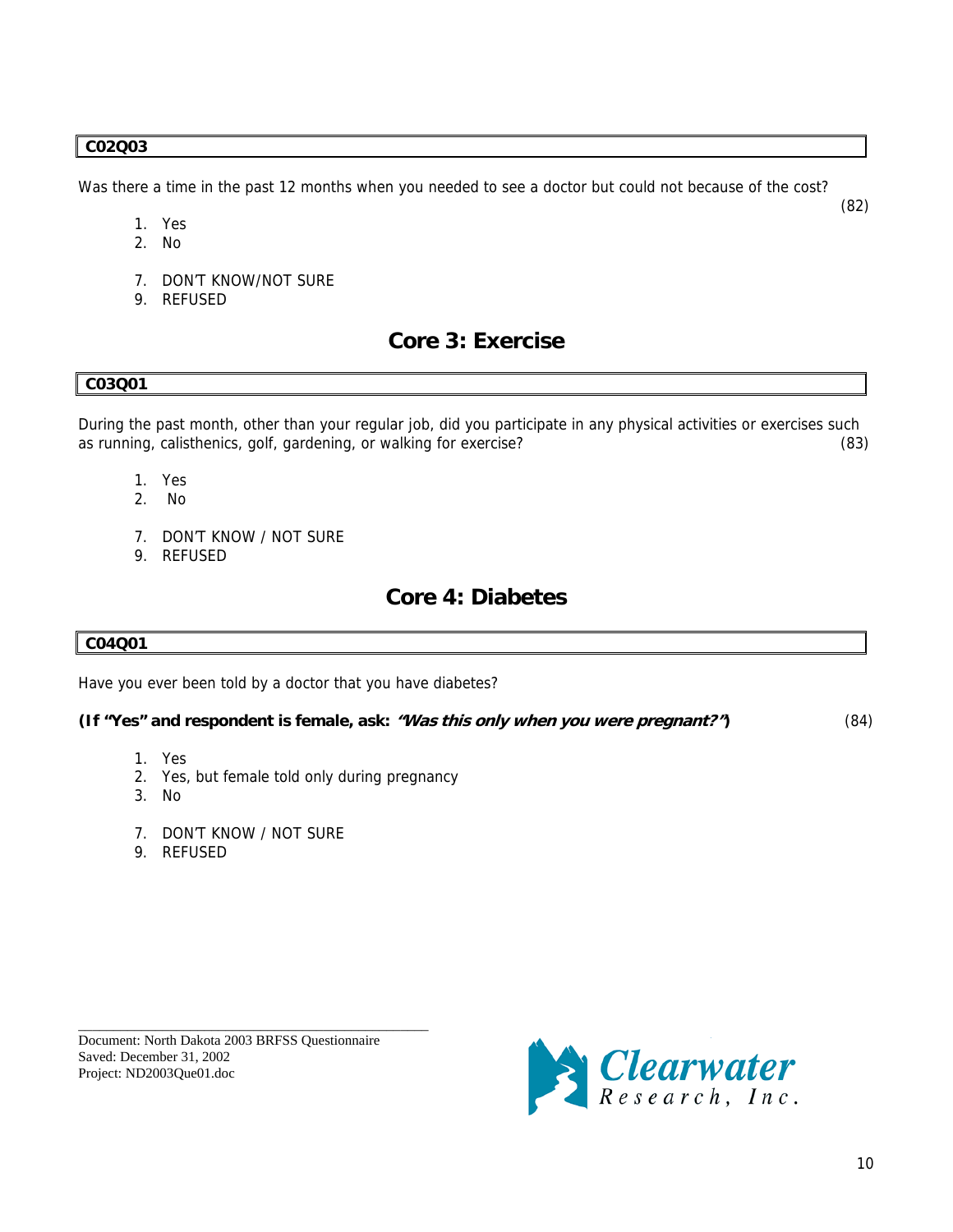### **State Added 1: Diabetes**

### <span id="page-10-0"></span>**ND01Q01 – ONLY GET IF C04Q01=1**

About how long has it been since you were first told by a doctor that you have diabetes?

- 1. Within the past year
- 2. 1-5 years ago
- 3. Over 5 years ago
- 7. DON'T KNOW/ NOT SURE
- 9. REFUSED

### **Module 1: Diabetes**

### **M01Q01 – ONLY GET IF C04Q01=1**

How old were you when you were told you have diabetes?

- Code age in years **[97 = 97 and older]**
- 98. DON'T KNOW/ NOT SURE
- 99. REFUSED

### **M01Q02 – ONLY GET IF C04Q01=1**

Are you now taking insulin?

- 1. Yes
- 2. No
- 9. REFUSED

Document: North Dakota 2003 BRFSS Questionnaire Saved: December 31, 2002 Project: ND2003Que01.doc

\_\_\_\_\_\_\_\_\_\_\_\_\_\_\_\_\_\_\_\_\_\_\_\_\_\_\_\_\_\_\_\_\_\_\_\_\_\_\_\_\_\_\_\_\_\_\_\_\_\_



(207)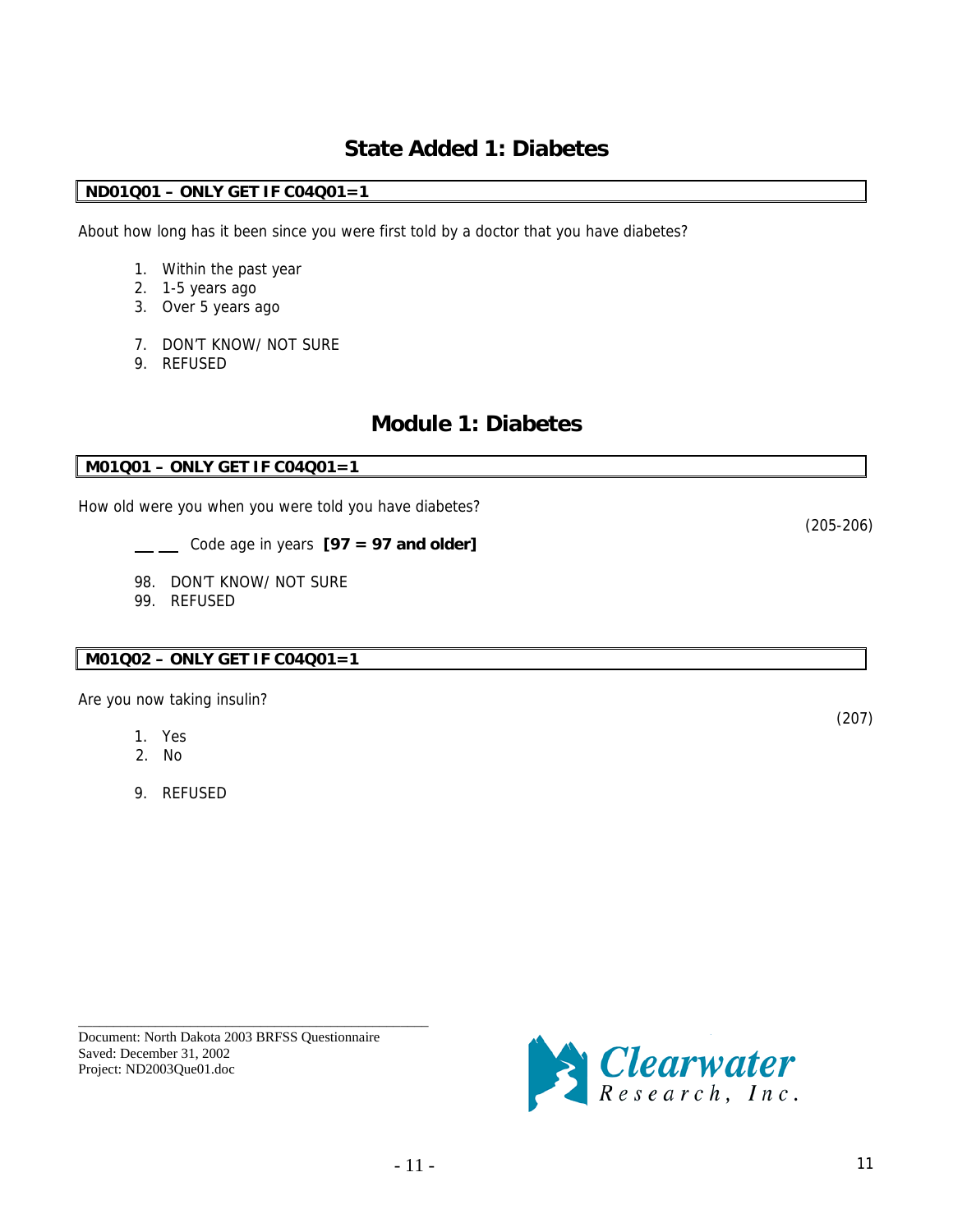### **M01Q03 – ONLY GET IF C04Q01=1**

Are you now taking diabetes pills?

- 1. Yes
- 2. No
- 7. DON'T KNOW/ NOT SURE
- 9. REFUSED

### **M01Q04 – ONLY GET IF C04Q01=1**

About how often do you check your blood for glucose or sugar? Include times when checked by a family member or friend, but do not include times when checked by a health professional.

- $1 \_\_\_\_$ Times per day
- 2 \_\_ \_Times per week
- 3 \_\_ \_\_Times per month
- 4 \_\_ \_Times per year
	- 888. NEVER
	- 777. DON'T KNOW / NOT SURE
	- 999. REFUSED

### **M01Q05 – ONLY GET IF C04Q01=1**

About how often do you check your feet for any sores or irritations? Include times when checked by a family member or friend, but do not include times when checked by a health professional.

(212-214)

- $1 \_\_\_\$  Times per day
- $2 \equiv$ Times per week
- $3 \_\_$ Times per month
- 4 \_\_ \_Times per year
- 888. NEVER
- 555. NO FEET
- 777. DON'T KNOW / NOT SURE
- 999. REFUSED

Document: North Dakota 2003 BRFSS Questionnaire Saved: December 31, 2002 Project: ND2003Que01.doc

\_\_\_\_\_\_\_\_\_\_\_\_\_\_\_\_\_\_\_\_\_\_\_\_\_\_\_\_\_\_\_\_\_\_\_\_\_\_\_\_\_\_\_\_\_\_\_\_\_\_



(208)

(209-211)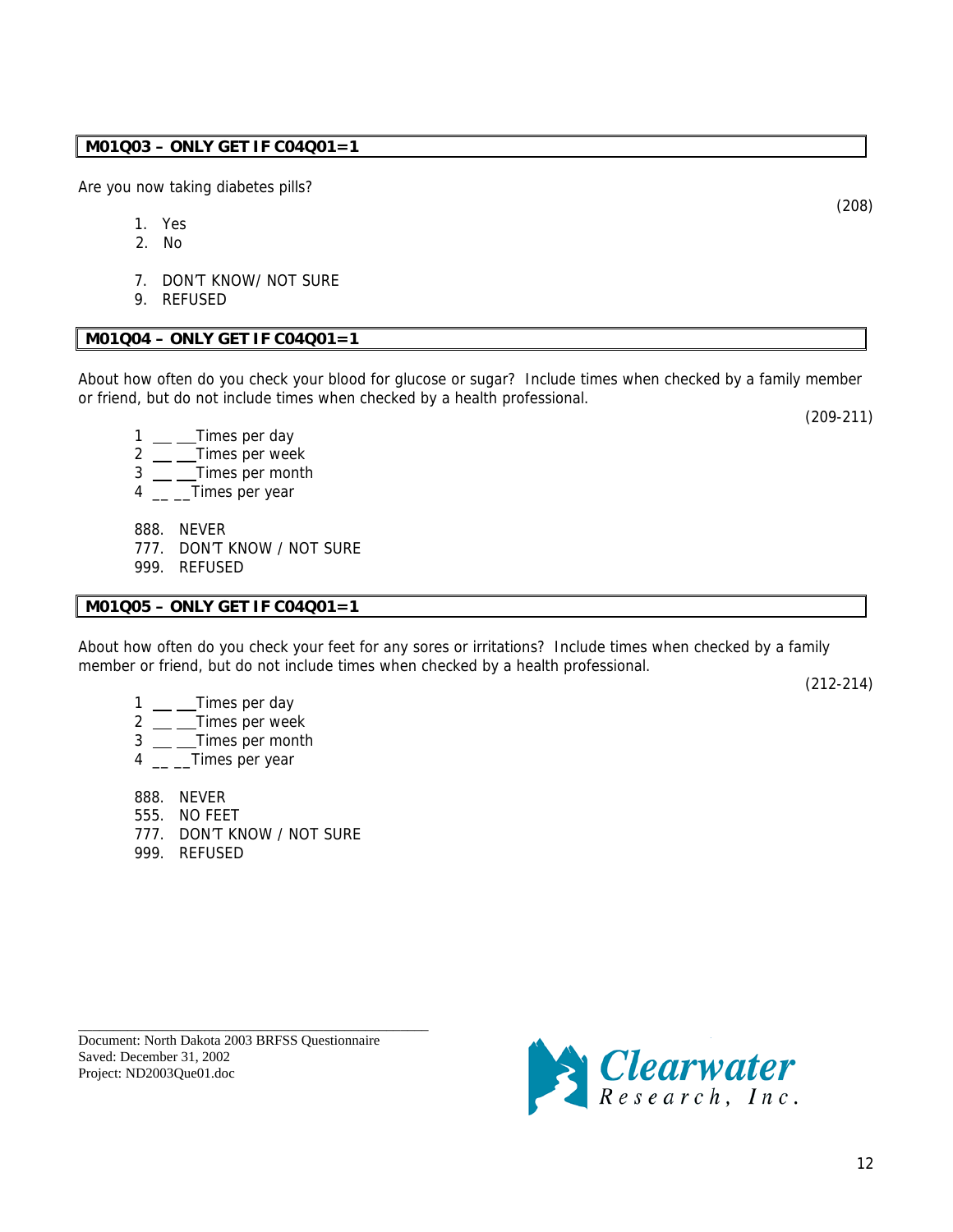### **M01Q06 – ONLY GET IF C04Q01=1**

Have you ever had any sores or irritations on your feet that took more than four weeks to heal?

- 1. Yes
- 2. No
- 7. DON'T KNOW/ NOT SURE
- 9. REFUSED

### **M01Q07 – ONLY GET IF C04Q01=1**

About how many times in the past 12 months have you seen a doctor, nurse, or other health professional for your diabetes?

Number of times **[76 = 76 or more]** 

- 88. NONE
- 77. DON'T KNOW / NOT SURE
- 99. REFUSED

### **M01Q08 – ONLY GET IF C04Q01=1**

A test for hemoglobin "A one C" measures the average level of blood sugar over the past three months. About how many times in the past 12 months has a doctor, nurse, or other health professional checked you for hemoglobin "A one C"?

- Number of times **[76 = 76 or more]**
- 88. NONE
- 98. NEVER HEARD OF HEMOGLOBIN "A ONE C" TEST
- 77. DON'T KNOW / NOT SURE
- 99. REFUSED

### **M01Q09 – ONLY GET IF C04Q01=1 AND M01Q05<>555**

About how many times in the past 12 months has a health professional checked your feet for any sores or irritations?

Number of times **[76 = 76 or more]** 

- 88. NONE
- 77. DON'T KNOW / NOT SURE

\_\_\_\_\_\_\_\_\_\_\_\_\_\_\_\_\_\_\_\_\_\_\_\_\_\_\_\_\_\_\_\_\_\_\_\_\_\_\_\_\_\_\_\_\_\_\_\_\_\_

99. REFUSED

Document: North Dakota 2003 BRFSS Questionnaire Saved: December 31, 2002 Project: ND2003Que01.doc



(218-219)

(220-221)

(216-217)

(215)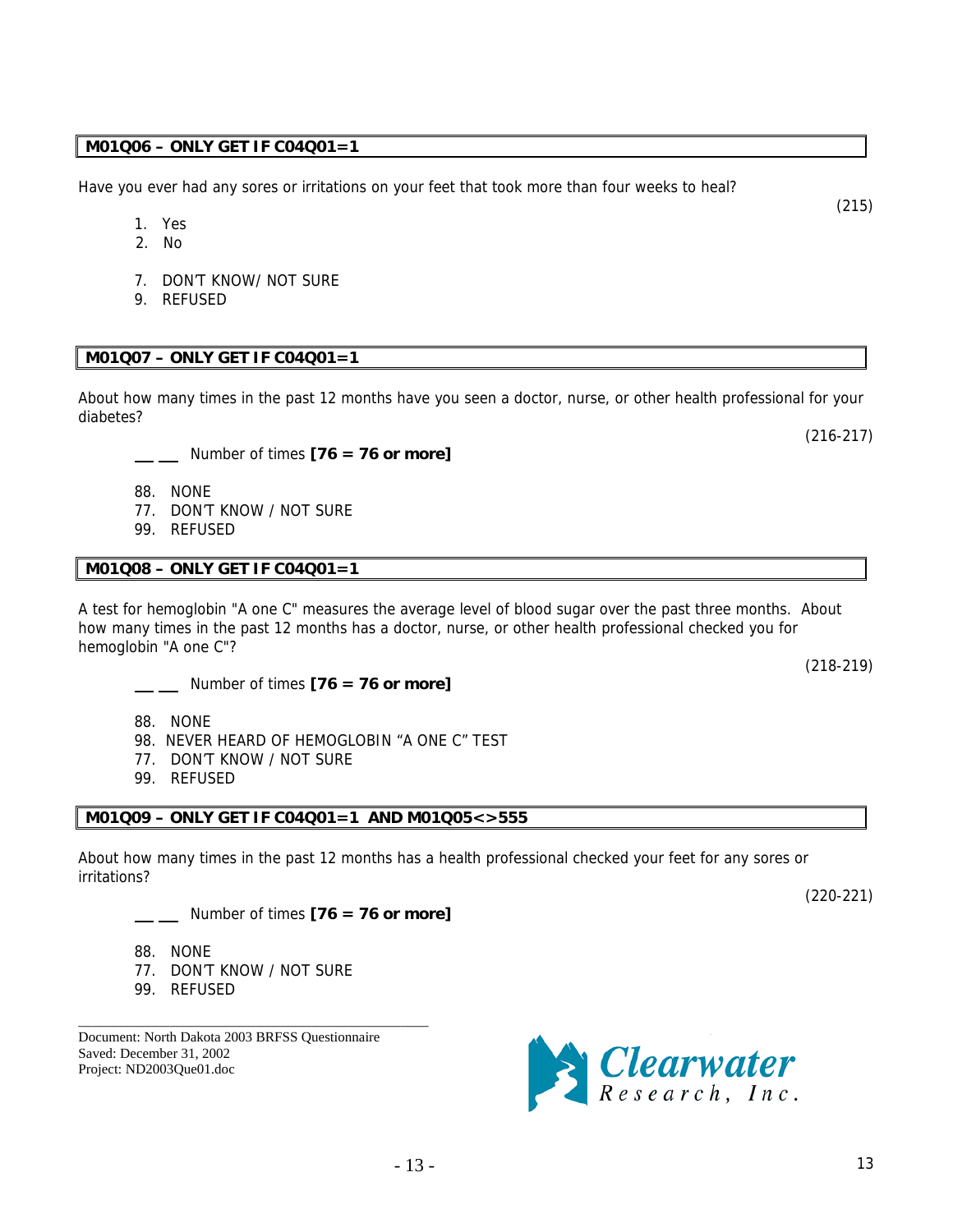### **M01Q10 – ONLY GET IF C04Q01=1**

When was the last time you had an eye exam in which the pupils were dilated? This would have made you temporarily sensitive to bright light.

### **Read only if necessary:**

- 1. Within the past month (anytime less than 1 month ago)
- 2. Within the past year (1 month but less than 12 months ago)
- 3. Within the past 2 years (1 year but less than 2 years ago)
- 4. 2 or more years ago
- 8. NEVER
- 7. DON'T KNOW / NOT SURE
- 9. REFUSED

### **M01Q11 – ONLY GET IF C04Q01=1**

Has a doctor ever told you that diabetes has affected your eyes or that you had retinopathy?

- 1. Yes
- 2. No
- 7. DON'T KNOW/ NOT SURE
- 9. REFUSED

### **M01Q12 – ONLY GET IF C04Q01=1**

Have you ever taken a course or class in how to manage your diabetes yourself?

- 1. Yes
- 2. No
- 7. DON'T KNOW/ NOT SURE
- 9. REFUSED

Document: North Dakota 2003 BRFSS Questionnaire Saved: December 31, 2002 Project: ND2003Que01.doc

\_\_\_\_\_\_\_\_\_\_\_\_\_\_\_\_\_\_\_\_\_\_\_\_\_\_\_\_\_\_\_\_\_\_\_\_\_\_\_\_\_\_\_\_\_\_\_\_\_\_



(222)

(223)

(224)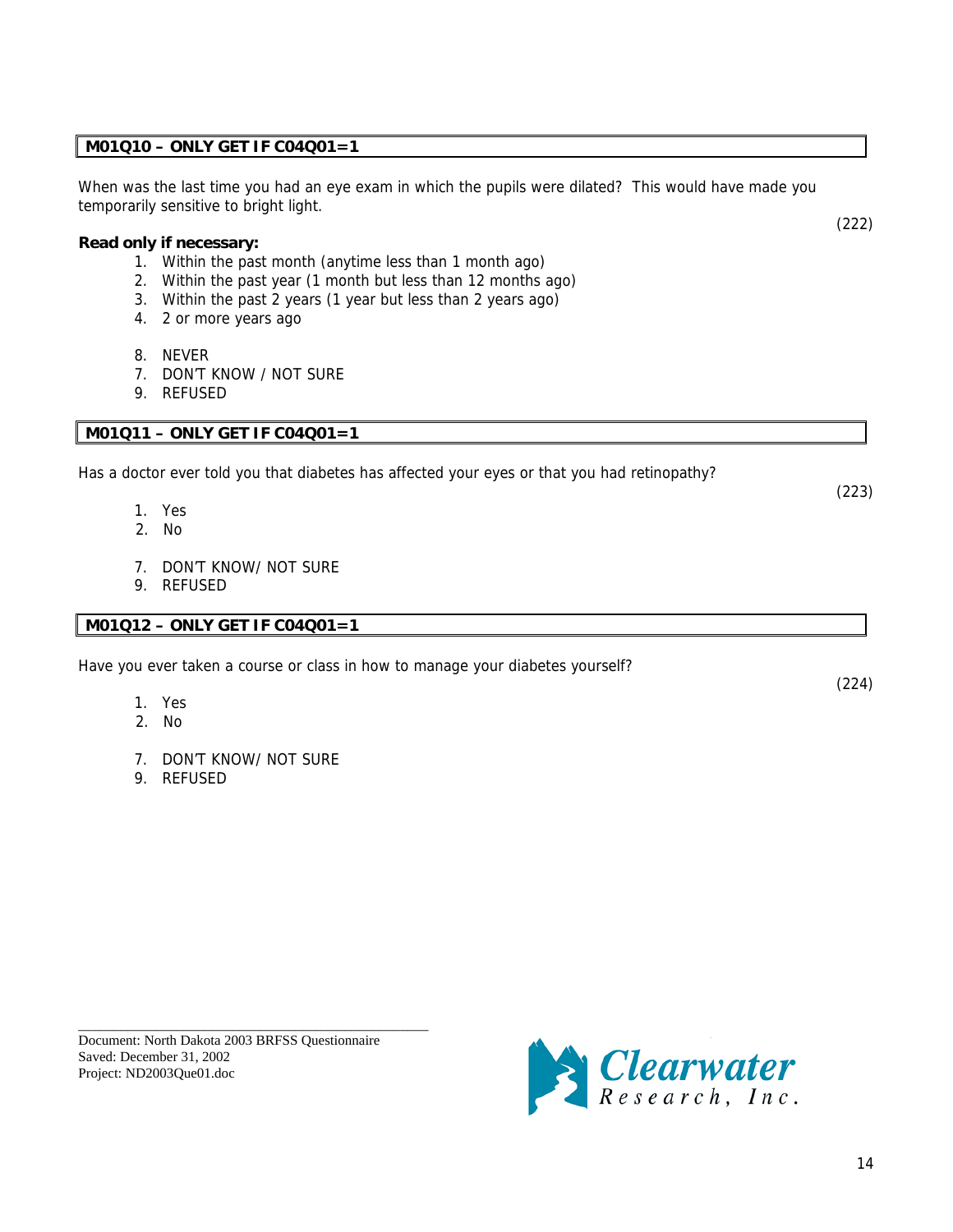### **Core 5: Hypertension Awareness**

### <span id="page-14-0"></span>**C05Q01**

Have you ever been told by a doctor, nurse, or other health professional that you have high blood pressure?

#### **(If "Yes" and respondent is female, ask: "Was this only when you were pregnant?")** (85)

- 1. Yes
- 2. Yes, but female told only during pregnancy **SKIP TO C06Q01**
- 4. No **SKIP TO C06Q01**
- 7. DON'T KNOW / NOT SURE **SKIP TO C06Q01**
- 9. REFUSED **SKIP TO C06Q01**

### **C05Q02**

Are you currently taking medicine for your high blood pressure? (86)

- 1. Yes
- 2. No
- 7. DON'T KNOW / NOT SURE
- 9. REFUSED

### **Core 6: Cholesterol Awareness**

### **C06Q01**

Blood cholesterol is a fatty substance found in the blood. Have you ever had your blood cholesterol checked?

- 1. Yes
- 2. No  **SKIP TO C07Q01**
- 7. DON'T KNOW / NOT SURE  **SKIP TO C07Q01**
- 9. REFUSED  **SKIP TO C07Q01**

Document: North Dakota 2003 BRFSS Questionnaire Saved: December 31, 2002 Project: ND2003Que01.doc

\_\_\_\_\_\_\_\_\_\_\_\_\_\_\_\_\_\_\_\_\_\_\_\_\_\_\_\_\_\_\_\_\_\_\_\_\_\_\_\_\_\_\_\_\_\_\_\_\_\_



(87)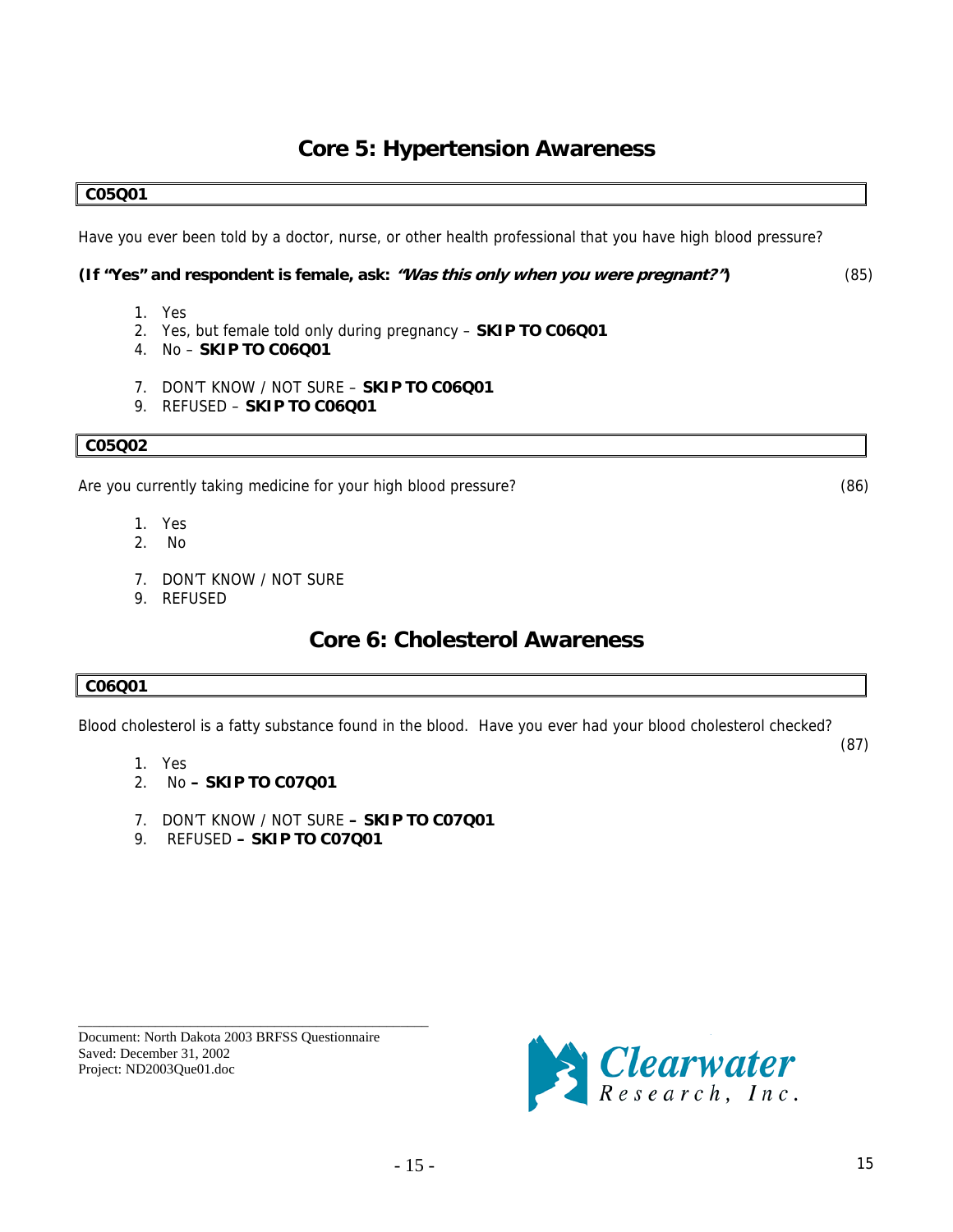### <span id="page-15-0"></span>**C06Q02 - ONLY GET IF C06Q01=1**

About how long has it been since you last had your blood cholesterol checked? (88)

#### **Read only if necessary:**

- 1. Within the past year (anytime less than 12 months ago)
- 2. Within the past 2 years (1 year but less than 2 years ago)
- 3. Within the past 5 years (2 years but less than 5 years ago)
- 4. 5 or more years ago
- 7. DON'T KNOW / NOT SURE
- 9. REFUSED

#### **C06Q03 - ONLY GET IF C06Q01=1**

Have you ever been told by a doctor, nurse, or other health professional that your blood cholesterol is high? (89)

- 1. Yes
- 2. No
- 7. DON'T KNOW / NOT SURE
- 9. REFUSED

### **Core 7: Fruits and Vegetables**

#### **C07Q01**

These next questions are about the foods you usually eat or drink. Please tell me how often you eat or drink each one, for example, twice a week, three times a month, and so forth. Remember, I am only interested in the foods **you** eat. Include all foods **you** eat, both at home and away from home.

How often do you drink fruit juices such as orange, grapefruit, or tomato? (90-92)

 $1_{--}$  Per day

- 2<sub>\_\_</sub> \_\_ Per week
- 3\_\_ \_\_ Per month
- 4\_\_ \_\_ Per year
- 555. NEVER 777. DON'T KNOW / NOT SURE
- 999. REFUSED

Document: North Dakota 2003 BRFSS Questionnaire Saved: December 31, 2002 Project: ND2003Que01.doc

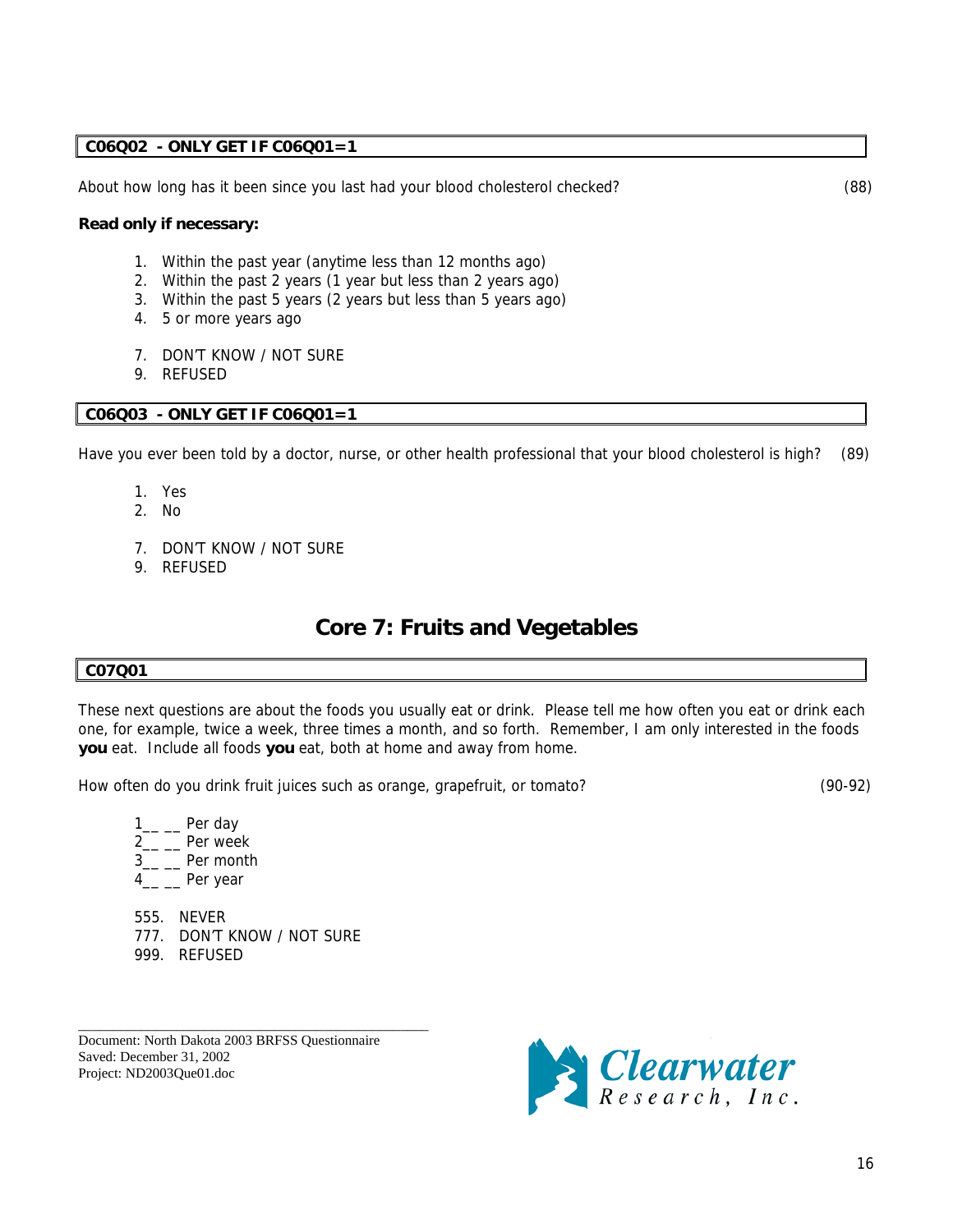#### **C07Q02**

Not counting juice, how often do you eat fruit? (93-95)

- $1$ <sub>\_\_</sub> Per day
- 2<sub>\_\_</sub> \_\_ Per week
- 3\_\_ \_\_ Per month
- 4\_\_ \_\_ Per year
- 555. NEVER
- 777. DON'T KNOW / NOT SURE
- 999. REFUSED

**C07Q03** 

How often do you eat green salad? (96-98)

- $1$ <sub>\_\_</sub> \_\_\_ Per day
- $2\frac{1}{2}$  Per week
- 3\_\_ \_\_ Per month
- 4<sub>\_\_</sub> \_\_ Per year
- 555. NEVER
- 777. DON'T KNOW / NOT SURE
- 999. REFUSED

### **C07Q04**

How often do you eat potatoes not including French fries, fried potatoes, or potato chips? (99-101)

 $1\_\_$  Per day 2<sub>\_</sub>\_\_ Per week 3\_\_ \_\_ Per month

4\_\_ \_\_ Per year

555. NEVER 777. DON'T KNOW / NOT SURE 999. REFUSED

Document: North Dakota 2003 BRFSS Questionnaire Saved: December 31, 2002 Project: ND2003Que01.doc

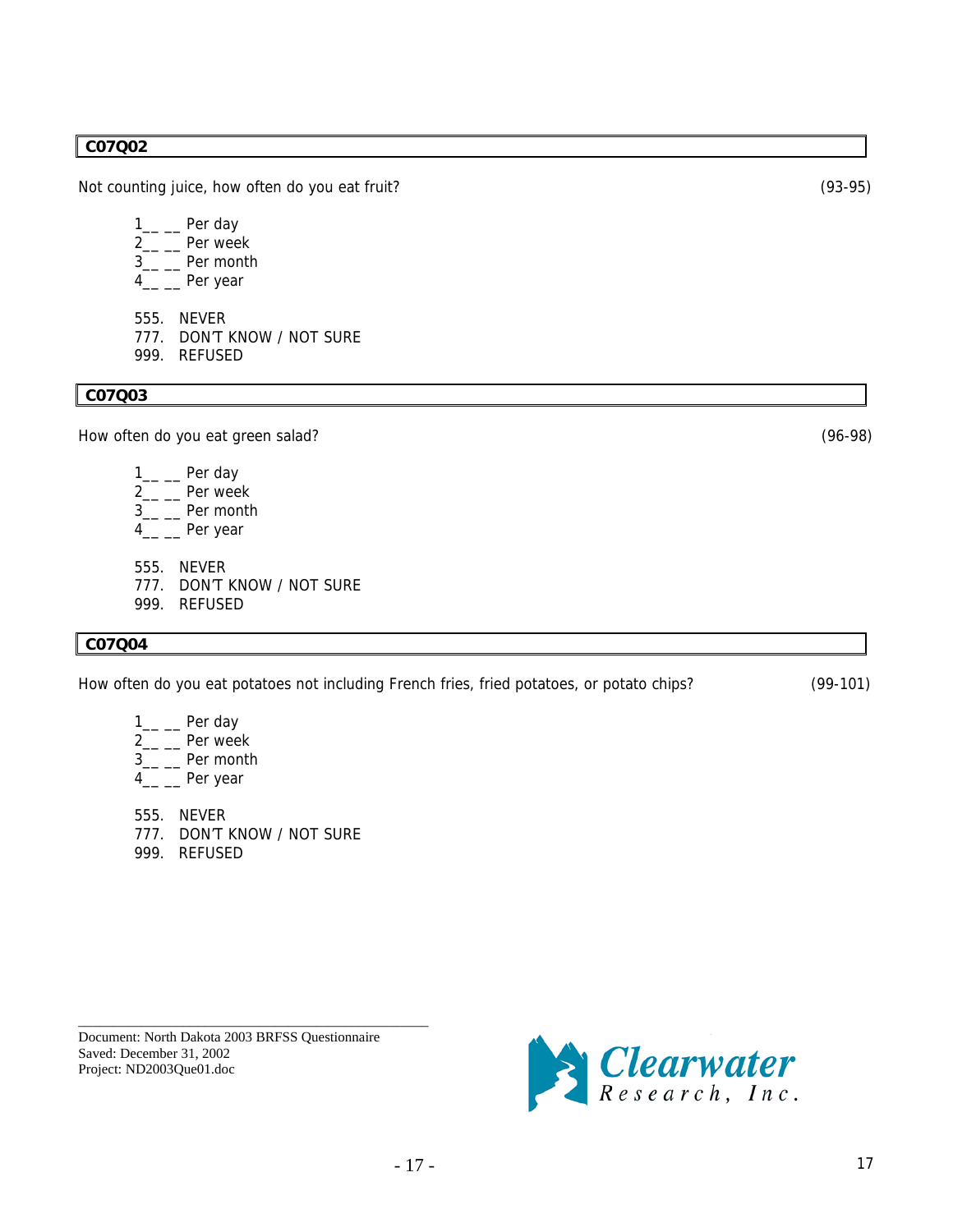### <span id="page-17-0"></span>**C07Q05**

How often do you eat carrots? (102-104)

- 1<sub>\_\_</sub> \_\_ Per day 2<sub>\_\_</sub> \_\_ Per week 3\_\_ \_\_ Per month 4\_\_ \_\_ Per year
- 
- 555. NEVER
- 777. DON'T KNOW / NOT SURE
- 999. REFUSED

### **C07Q06**

Not counting carrots, potatoes, or salad, how many servings of vegetables do you usually eat?

### **(Example: A serving of vegetables at both lunch and dinner would be two servings.)**

(105-107)

- 1<sub>\_\_</sub> \_\_ Per day 2<sub>\_\_</sub> \_\_ Per week 3\_\_ \_\_ Per month 4\_\_ \_\_ Per year 555. NEVER
- 777. DON'T KNOW / NOT SURE
- 999. REFUSED

### **Core 8: Weight Control**

 $(108)$ 

### **C08Q01**

Are you now trying to lose weight?

- 1. Yes  **SKIP TO C08Q03**
- 2. No
- 7. DON'T KNOW / NOT SURE
- 9. REFUSED

| Document: North Dakota 2003 BRFSS Ouestionnaire |  |
|-------------------------------------------------|--|
| Saved: December 31, 2002                        |  |
| Project: ND2003Que01.doc                        |  |

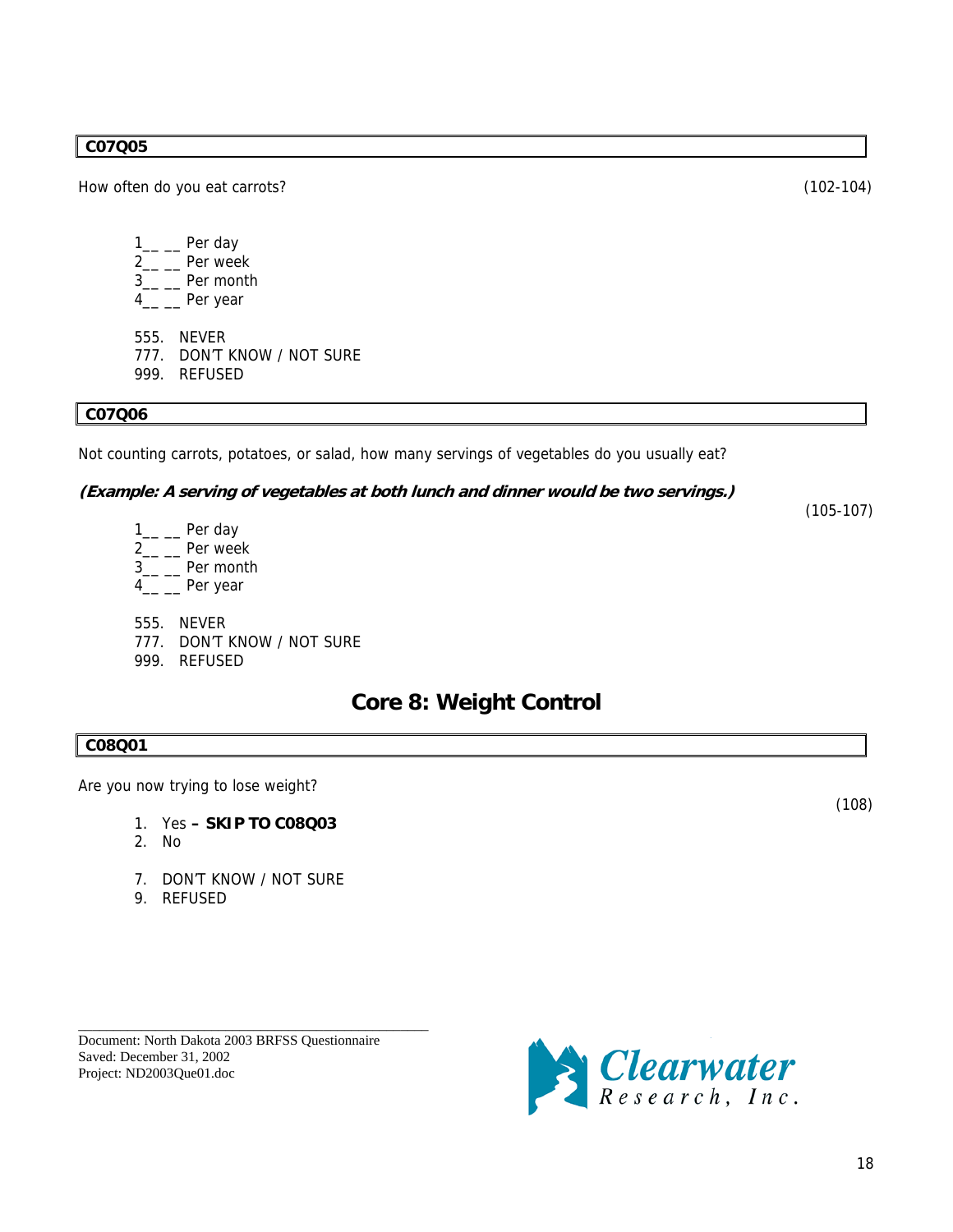#### **C08Q02**

Are you now trying to maintain your current weight that is to keep from gaining weight?

- 1. Yes
- 3. No **SKIP TO C08Q05**
- 7. DON'T KNOW / NOT SURE **SKIP TO C08Q05**
- 9. REFUSED **SKIP TO C08Q05**

### **C08Q03– ONLY GET IF C08Q01=1 OR C08Q02=1**

Are you eating either fewer calories or less fat to... (110)

lose weight? **[if "Yes" TO C08Q01]** keep from gaining weight? **[If "Yes", to C08Q02]** 

#### **Probe for which:**

- 1. Yes, fewer calories
- 2. Yes, less fat
- 3. Yes, fewer calories and less fat
- 4. No
- 7. Don't know / Not sure
- 9. Refused

### **C08Q04– ONLY GET IF C08Q01=1 OR C08Q02=1**

Are you using physical activity or exercise to.... (111)

lose weight? **[If "Yes" to C08Q01]** keep from gaining weight? **[If "Yes" to C08Q02]**

- 1. Yes
- 2. No
- 7. DON'T KNOW / NOT SURE
- 9. REFUSED





(109)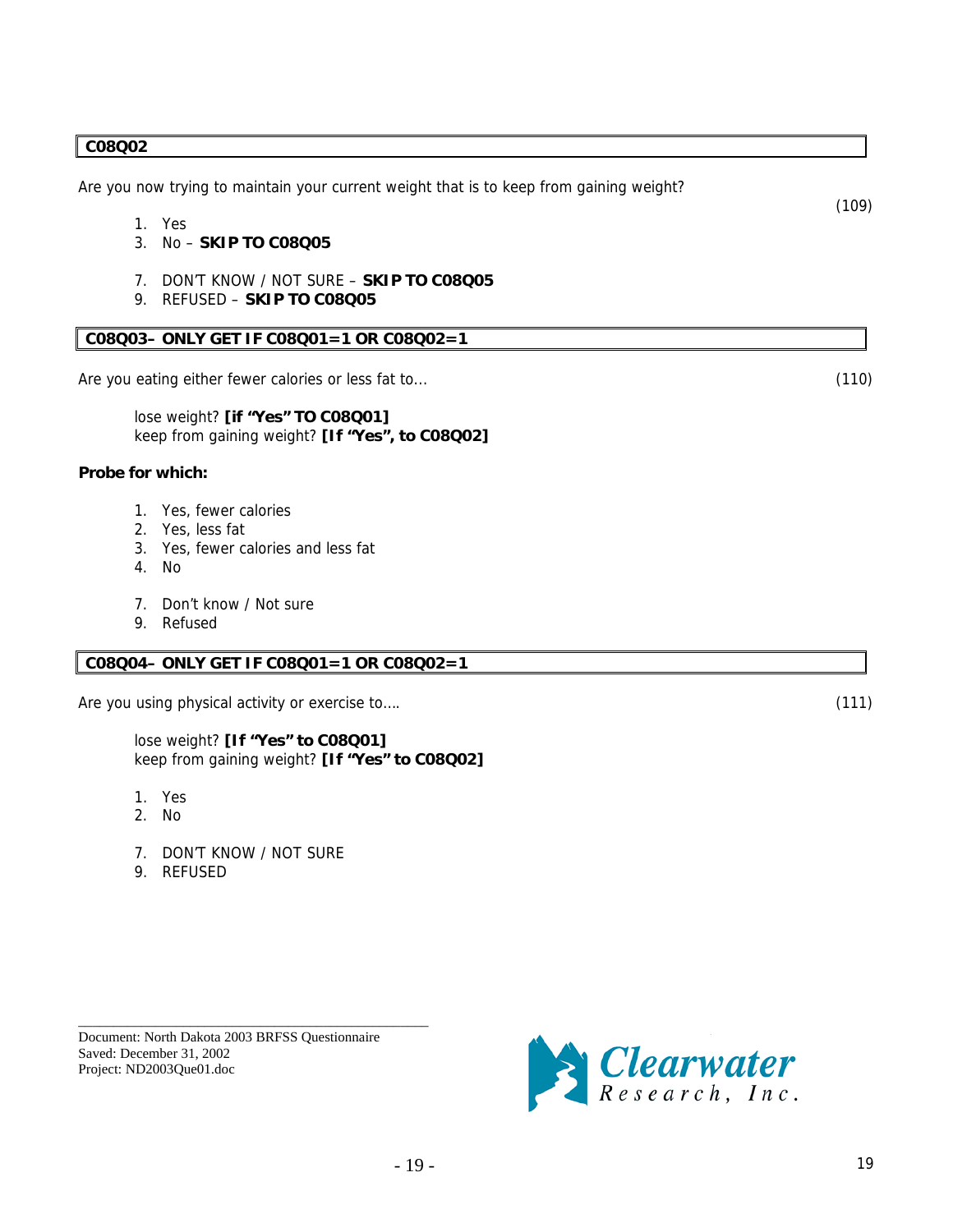### <span id="page-19-0"></span>**C08Q05**

**C09Q01** 

In the past 12 months, has a doctor, nurse or other health professional given you advice about your weight? (112)

### **Probe for which:**

- 1. Yes, lose weight
- 2. Yes, gain weight
- 3. Yes, maintain current weight
- 4. No
- 7. DON'T KNOW / NOT SURE
- 9. REFUSED

### **Core 9: Asthma**

| <u>vu / vu i</u>                                                                                                        |       |
|-------------------------------------------------------------------------------------------------------------------------|-------|
| Have you ever been told by a doctor, nurse or other health professional that you had asthma?                            | (113) |
| 1. Yes<br>$\mathcal{P}$<br>No - SKIP TO C10Q01<br>DON'T KNOW / NOT SURE - SKIP TO C10Q01<br>9. REFUSED - SKIP TO C10001 |       |
|                                                                                                                         |       |
| Do you still have asthma?                                                                                               | (114) |

- 1. Yes
- 2. No
- 7. DON'T KNOW / NOT SURE
- 9. REFUSED

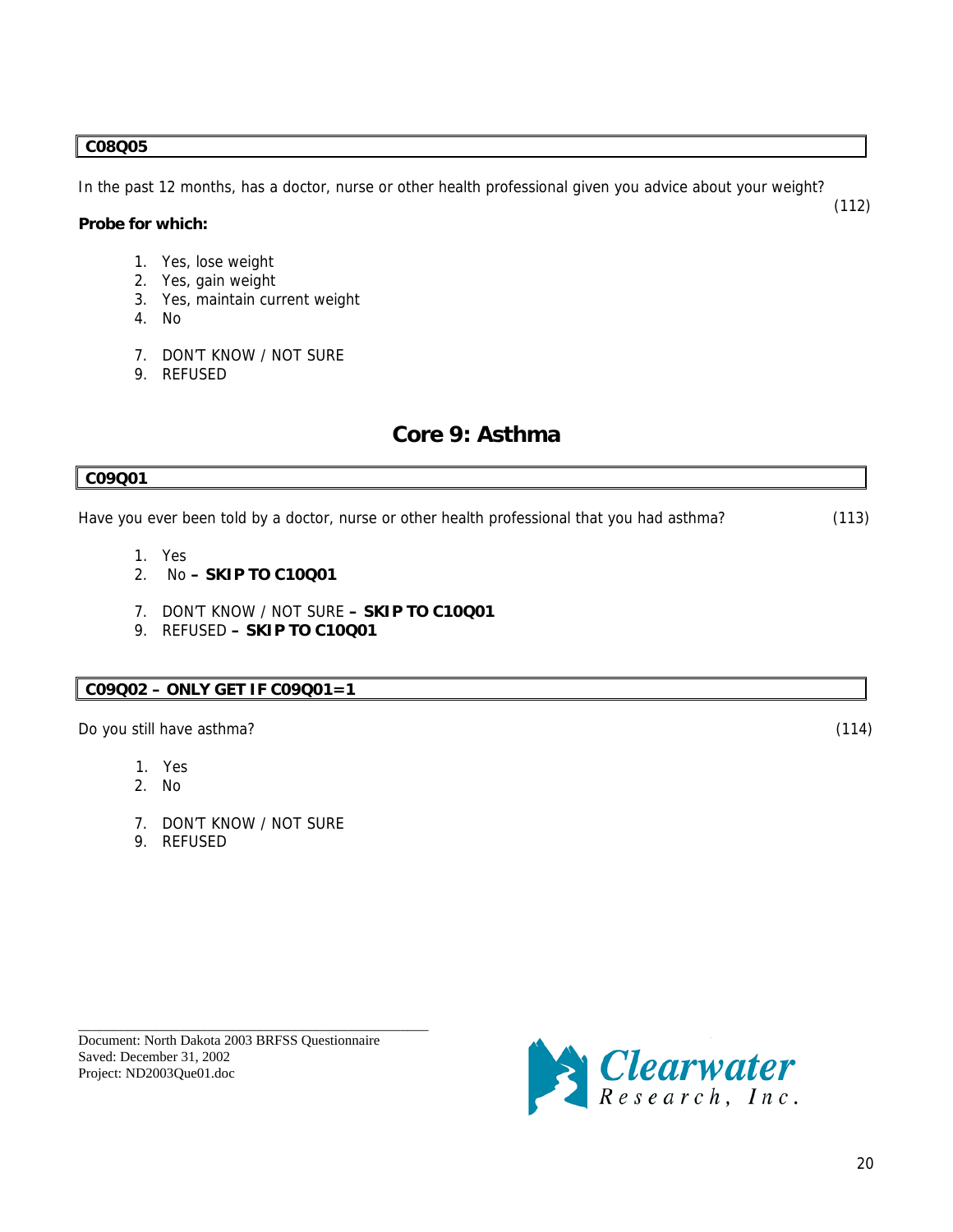<span id="page-20-0"></span>During the past 12 months, have you had a flu shot? (115)

- 1. Yes
- 2. No
- 7. DON'T KNOW / NOT SURE
- 9. REFUSED

### **C10Q02**

Have you ever had a pneumonia shot? This shot is usually given only once or twice in a person's lifetime and is different from the flu shot. It is also called the pneumococcal vaccine.

**Core 10: Immunization** 

- $(116)$ 1. Yes
	- 2. No
	- 7. DON'T KNOW / NOT SURE
	- 9. REFUSED

### **Core 11: Tobacco Use**

### **C11Q01**

Have you smoked at least 100 cigarettes in your entire life?

### **NOTE: 5 packs = 100 cigarettes**

- 1. Yes
- 2. No – **SKIP TO C12Q01**
- 7. DON'T KNOW / NOT SURE – **SKIP TO C12Q01**
- 9. REFUSED – **SKIP TO C12Q01**

Document: North Dakota 2003 BRFSS Questionnaire Saved: December 31, 2002 Project: ND2003Que01.doc

\_\_\_\_\_\_\_\_\_\_\_\_\_\_\_\_\_\_\_\_\_\_\_\_\_\_\_\_\_\_\_\_\_\_\_\_\_\_\_\_\_\_\_\_\_\_\_\_\_\_



(117)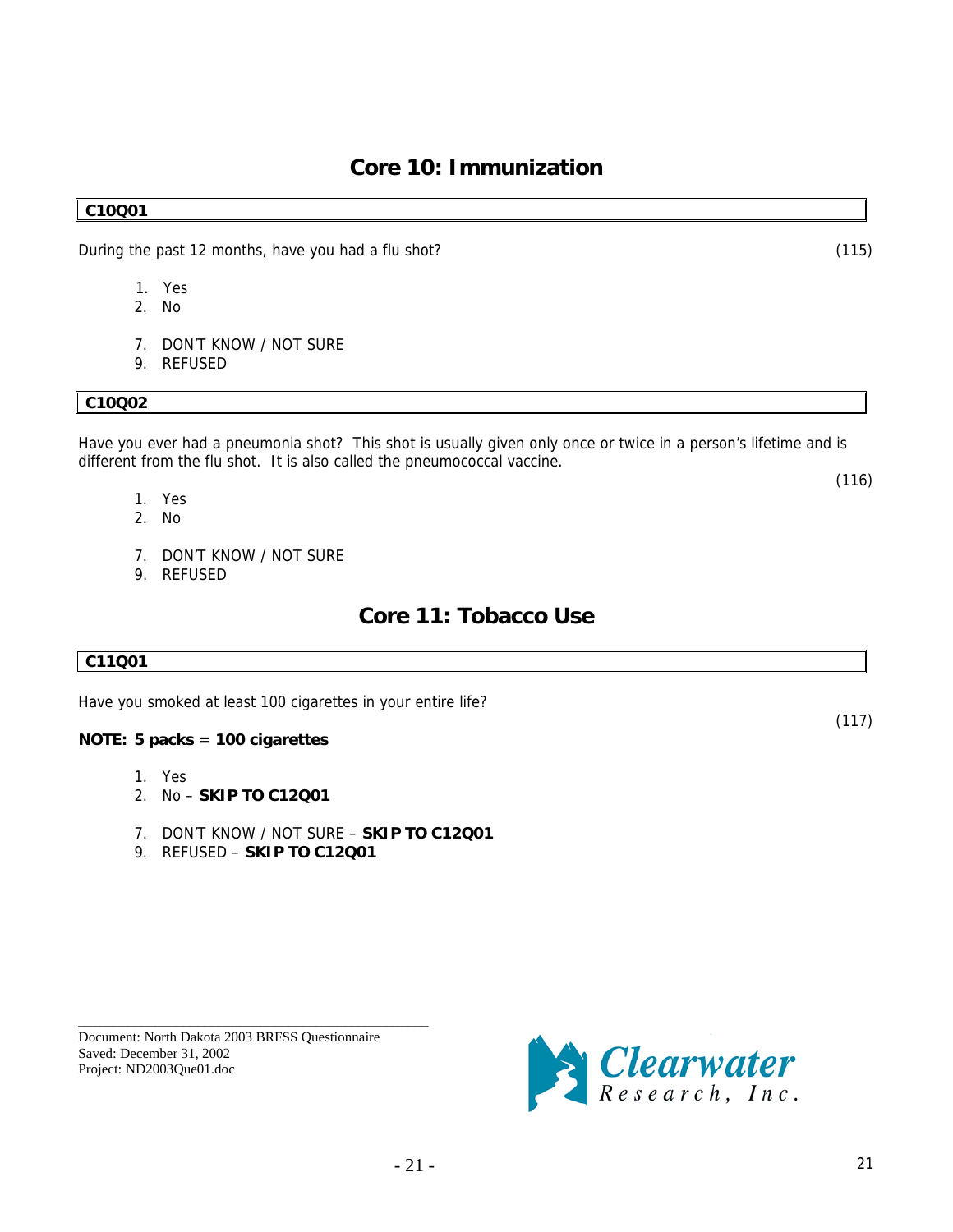### <span id="page-21-0"></span>**C11Q02 – ONLY GET IF C11Q01=1**

Do you now smoke cigarettes every day, some days, or not at all?

- 1. Everyday
- 2. Some days
- 3. Not at all  **SKIP TO C12Q01**
- 9. REFUSED  **SKIP TO C12Q01**

### **C11Q03 – ONLY GET IF C11Q01=1 AND C11Q02<3**

During the past 12 months, have you stopped smoking for one day or longer because you were trying to quit smoking?

- 1. Yes
- 2. No
- 7. DON'T KNOW / NOT SURE
- 9. REFUSED

### **Core 12: Alcohol Consumption**

### **C12Q01**

A drink of alcohol is 1 can or bottle of beer, 1 glass of wine, 1 can or bottle of wine cooler, 1 cocktail, or 1 shot of liquor. During the past 30 days, how many days per week or per month did you have at least one drink of any alcoholic beverage?

1<sub>\_\_</sub> Days per week

 $2_{\_\_\_\_\_\_\_\_\_}$  Days in past 30

888. No drinks in past 30 days **– SKIP TO C13Q01**

- 777. Don't know / Not sure
- 999. Refused  **SKIP TO C13Q01**

### **C12Q02 – ONLY GET IF C12Q01<>888 AND C12Q01<>999**

On the days when you drank, about how many drinks did you drink on the average?

\_\_ \_\_ Number of drinks

77. DON'T KNOW / NOT SURE

\_\_\_\_\_\_\_\_\_\_\_\_\_\_\_\_\_\_\_\_\_\_\_\_\_\_\_\_\_\_\_\_\_\_\_\_\_\_\_\_\_\_\_\_\_\_\_\_\_\_

99. REFUSED

Document: North Dakota 2003 BRFSS Questionnaire Saved: December 31, 2002 Project: ND2003Que01.doc



(118)

(119)

(120-122)

(123-124)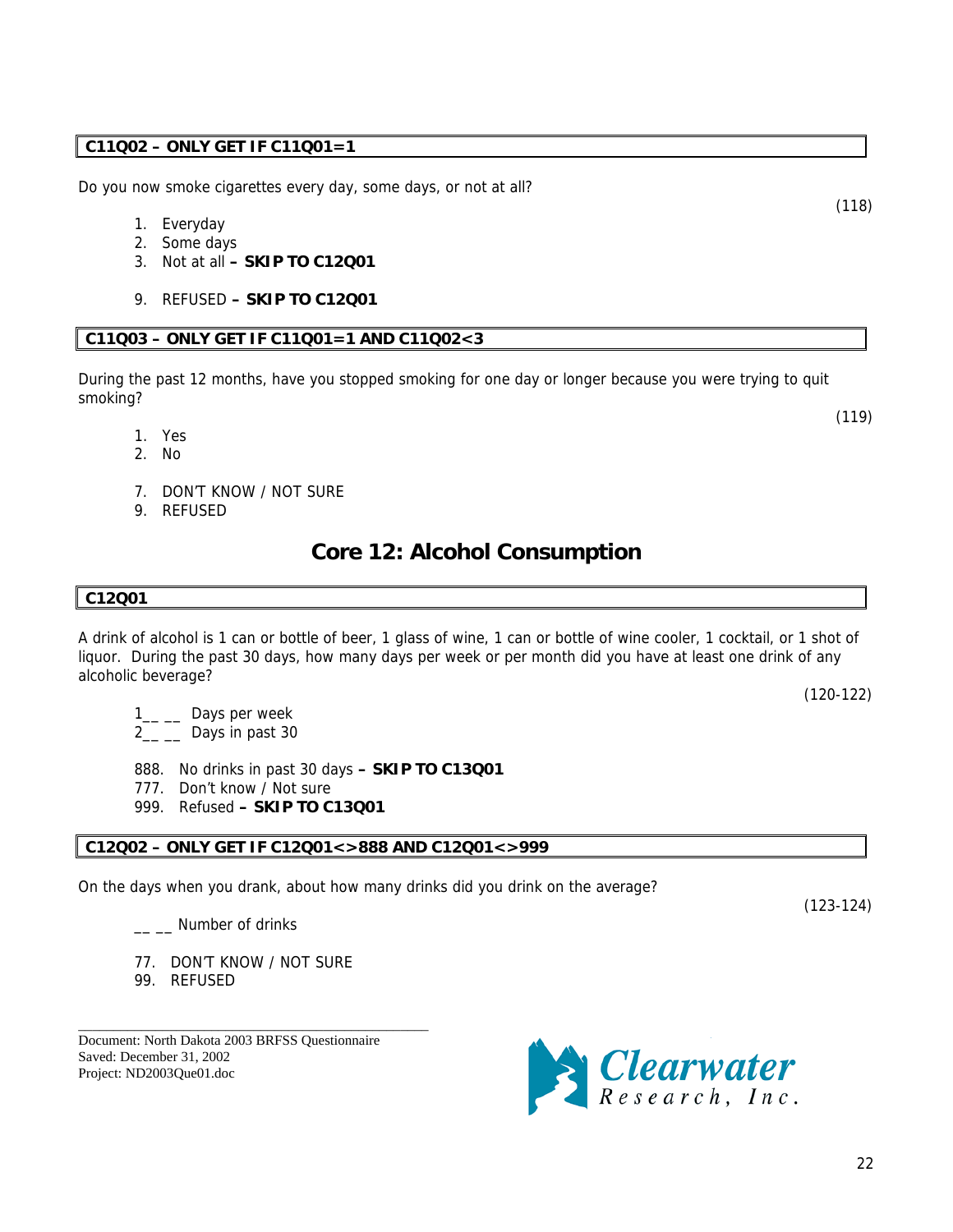\_\_\_\_\_\_\_\_\_\_\_\_\_\_\_\_\_\_\_\_\_\_\_\_\_\_\_\_\_\_\_\_\_\_\_\_\_\_\_\_\_\_\_\_\_\_\_\_\_\_ Document: North Dakota 2003 BRFSS Questionnaire Saved: December 31, 2002 Project: ND2003Que01.doc

7. DON'T KNOW / NOT SURE

### <span id="page-22-0"></span>**C12Q03 – ONLY GET IF C12Q01<>888 AND C12Q01<>999**

Considering all types of alcoholic beverages, how many times during the past 30 days did you have 5 or more drinks on an occasion?

- 88. NONE
- 77. DON'T KNOW / NOT SURE
- 99. REFUSED

### **Core 13: Sun Exposure**

### **C13Q01**

The next question is about sunburns including anytime that even a small part of your skin was red for more than 12 hours.

Have you had a sunburn within the past 12 months?

1. Yes

1. One 2. Two 3. Three 4. Four 5. Five

6. Six or more

9. REFUSED

- 2. No  **SKIP TO C14Q01**
- 7. DON'T KNOW / NOT SURE  **SKIP TO C14Q01**
- 9. REFUSED  **SKIP TO C14Q01**

### **C13Q02 – ONLY GET IF C12Q01=1**

Including times when even a small part of your skin was red for more than 12 hours, how many sunburns have you had within the past 12 months?

Elearwater

(128)

(127)

(125-126)

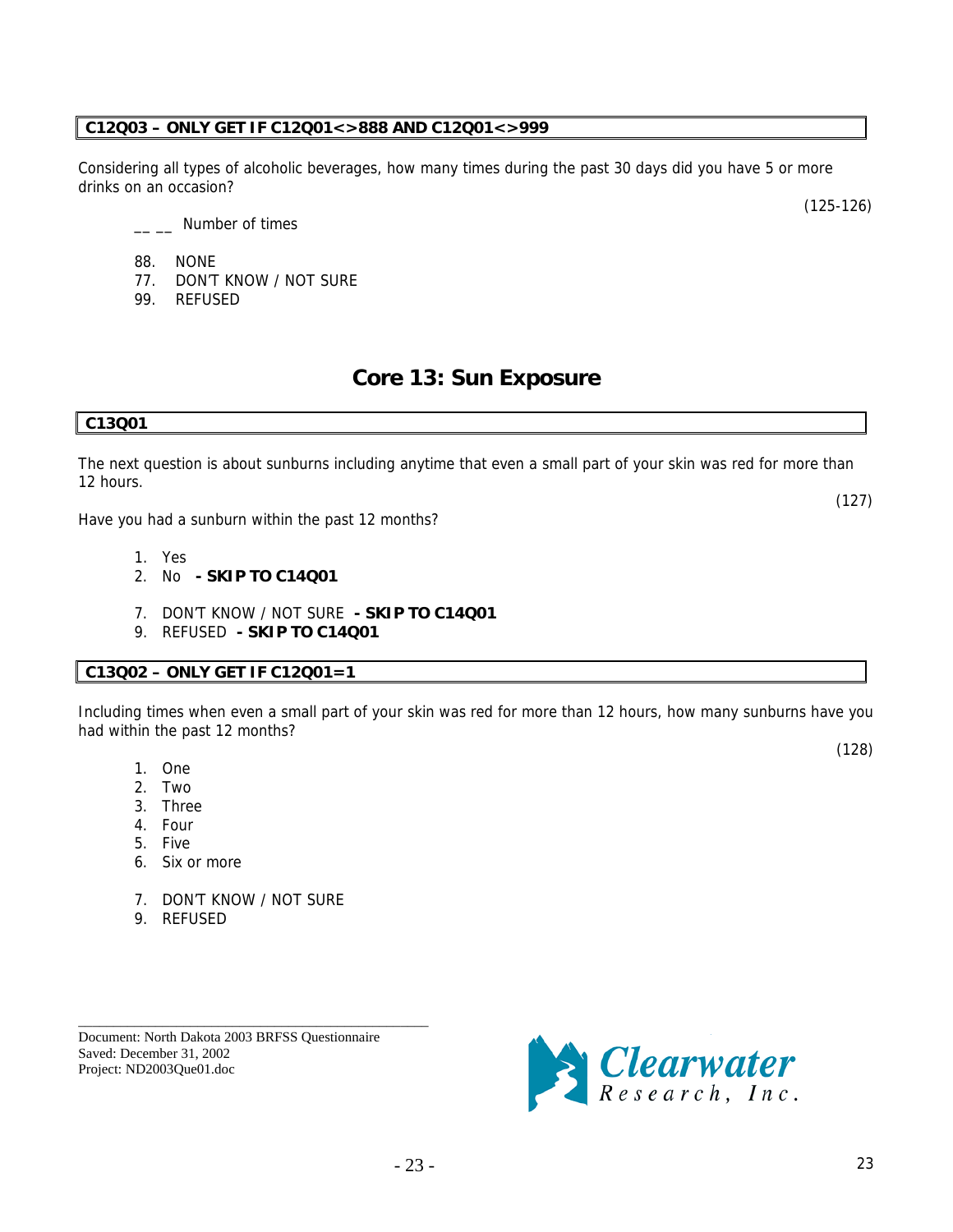(131)

(129-130)

(132-137)

## **Core 14: Demographics**

### <span id="page-23-0"></span>**C14Q01**

What is your age?

- \_\_ \_\_ Code age in years
- 07. DON'T KNOW / NOT SURE
- 09. REFUSED

### **C14Q02**

Are you Hispanic or Latino?

- 1. Yes
- 2. No
- 7. DON'T KNOW / NOT SURE
- 9. REFUSED

### **C14Q03**

Which one or more of the following would you say is your race? Would you say: White, Black or African American, Asian, Native Hawaiian or Other Pacific Islander, American Indian or Alaska Native, or Other?

### **(Check all that apply)**

- 1. White
- 2. Black or African American
- 3. Asian
- 4. Native Hawaiian or Other Pacific Islander
- 5. American Indian, Alaska Native or
- 6. Other **[specify]\_\_\_\_\_\_\_\_\_\_\_\_\_\_**
- 8. NO ADDITIONAL CHOICES
- 7. DON'T KNOW / NOT SURE
- 9. REFUSED



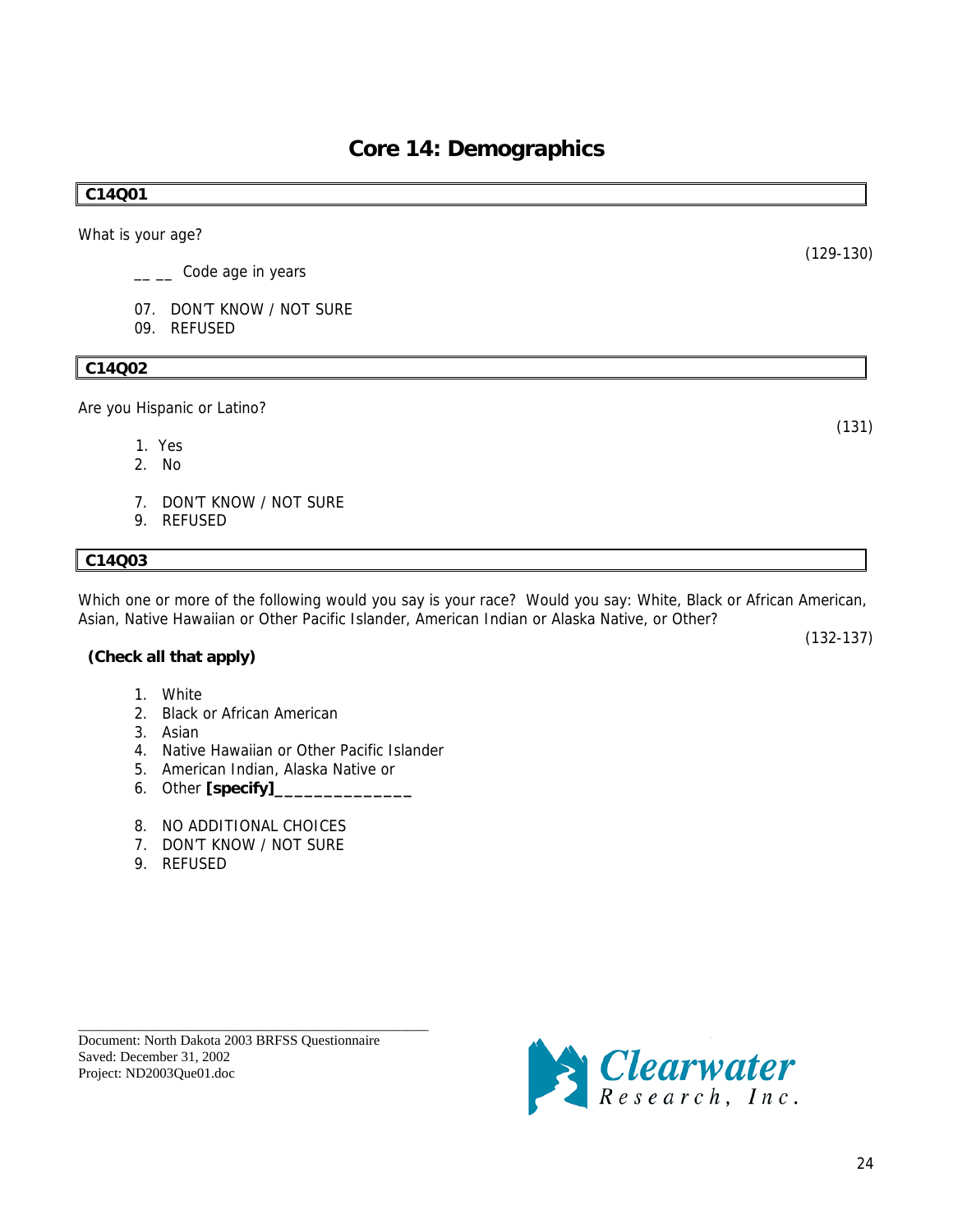# $-25$  - 25

#### \_\_\_\_\_\_\_\_\_\_\_\_\_\_\_\_\_\_\_\_\_\_\_\_\_\_\_\_\_\_\_\_\_\_\_\_\_\_\_\_\_\_\_\_\_\_\_\_\_\_ Document: North Dakota 2003 BRFSS Questionnaire Saved: December 31, 2002 Project: ND2003Que01.doc

### **C14Q04 – ONLY GET IF MORE THAN ONE RESPONSE FOR C14Q03**

Which one of these groups would you say best represents your race?

- 1. White
- 2. Black or African American
- 3. Asian
- 5. Native Hawaiian or Other Pacific Islander
- 5. American Indian, Alaska Native or
- 6. Other **[specify]\_\_\_\_\_\_\_\_\_\_\_\_\_\_**
- 7. DON'T KNOW / NOT SURE
- 9. REFUSED

### **C14Q05**

Are you married, divorced, widowed, separated, never married, or a member of an unmarried couple?

### **Please read:**

- 1. Married
- 2. Divorced
- 3. Widowed
- 4. Separated
- 5. Never married
- 6. A member of an unmarried couple
- 9. REFUSED

### **C14Q06**

How many children less than 18 years of age live in your household?

Number of children

88. NONE

99. REFUSED

*S* Clearwater

(140-141)

(138)

(139)

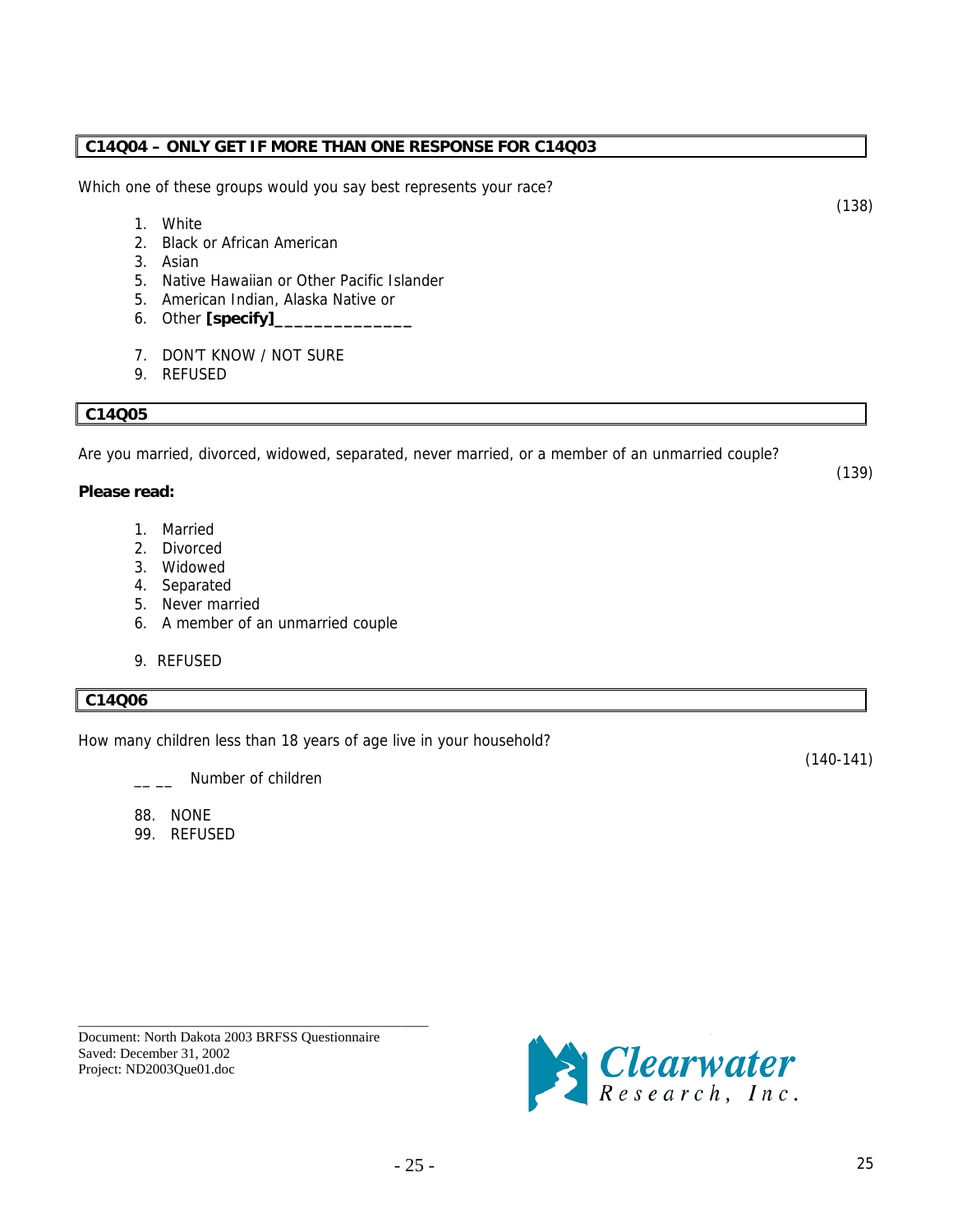### **C14Q07**

What is the highest grade or year of school you completed?

#### **Read only if necessary:**

- 1. Never attended school or only attended kindergarten
- 2. Grades 1 through 8 (Elementary)
- 3. Grades 9 through 11 (Some high school)
- 4. Grade 12 or GED (High school graduate)
- 5. College 1 year to 3 years (Some college or technical school)
- 6. College 4 years or more (College graduate)
- 9. REFUSED

### **C14Q08**

Are you currently: employed for wages, self-employed, out of work for more than 1 year, out of work for less than 1 year, a homemaker, a student, retired, or unable to work?

- 1. Employed for wages
- 2. Self-employed
- 3. Out of work for more than 1 year
- 4. Out of work for less than 1 year
- 5. A Homemaker
- 6. A Student
- 7. Retired
- 8. Unable to work
- 9. REFUSED

### **C14Q09**

Is your annual household income from all sources?

- 1. Less than \$10,000
- 2. Less than \$15,000 (\$10,000 to less than \$15,000)
- 3. Less than \$20,000 (\$15,000 to less than \$20,000)
- 4. Less than \$25,000 (\$20,000 to less than \$25,000)
- 5. Less than \$35,000 (\$25,000 to less than \$35,000)
- 6. Less than \$50,000 (\$35,000 to less than \$50,000)
- 7. Less than \$75,000 (\$50,000 to less than \$75,000)
- 8. \$75,000 or more
- 77. DON'T KNOW/NOT SURE

\_\_\_\_\_\_\_\_\_\_\_\_\_\_\_\_\_\_\_\_\_\_\_\_\_\_\_\_\_\_\_\_\_\_\_\_\_\_\_\_\_\_\_\_\_\_\_\_\_\_

99. REFUSED

Document: North Dakota 2003 BRFSS Questionnaire Saved: December 31, 2002 Project: ND2003Que01.doc



(144-145)

(142)

(143)

26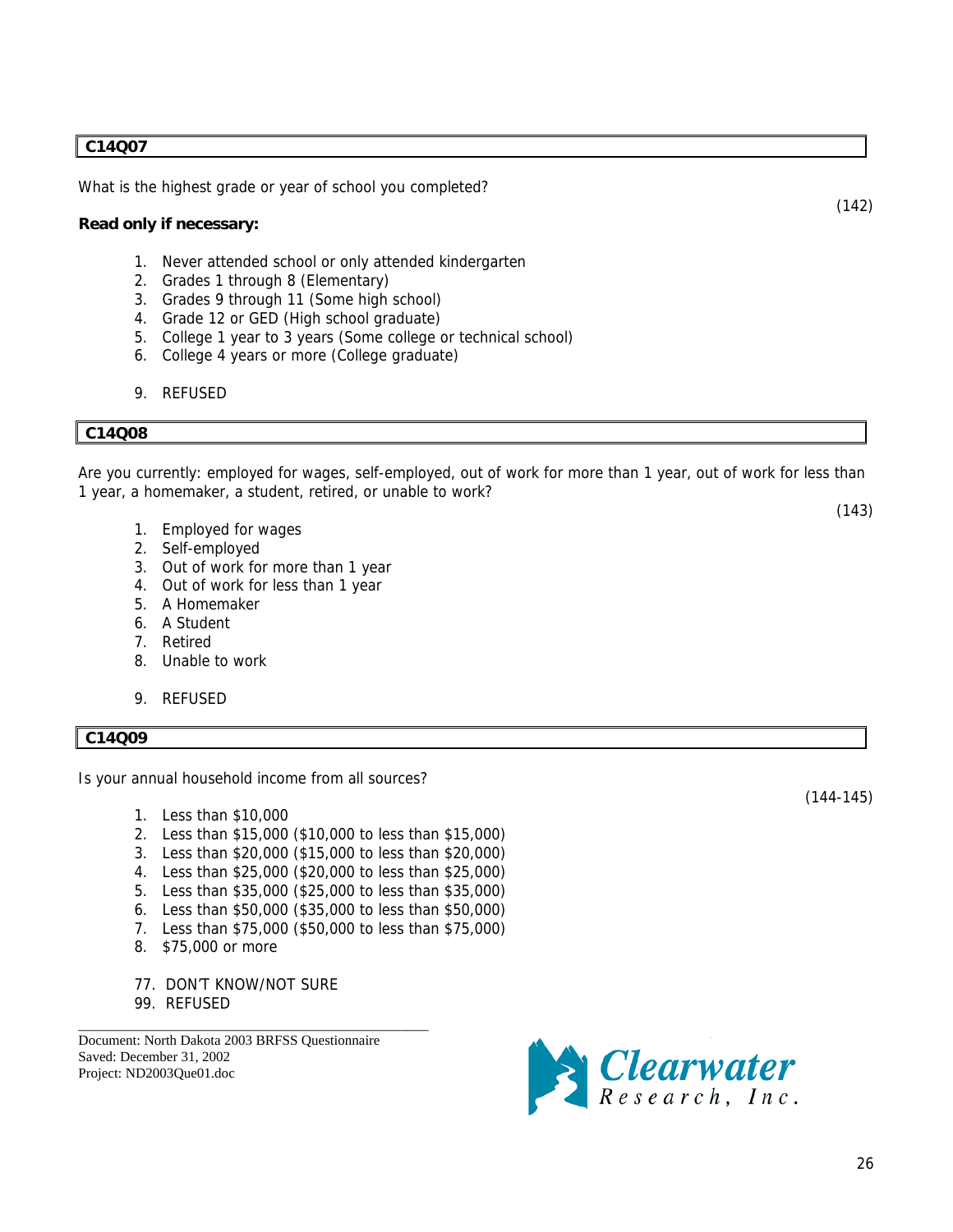### **C14Q10**

About how much do you weigh without shoes?

### **Round fractions up**

\_\_ \_ \_ Weight (pounds)

777. DON'T KNOW / NOT SURE 999. REFUSED

### **C14Q11**

How much would you like to weigh?

\_\_ \_ \_ Weight (pounds)

777. DON'T KNOW / NOT SURE 999. REFUSED

### **C14Q12**

About how tall are you without shoes?

#### **Round fractions down**

 $\frac{1}{2}$  Height ft/inches (Ex. 5 feet 9 inches = 509)

777. DON'T KNOW / NOT SURE 999. REFUSED

### **C14Q13**

What county do you live in?

 $\frac{1}{2}$  FIPS county code

777. DON'T KNOW / NOT SURE 999. REFUSED

Document: North Dakota 2003 BRFSS Questionnaire Saved: December 31, 2002 Project: ND2003Que01.doc

\_\_\_\_\_\_\_\_\_\_\_\_\_\_\_\_\_\_\_\_\_\_\_\_\_\_\_\_\_\_\_\_\_\_\_\_\_\_\_\_\_\_\_\_\_\_\_\_\_\_



 $\left|\textit{Clearwater}\right\rangle$ 

(152-154)

(155-157)

(146-148)

(149-151)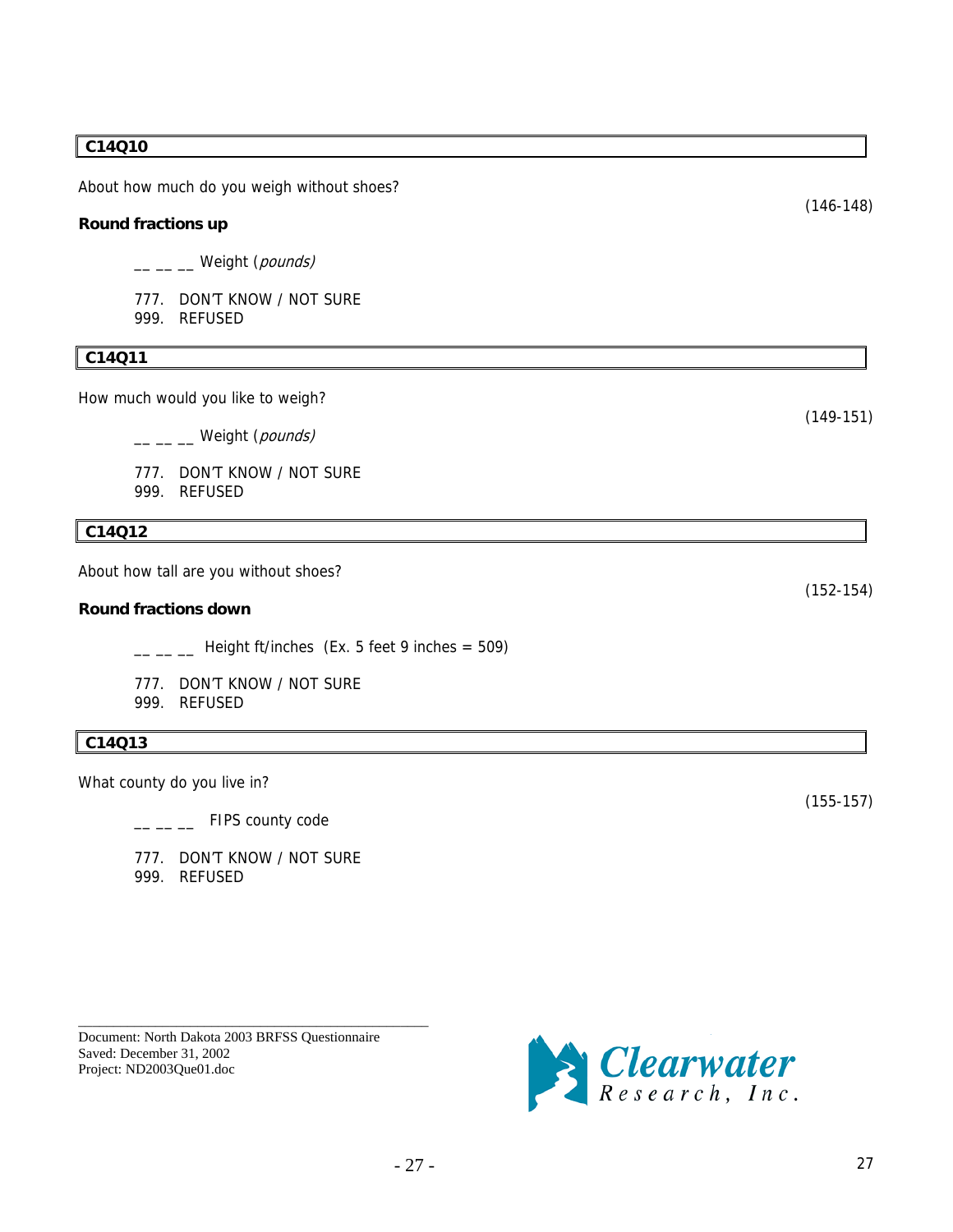### **C14Q14**

Do you have more than one telephone number in your household? Do not include cell phones or numbers that are only used by a computer or fax machine.

- 1. Yes
- 2. No **SKIP TO C14Q16**
- 7. DON'T KNOW / NOT SURE  **SKIP TO C14Q16**
- 9. REFUSED  **SKIP TO C14Q16**

### **C14Q15 – ONLY GET IF C14Q14=1**

How many of these phone numbers are residential numbers?

- Residential telephone numbers **[6=6 or more]**
- 7. DON'T KNOW / NOT SURE
- 9. REFUSED

### **C14Q16**

During the past 12 months, has your household been without telephone service for 1 week or more?

### **Note: Do not include interruptions of phone service due to weather or natural disasters.**

- 1. Yes
- 2. No
- 7. DON'T KNOW/ NOT SURE
- 9. REFUSED

### **C14Q17**

Indicate sex of respondent. Ask only if necessary.

- 1. Male  **SKIP TO C15Q01**
- 2. Female

\_\_\_\_\_\_\_\_\_\_\_\_\_\_\_\_\_\_\_\_\_\_\_\_\_\_\_\_\_\_\_\_\_\_\_\_\_\_\_\_\_\_\_\_\_\_\_\_\_\_



(158)

(159)

(160)

(161)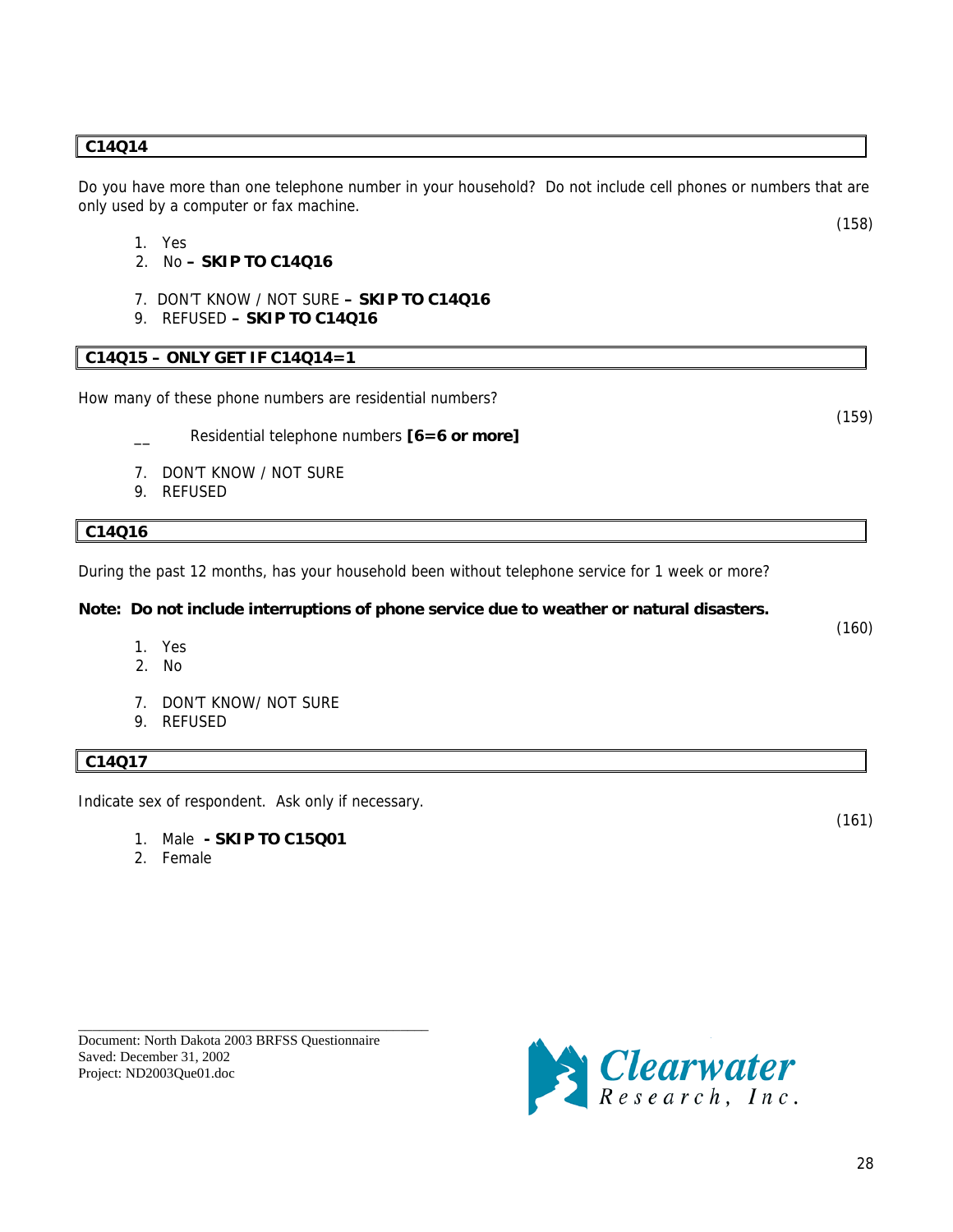### <span id="page-28-0"></span>**C14Q18 – ONLY GET IF C14Q17=2 AND C14Q01<45**

To your knowledge, are you now pregnant?

- 1. Yes
- 2. No
- 7. DON'T KNOW/ NOT SURE
- 9. REFUSED

### **Core 15: Arthritis**

### **C15Q01**

The next questions refer to your joints. Please do **NOT** include the back or neck.

**DURING THE PAST 30 DAYS**, have you had any symptoms of pain, aching, or stiffness in or around a joint?

- 1. Yes
- 2. No **SKIP TO C15Q04**
- 7. DON'T KNOW/ NOT SURE **SKIP TO C15Q04**
- 9. REFUSED **SKIP TO C15Q04**

### **C15Q02 – ONLY GET IF C15Q01=1**

Did your joint symptoms **FIRST** begin more than 3 months ago?

- 1. Yes
- 2. No
- 7. DON'T KNOW/ NOT SURE
- 9. REFUSED

### **C15Q03– ONLY GET IF C15Q01=1 AND C15Q02=1**

Have you **EVER** seen a doctor or other health professional for these joint symptoms?

- 1. Yes
- 2. No
- 7. DON'T KNOW/ NOT SURE
- 9. REFUSED

Document: North Dakota 2003 BRFSS Questionnaire Saved: December 31, 2002 Project: ND2003Que01.doc

\_\_\_\_\_\_\_\_\_\_\_\_\_\_\_\_\_\_\_\_\_\_\_\_\_\_\_\_\_\_\_\_\_\_\_\_\_\_\_\_\_\_\_\_\_\_\_\_\_\_



- 29 - 29

(164)

(163)

(165)

(162)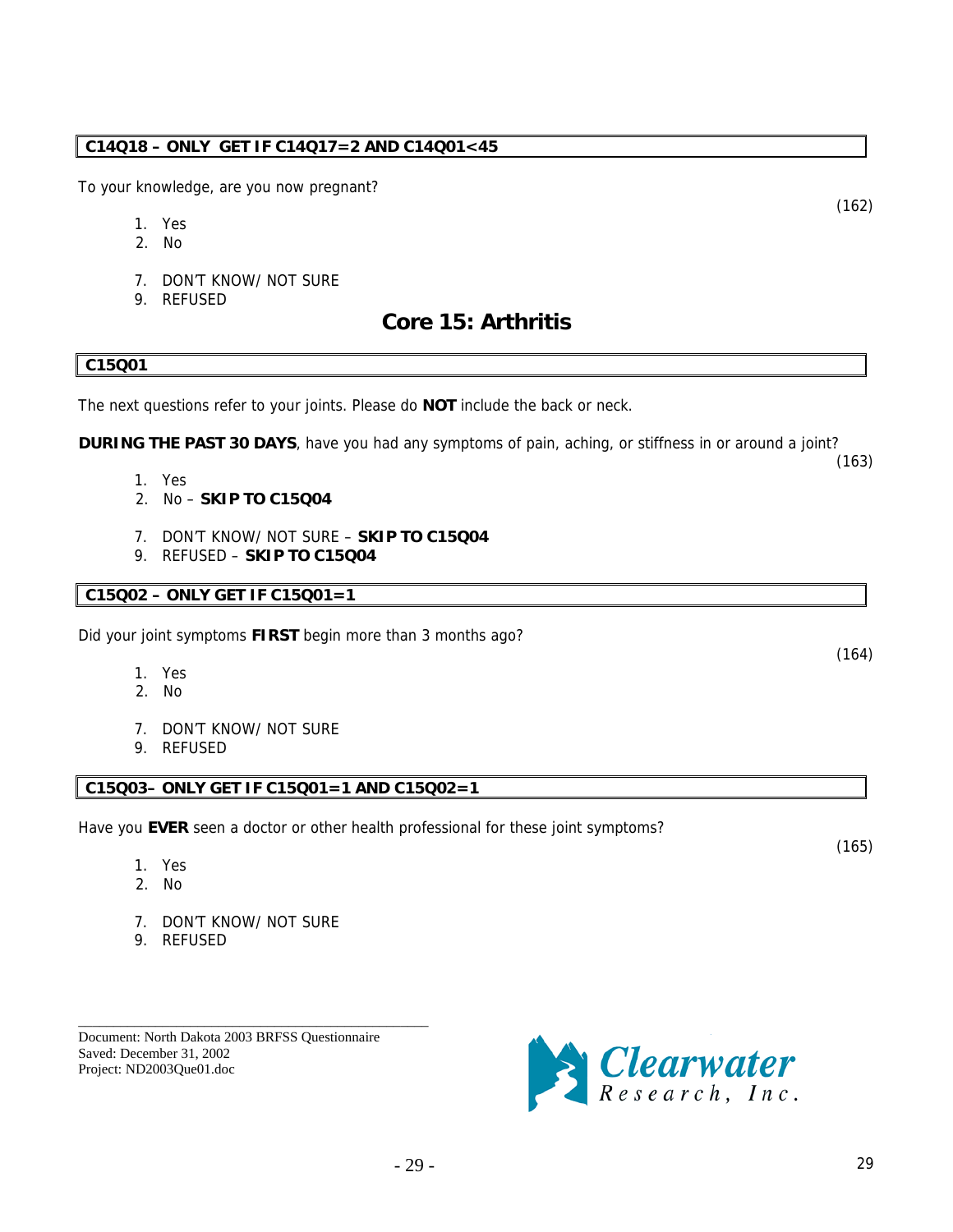### **C15Q04**

Have you **EVER** been told by a doctor or other health professional that you have some form of arthritis, rheumatoid arthritis, gout, lupus, or fibromyalgia?

- 1. Yes
- 2. No
- 7. DON'T KNOW/ NOT SURE
- 9. REFUSED

**Interviewer note: Arthritis diagnoses include:**

 **rheumatism, polymyalgia rheumatica osteoarthritis (not osteoporosis) tendonitis, bursitis, bunion, tennis elbow carpal tunnel syndrome, tarsal tunnel syndrome joint infection, Reiter's syndrome ankylosing spondylitis; spondylosis rotator cuff syndrome connective tissue disease, scleroderma, polymyositis, Raynaud's syndrome vasculitis (giant cell arteritis, Henoch-Schonlein purpura, Wegener's granulomatosis, polyarteritis nodosa)** 

### **C15Q05 – ONLY GET IF C15Q02=1 OR C15Q04=1**

Are you now limited in any way in any of your usual activities because of arthritis or joint symptoms?

- 1. Yes
- 2. No
- 7. DON'T KNOW/ NOT SURE
- 9. REFUSED

### **NOTE: If a respondent question arises about medication, then the interviewer should reply:**

"Please answer the question based on how you are when you are taking any of the medications or treatments you might use."

\_\_\_\_\_\_\_\_\_\_\_\_\_\_\_\_\_\_\_\_\_\_\_\_\_\_\_\_\_\_\_\_\_\_\_\_\_\_\_\_\_\_\_\_\_\_\_\_\_\_ Document: North Dakota 2003 BRFSS Questionnaire Saved: December 31, 2002 Project: ND2003Que01.doc



(166)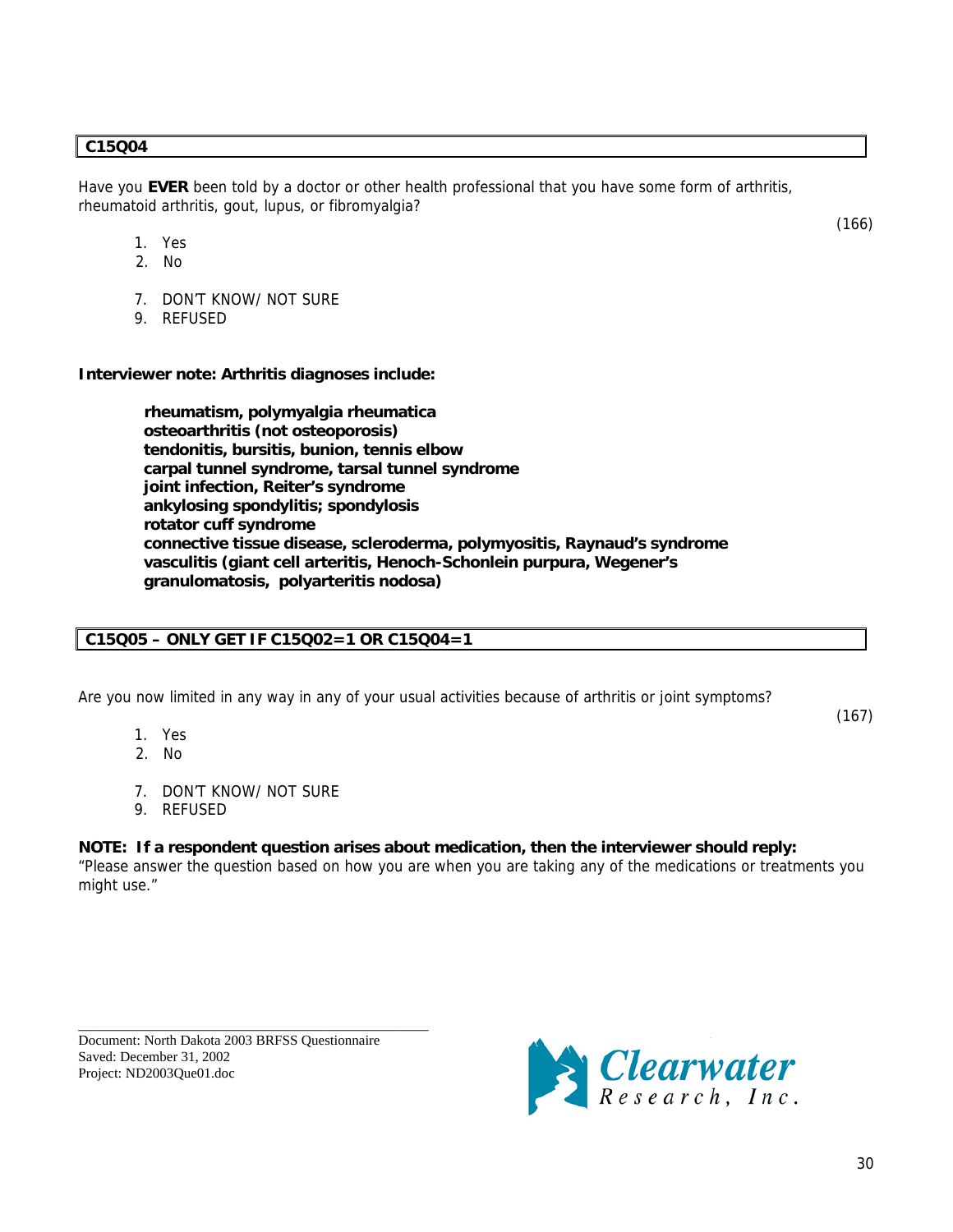# $-31$  - 31

#### \_\_\_\_\_\_\_\_\_\_\_\_\_\_\_\_\_\_\_\_\_\_\_\_\_\_\_\_\_\_\_\_\_\_\_\_\_\_\_\_\_\_\_\_\_\_\_\_\_\_ Document: North Dakota 2003 BRFSS Questionnaire Saved: December 31, 2002 Project: ND2003Que01.doc

the type of work you do, or the amount of work you do? (168) **NOTE: If respondent says he\she is retired or out-of-work, reply:** "Did arthritis or joint symptoms cause

In this next question we are referring to work for pay. Do arthritis or joint symptoms now affect whether you work,

you to stop working? That is, did it affect whether you work or not?"

- 1. Yes
- 2. No
- 7. DON'T KNOW/ NOT SURE
- 9. REFUSED

### **Core 16: Falls**

### **C16Q01 – ONLY GET IF C14Q01>45 OR C14Q01=07 OR C14Q01=09**

<span id="page-30-0"></span>**C15Q06 – ONLY GET IF (C15Q02=1 OR C15Q04=1) AND C14Q01<65** 

The next question asks about a recent fall. By a fall, we mean when a person unintentionally comes to rest on the ground or another lower level.

In the past 3 months, have you had a fall?

- 1. Yes
- 2. No **SKIP TO C17Q01**
- 7. DON'T KNOW/ NOT SURE **SKIP TO C17Q01**
- 9. REFUSED **SKIP TO C17Q01**

### **C16Q02 – ONLY GET IF C16Q01=1**

Were you injured? By injured, we mean the fall caused you to limit your regular activities for at least a day or to go see a doctor.

- 1. Yes
- 2. No
- 7. DON'T KNOW/ NOT SURE
- 9. REFUSED

(169)

(170)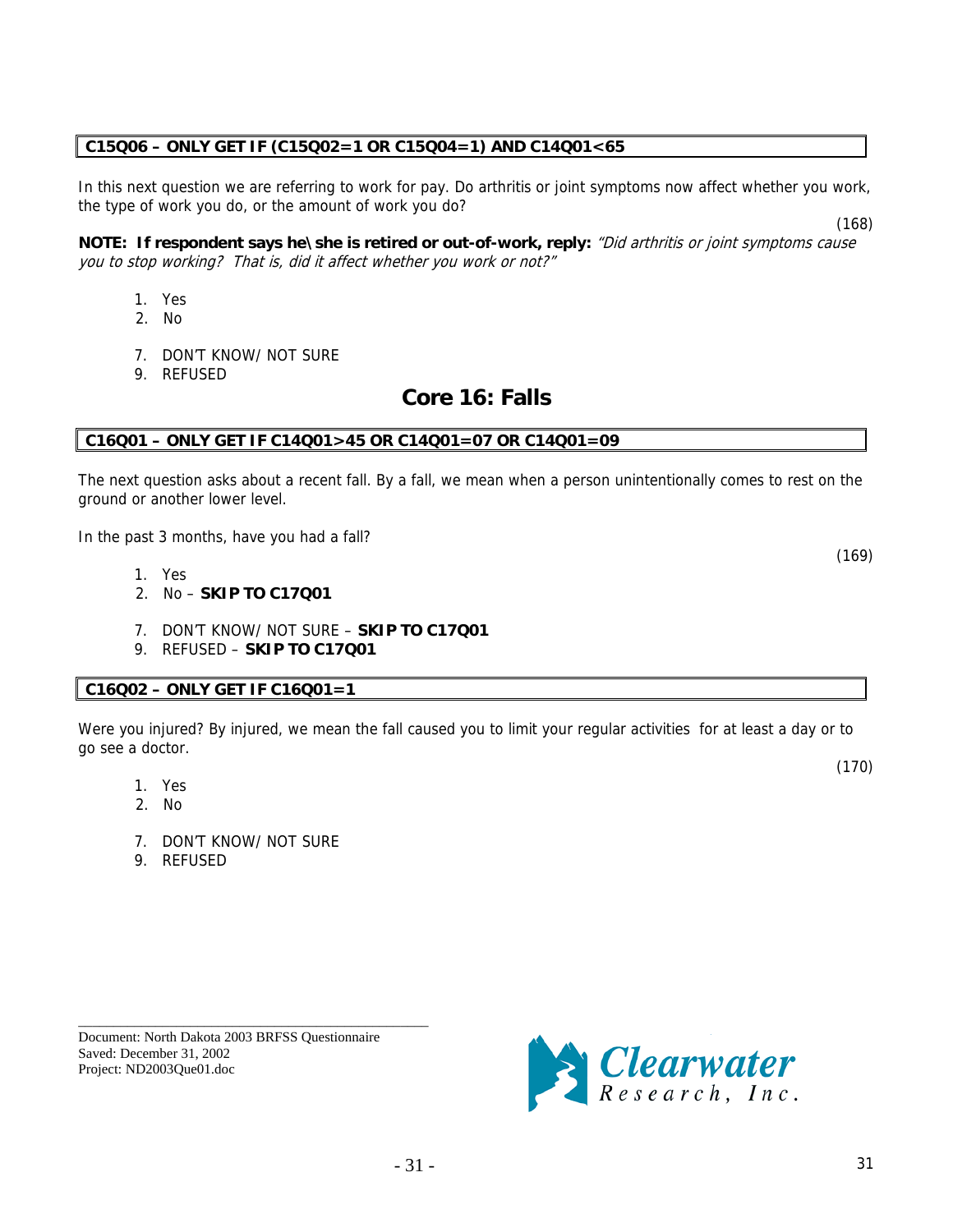### **Core 17: Disability**

### <span id="page-31-0"></span>**C17Q01**

The following questions are about health problems or impairments you may have.

Are you limited in any way in any activities because of physical, mental, or emotional problems?

- 1. Yes
- 2. No
- 7. DON'T KNOW/ NOT SURE
- 9. REFUSED

### **C17Q02**

Do you now have any health problem that requires you to use special equipment, such as a cane, a wheelchair, a special bed, or a special telephone?

### **Include occasional use or use in certain circumstances**

- 1. Yes
- 2. No
- 7. DON'T KNOW/ NOT SURE
- 9. REFUSED

### **Core 18: Physical Activity**

### **C18Q01 – ONLY GET IF C14Q08<3**

When you are at work, which of the following best describes what you do?

### **If respondent has multiple jobs, include all jobs**

Would you say…

- 1. Mostly sitting or standing
- 2. Mostly walking
- 3. Mostly heavy labor or physically demanding work
- 7. DON'T KNOW/ NOT SURE
- 9. REFUSED

Document: North Dakota 2003 BRFSS Questionnaire Saved: December 31, 2002 Project: ND2003Que01.doc

\_\_\_\_\_\_\_\_\_\_\_\_\_\_\_\_\_\_\_\_\_\_\_\_\_\_\_\_\_\_\_\_\_\_\_\_\_\_\_\_\_\_\_\_\_\_\_\_\_\_



(172)

(171)

(173)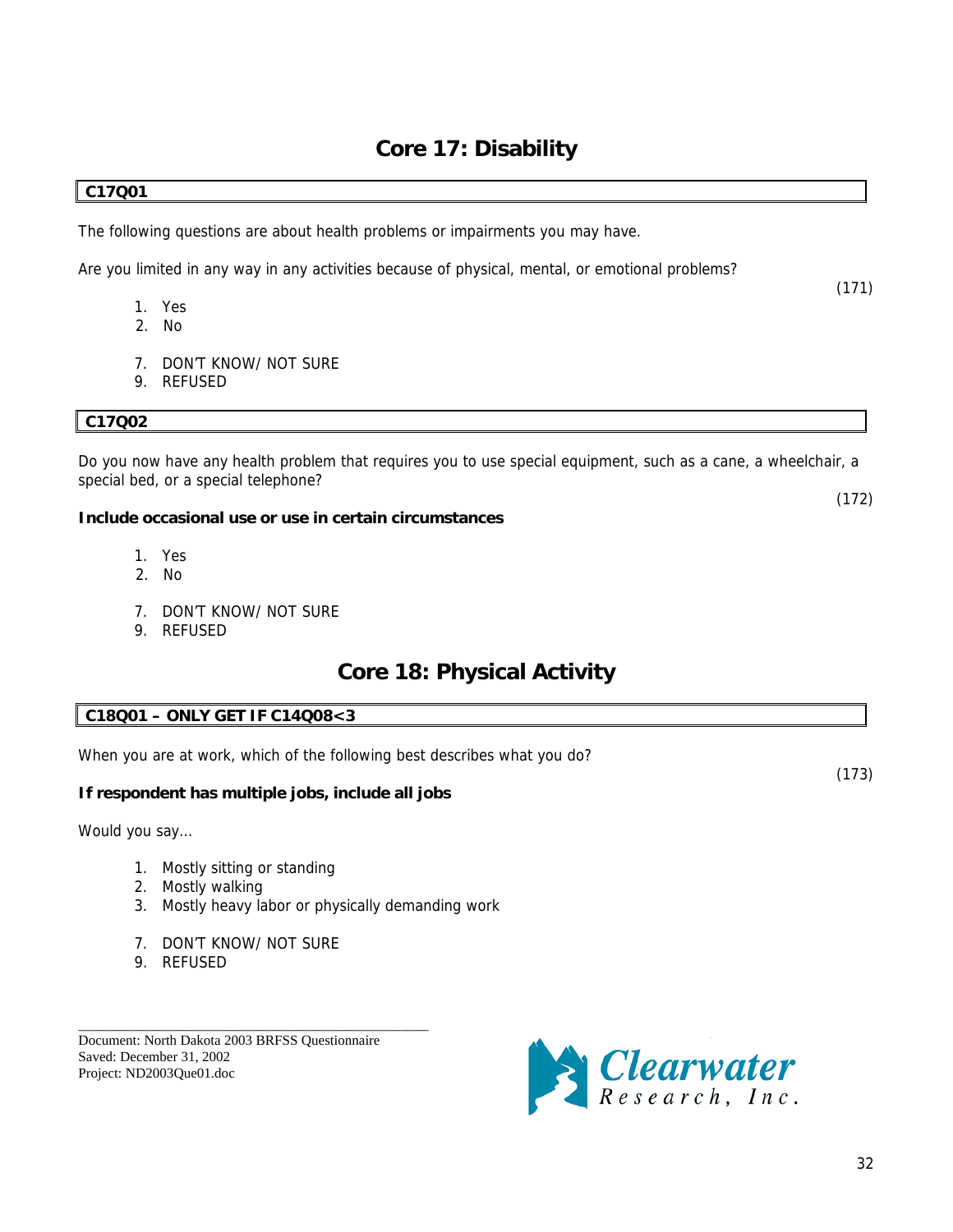### **C18Q02**

We are interested in two types of physical activity – vigorous and moderate. Vigorous activities cause large increases in breathing or heart rate while moderate activities cause small increases in breathing or heart rate.

Now, thinking about the moderate physical activities you do [**fill in** (when you are not working,) **if "employed" or self-employed"**] in a usual week, do you do moderate activities for at least 10 minutes at a time, such as brisk walking, bicycling, vacuuming, gardening, or anything else that causes small increase in breathing or heart rate?

- 1. Yes
- 2. No **SKIP TO C18Q05**
- 7. DON'T KNOW/ NOT SURE **SKIP TO C18Q05**
- 9. REFUSED **SKIP TO C18Q05**

### **C18Q03 – ONLY GET IF C18Q02=1**

How many days per week do you do these moderate activities for at least 10 minutes at a time?

 $\equiv$   $\equiv$  Days per week

- 77. DON'T KNOW / NOT SURE  **SKIP TO C18Q05**
- 88. DO NOT DO ANY MODERATE PHYSICAL ACTIVITY FOR AT LEAST 10 MINUTES AT A TIME **SKIP TO C18Q05**
- 99. REFUSED  **SKIP TO C18Q05**

#### **C18Q04 – ONLY GET IF C18Q03<77**

On days when you do moderate activities for at least 10 minutes at a time, how much total time per day do you spend doing these activities?

 $\frac{1}{2}$   $\frac{1}{2}$  Hours and minutes per day

777. DON'T KNOW / NOT SURE

999. REFUSED

Document: North Dakota 2003 BRFSS Questionnaire Saved: December 31, 2002 Project: ND2003Que01.doc

\_\_\_\_\_\_\_\_\_\_\_\_\_\_\_\_\_\_\_\_\_\_\_\_\_\_\_\_\_\_\_\_\_\_\_\_\_\_\_\_\_\_\_\_\_\_\_\_\_\_



(174)

(175-176)

(177-179)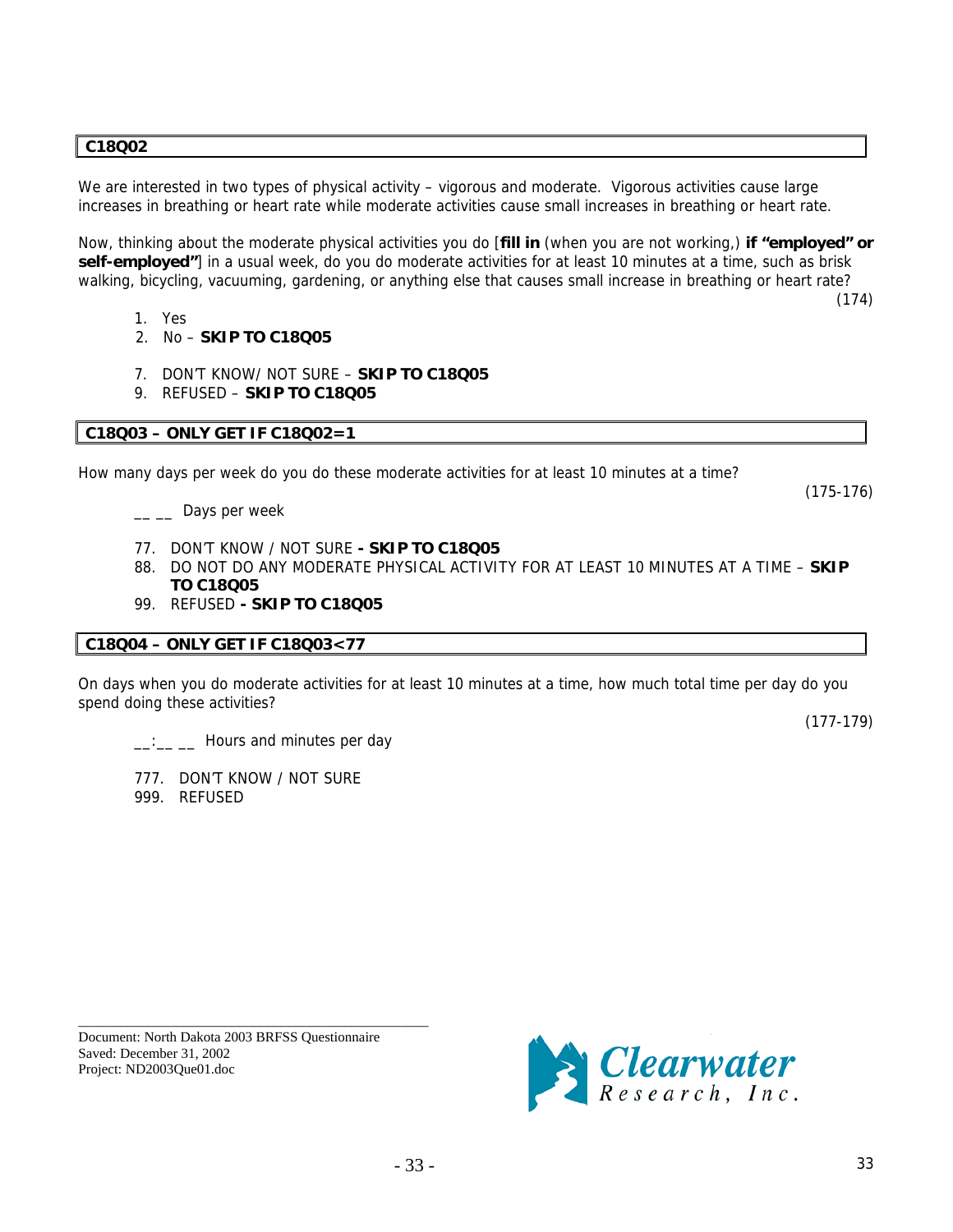#### **C18Q05**

Now, thinking about the vigorous physical activities you do [**fill in** (when you are not working) **if "employed" or "self-employed"**] in a usual week, do you do vigorous activities for at least 10 minutes at a time, such as running, aerobics, heavy yard work, or anything else that causes large increases in breathing or heart rate?

- 1. Yes
- 2. No **SKIP TO C19Q01**
- 7. DON'T KNOW/ NOT SURE **SKIP TO C19Q01**
- 9. REFUSED **SKIP TO C19Q01**

### **C18Q06 – ONLY GET IF C18Q05=1**

How many days per week do you do these vigorous activities for at least 10 minutes at a time?

<sub>\_\_</sub> \_\_ Days per week

- 77. DON'T KNOW / NOT SURE  **SKIP TO C19Q01**
- 89. DO NOT DO ANY MODERATE PHYSICAL ACTIVITY FOR AT LEAST 10 MINUTES AT A TIME **SKIP TO C19Q01**
- 99. REFUSED  **SKIP TO C19Q01**

#### **C18Q07 – ONLY GET IF C18Q05=1 AND C18Q06=1**

On days when you do vigorous activities for at least 10 minutes at a time, how much total time per day do you spend doing these activities?

(183-185)

(181-182)

(180)

- $\frac{1}{\sqrt{2}}$   $\frac{1}{\sqrt{2}}$  Hours and minutes per day
- 777. DON'T KNOW / NOT SURE 999. REFUSED

Document: North Dakota 2003 BRFSS Questionnaire Saved: December 31, 2002 Project: ND2003Que01.doc

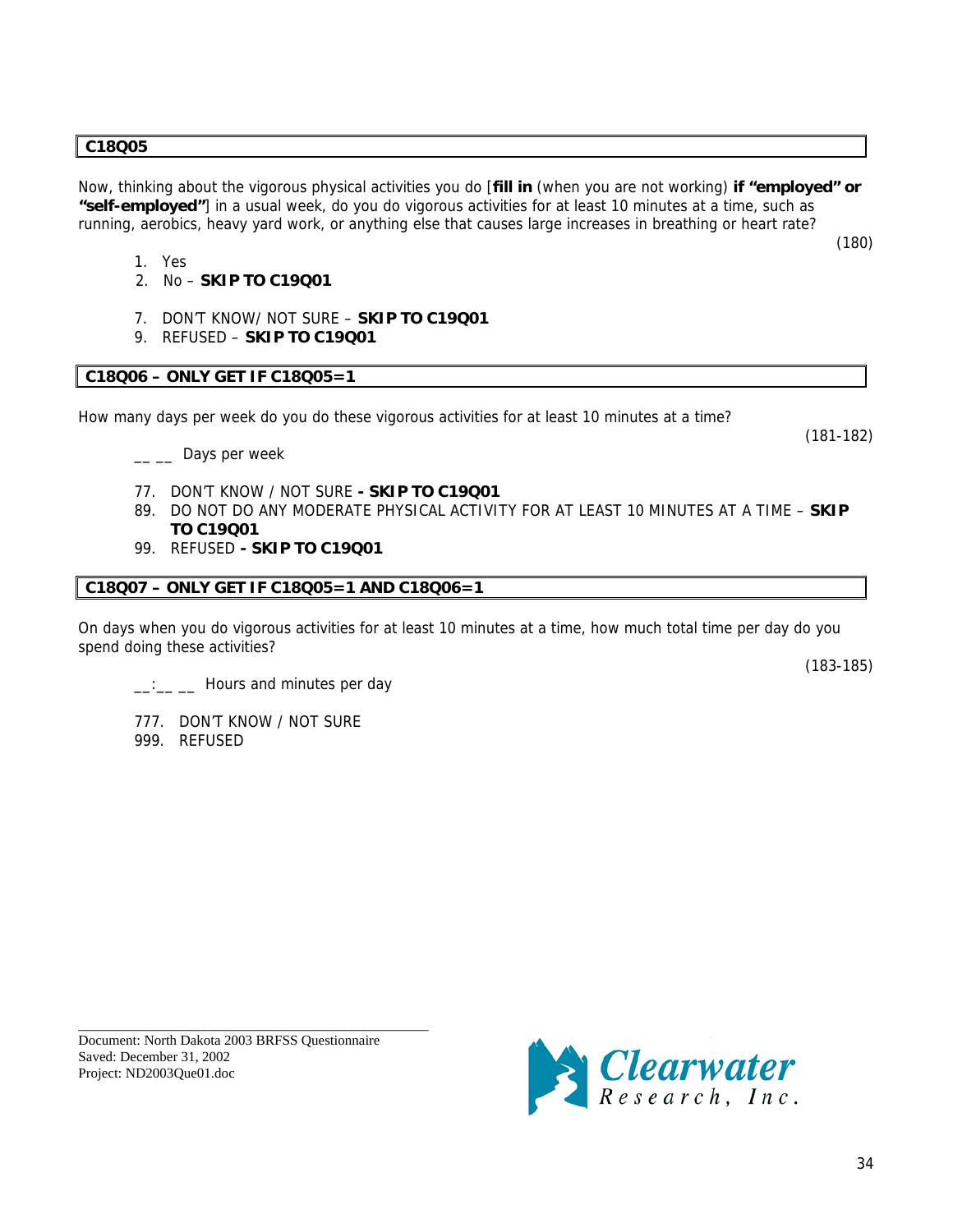### **Core 19: Veteran's Status**

### <span id="page-34-0"></span>**C19Q01**

The next question relates to military service in the United States Armed Forces, either in the regular military or in a National Guard or Reserve unit.

Have you ever served on active duty in the United States Armed Forces, either in the regular military or in a National Guard or military reserve unit?

- 1. Yes
- 2. No **SKIP TO C20Q01**
- 7. DON'T KNOW/ NOT SURE **SKIP TO C20Q01**
- 9. REFUSED **SKIP TO C20Q01**

#### **C19Q02 – ONLY GET IF C19Q01=1**

Which of the following best describes your service in the United States military?

#### **Please read:**

- 1. Currently on active duty  **SKIP TO C20Q01**
- 2. Currently in a National Guard or Reserve unit  **SKIP TO C20Q01**
- 3. Retired from military service
- 4. Medically discharged from military service
- 5. Discharged from military service
- 7. DON'T KNOW/ NOT SURE **SKIP TO C20Q01**
- 9. REFUSED **SKIP TO C20Q01**

### **C19Q03 – ONLY GET IF C19Q02>2 AND C19Q02<7**

In the last 12 months have you received some or all of your health care from VA facilities?

### **If "yes" probe for "all" or "some" of the health care.**

- 1. Yes, all of my health care
- 2. Yes, some of my health care
- 3. No, no VA health care received

\_\_\_\_\_\_\_\_\_\_\_\_\_\_\_\_\_\_\_\_\_\_\_\_\_\_\_\_\_\_\_\_\_\_\_\_\_\_\_\_\_\_\_\_\_\_\_\_\_\_

- 7. DON'T KNOW/ NOT SURE
- 9. REFUSED

Document: North Dakota 2003 BRFSS Questionnaire Saved: December 31, 2002 Project: ND2003Que01.doc



(186)

(187)

(188)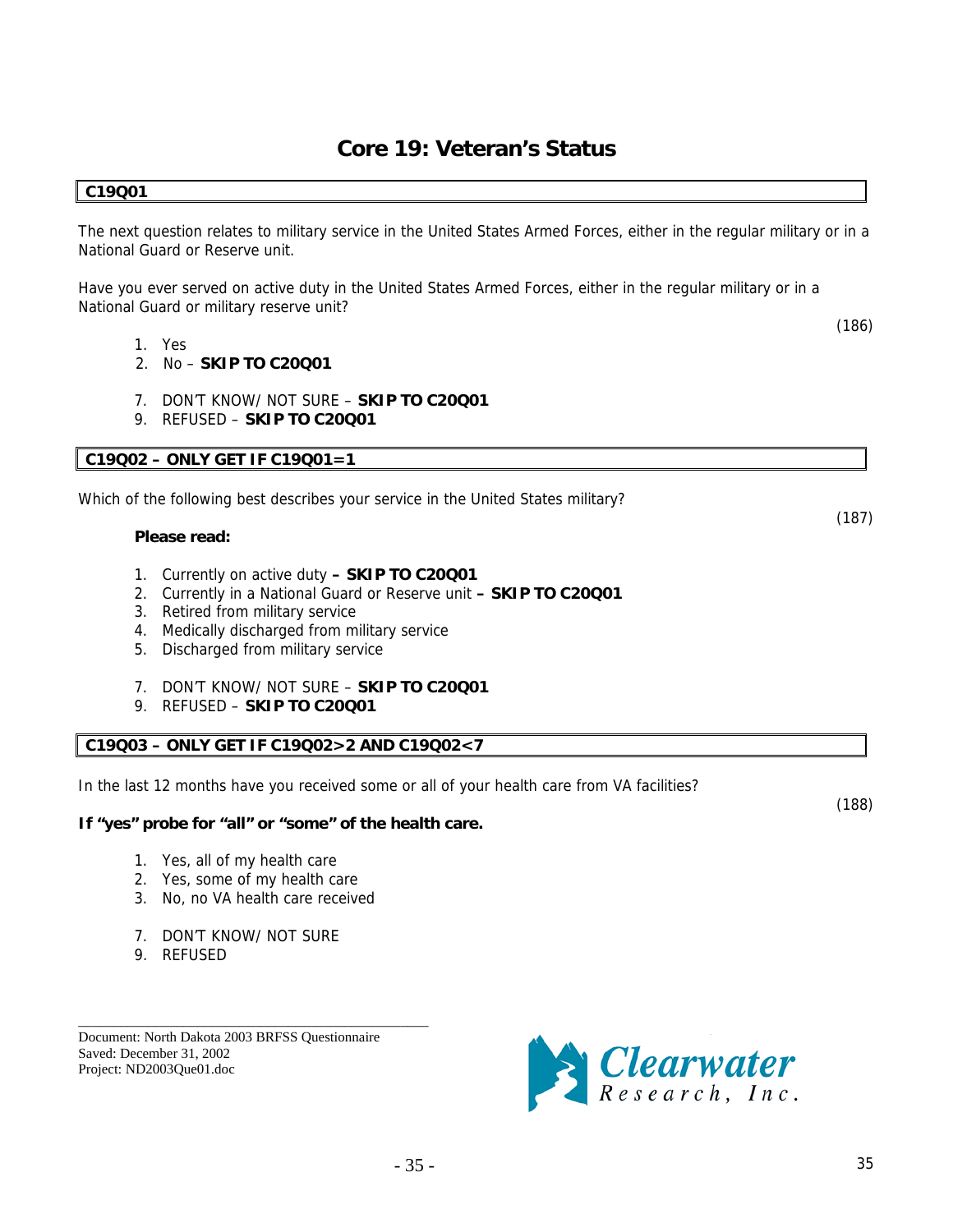### **Core 20: HIV/AIDS**

### <span id="page-35-0"></span>**C20Q01 – ONLY GET IF C14Q01<65**

The next few questions are about the national health problem of HIV, the virus that causes AIDS. Please remember that your answers are strictly confidential and that you don't have to answer every question if you don't want to.

I'm going to read two statements about HIV, the virus that causes AIDS. After I read each one, please tell me whether you think it is true or false, or if you don't know.

A pregnant woman with HIV can get treatment to help reduce the chances that she will pass the virus on to her baby.

1. True

(189)

(190)

- 2. False
- 7. DON'T KNOW/ NOT SURE
- 9. REFUSED

### **C20Q02 – ONLY GET IF C14Q01<65**

There are medical treatments available that are intended to help a person who is infected with HIV to live longer.

- 1. True
- 2. False
- 7. DON'T KNOW/ NOT SURE
- 9. REFUSED

### **C20Q03 – ONLY GET IF C14Q01<65**

How important do you think it is for people to know their HIV status by getting tested?

Would you say…

(191)

- 1. Very important
- 2. Somewhat important
- 3. Not at all important
- 7. DON'T KNOW / NOT SURE
- 8. DEPENDS ON RISK
- 9. REFUSED

Document: North Dakota 2003 BRFSS Questionnaire Saved: December 31, 2002 Project: ND2003Que01.doc

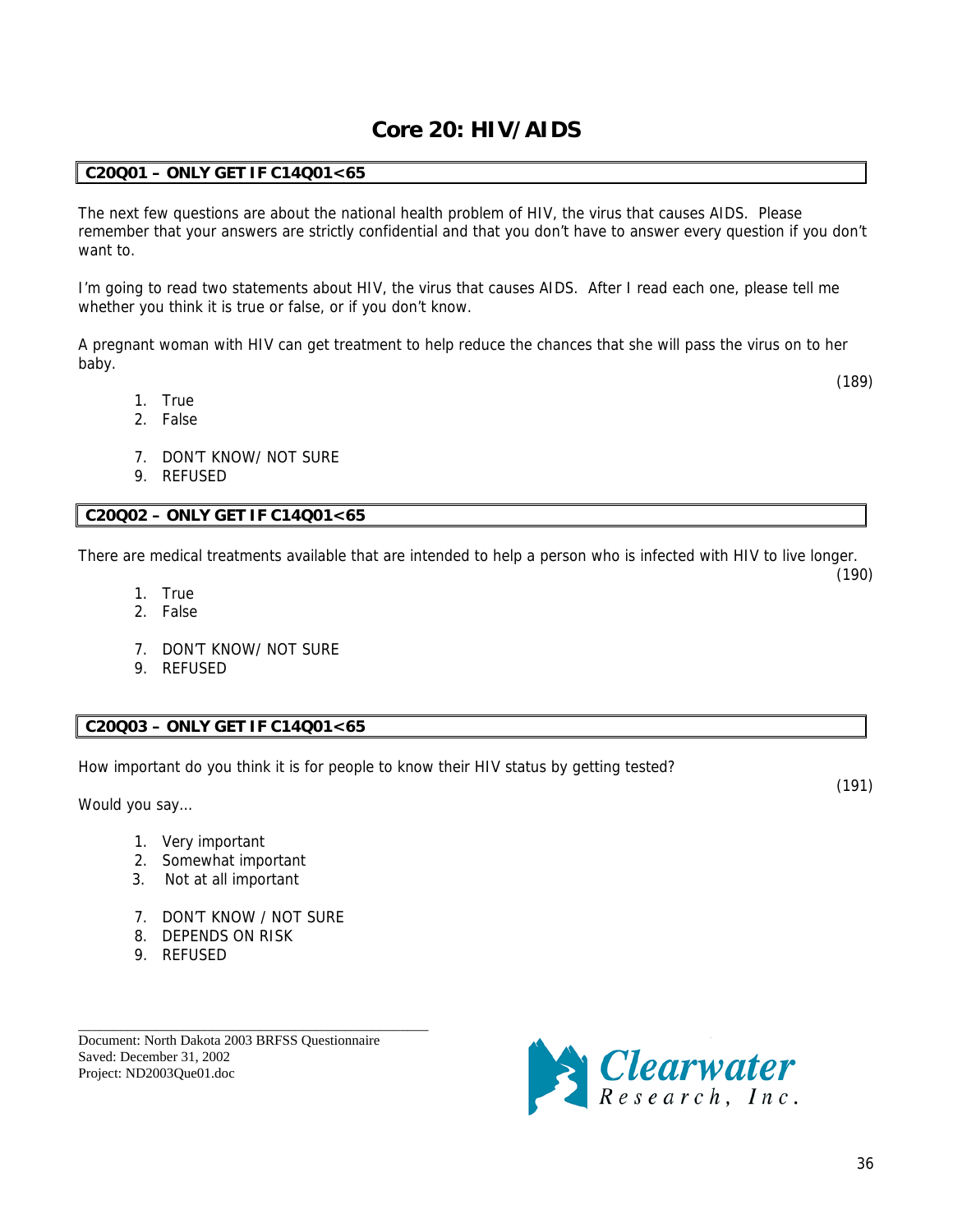### **C20Q04 – ONLY GET IF C14Q01<65**

Have you ever been tested for HIV? Do not count tests you many have had as part of a blood donation.

### **[Include saliva tests]**

- 1. Yes
- 2. No **SKIP TO C20Q08**
- 7. DON'T KNOW/ NOT SURE **SKIP TO C20Q08**
- 9. REFUSED **SKIP TO C20Q08**

### **C20Q05 – ONLY GET C20Q04=1**

Not including blood donations, in what month and year was your last HIV test?

### **[include saliva tests]**

### **NOTE: If response is before January 1985, code "Don't know".**

**\_\_ \_\_ /\_\_ \_\_ \_\_ \_\_** Code month and year

77 7777.DON'T KNOW / NOT SURE 99 9999. REFUSED

### **C20Q06 – ONLY GET C20Q04=1**

I am going to read you a list of reasons why some people have been tested for HIV. Not including blood donations, which of these would you say was the MAIN reason for your last HIV test?

#### **Please read:**

**\_\_ \_\_** Reason code

- 01. It was required
- 02. Someone suggested you should be tested
- 03. You thought you may have gotten HIV through sex or drug use
- 04. You just wanted to find out whether you had HIV
- 05. You were worried that you could give HIV to someone
- 06. **IF FEMALE**: You were pregnant
- 07. It was done as a part of a routine medical check-up
- 08. Or you were tested for some other reason
- 77. DON'T KNOW / NOT SURE

\_\_\_\_\_\_\_\_\_\_\_\_\_\_\_\_\_\_\_\_\_\_\_\_\_\_\_\_\_\_\_\_\_\_\_\_\_\_\_\_\_\_\_\_\_\_\_\_\_\_

99. REFUSED

Document: North Dakota 2003 BRFSS Questionnaire Saved: December 31, 2002 Project: ND2003Que01.doc



(193-198)

(192)

(199-200)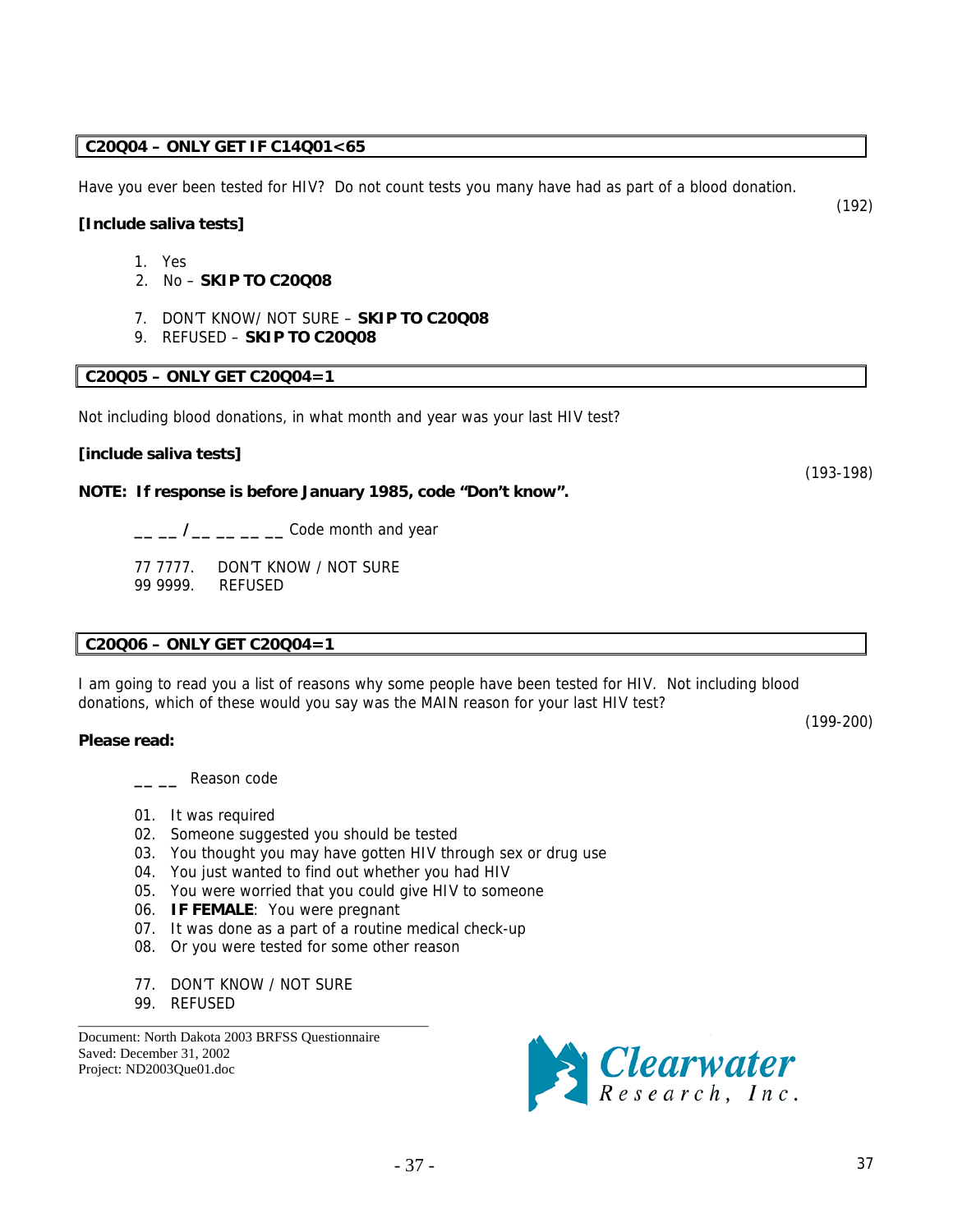### **C20Q07 – ONLY GET C20Q04=1**

Where did you have your last HIV test at, a private doctor or HMO office, at a counseling and testing site, at a hospital, at a clinic, in a jail or prison, at home, or somewhere else?

(201-202)

- Facility code
- 01. Private doctor or HMO
- 02. Counseling and testing site
- 03. Hospital
- 04. Clinic
- 05. In a jail or prison (or other correctional facility)
- 06. Home
- 07. Somewhere else
- 77. DON'T KNOW / NOT SURE
- 99. REFUSED

### **C20Q08 – ONLY GET C14Q01<65**

I'm going to read you a list. When I'm done, please tell me if any of the situations apply to you. You don't need to tell me which one.

(203)

You have used intravenous drugs in the past year You have been treated for a sexually transmitted or venereal disease in the past year You have given or received money or drugs in exchange for sex in the past year You had anal sex without a condom in the past year

Do any of these situations apply to you?

- 1. Yes
- 2. No
- 7. DON'T KNOW/ NOT SURE
- 9. REFUSED

Document: North Dakota 2003 BRFSS Questionnaire Saved: December 31, 2002 Project: ND2003Que01.doc

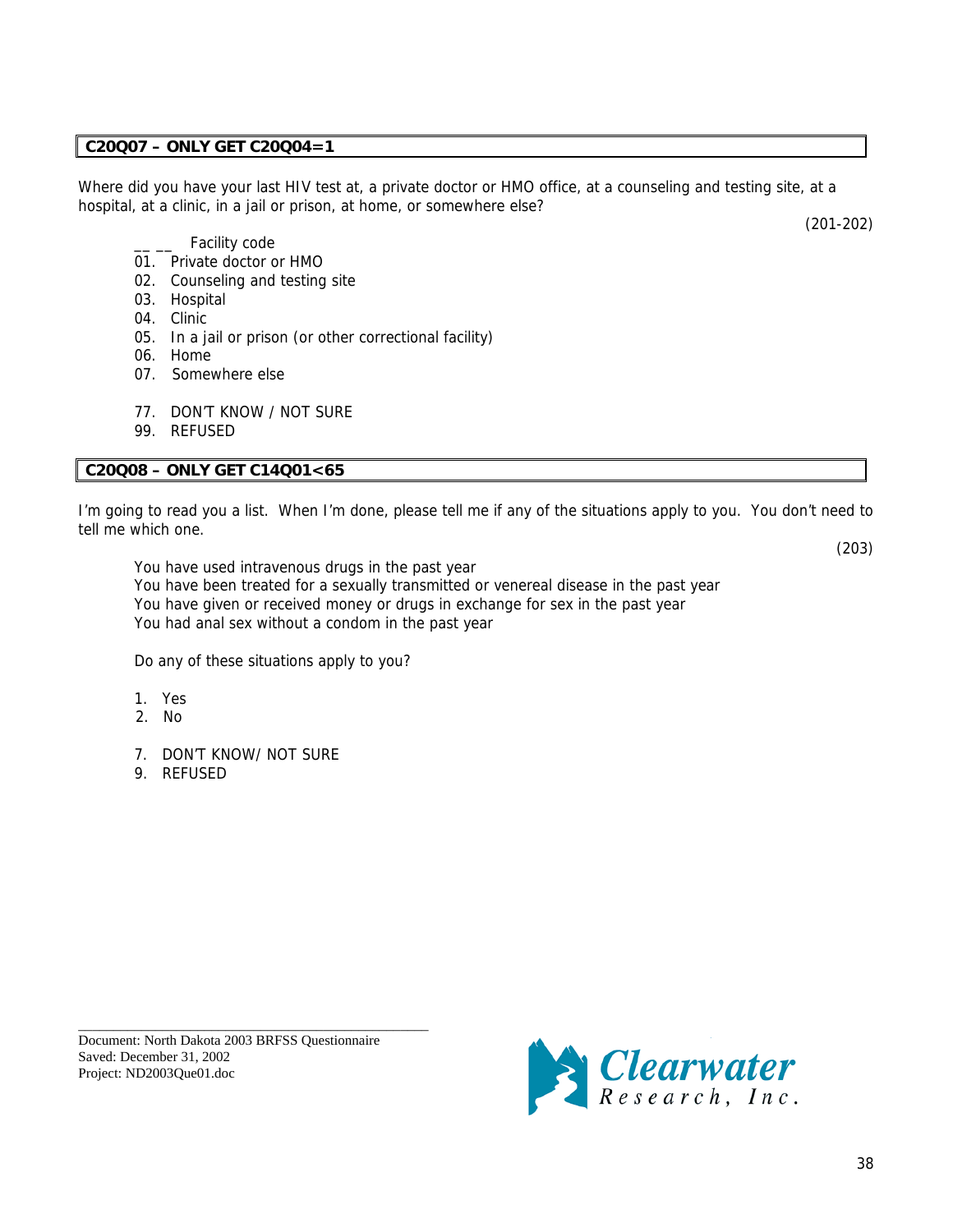### <span id="page-38-0"></span>**C20Q09 – ONLY GET C14Q01<65**

The next question is about sexually transmitted diseases other than HIV, such as syphilis, gonorrhea, chlamydia, or genital herpes.

In the past 12 months has a doctor, nurse or other health professional talked to you about preventing sexually transmitted diseases through condom use?

- 1. Yes
- 2. No
- 7. DON'T KNOW/ NOT SURE
- 9. REFUSED

### **Module 8: Heart Attack and Stroke**

#### **M08Q01A**

Now I would like to ask you about your knowledge of the signs and symptoms of a heart attack and stroke. Which of the following do you think is a symptom of a heart attack? For each, tell me yes, no, or you re not sure.

Do you think pain or discomfort in the jaw, neck, or back are symptoms of a heart attack?

- 1. Yes
- 2. No
- 7. DON'T KNOW/ NOT SURE
- 9. REFUSED

### **M08Q01B**

Do you think feeling weak, lightheaded, or faint are symptoms of a heart attack?

- 1. Yes
- 2. No
- 7. DON'T KNOW/ NOT SURE
- 9. REFUSED

Document: North Dakota 2003 BRFSS Questionnaire Saved: December 31, 2002 Project: ND2003Que01.doc

\_\_\_\_\_\_\_\_\_\_\_\_\_\_\_\_\_\_\_\_\_\_\_\_\_\_\_\_\_\_\_\_\_\_\_\_\_\_\_\_\_\_\_\_\_\_\_\_\_\_



(264)

(263)

(204)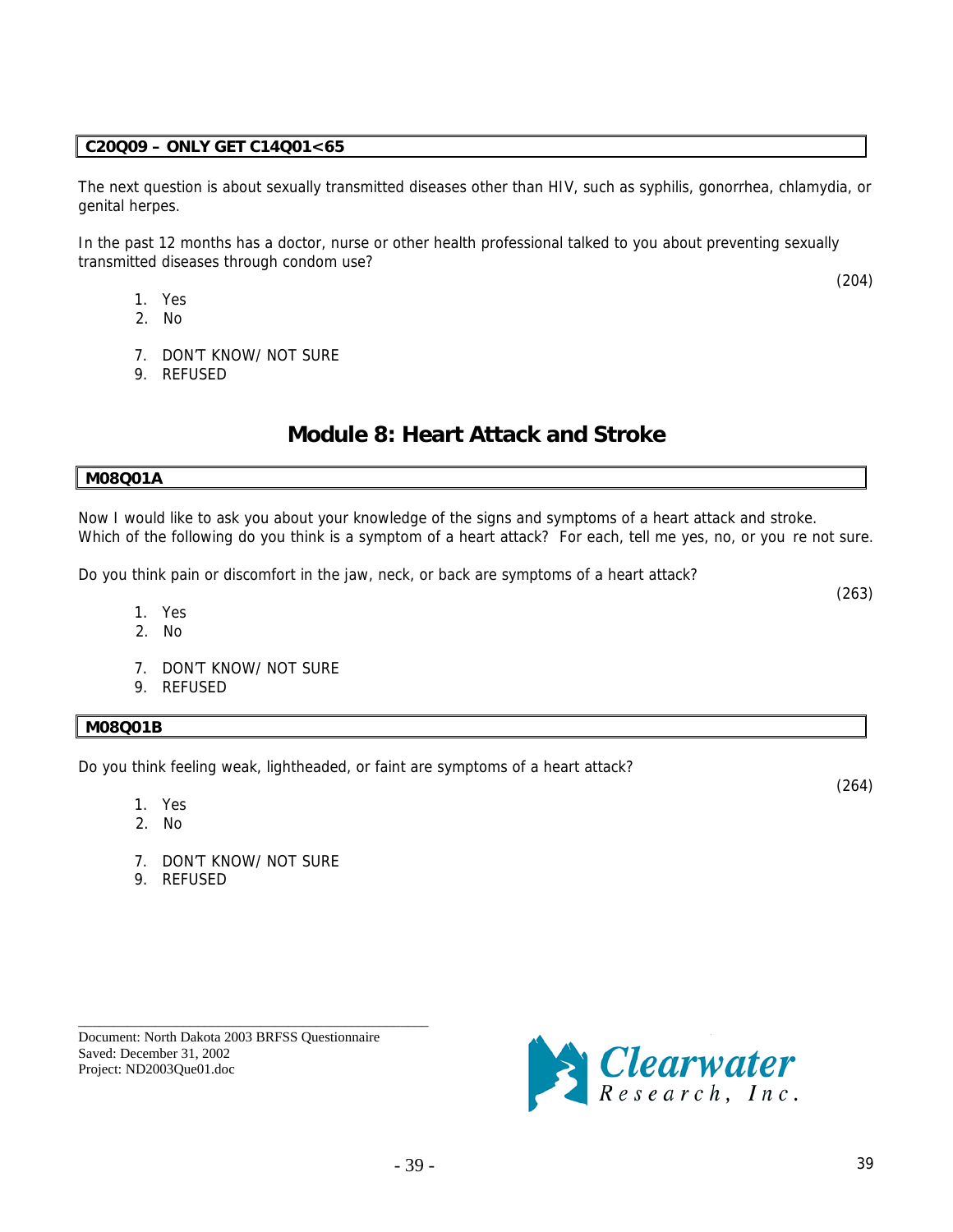### **M08Q01C**

**(Do you think)** chest pain or discomfort **(are symptoms of a heart attack?)**

- 1. Yes
- 2. No
- 7. DON'T KNOW/ NOT SURE
- 9. REFUSED

### **M08Q01D**

 **(Do you think)** sudden trouble seeing in one or both eyes **(is a symptom of a heart attack?)** (266)

- 1. Yes
- 2. No
- 7. DON'T KNOW/ NOT SURE
- 9. REFUSED

### **M08Q01E**

 **(Do you think)** pain or discomfort in the arms or shoulder **(are symptoms of a heart attack?)**

- 1. Yes
- 2. No
- 7. DON'T KNOW/ NOT SURE
- 9. REFUSED

### **M08Q01F**

**(Do you think)** shortness of breath **(is a symptom of a heart attack?)**

- 1. Yes
- 2. No
- 7. DON'T KNOW/ NOT SURE
- 9. REFUSED





(265)

(267)

(268)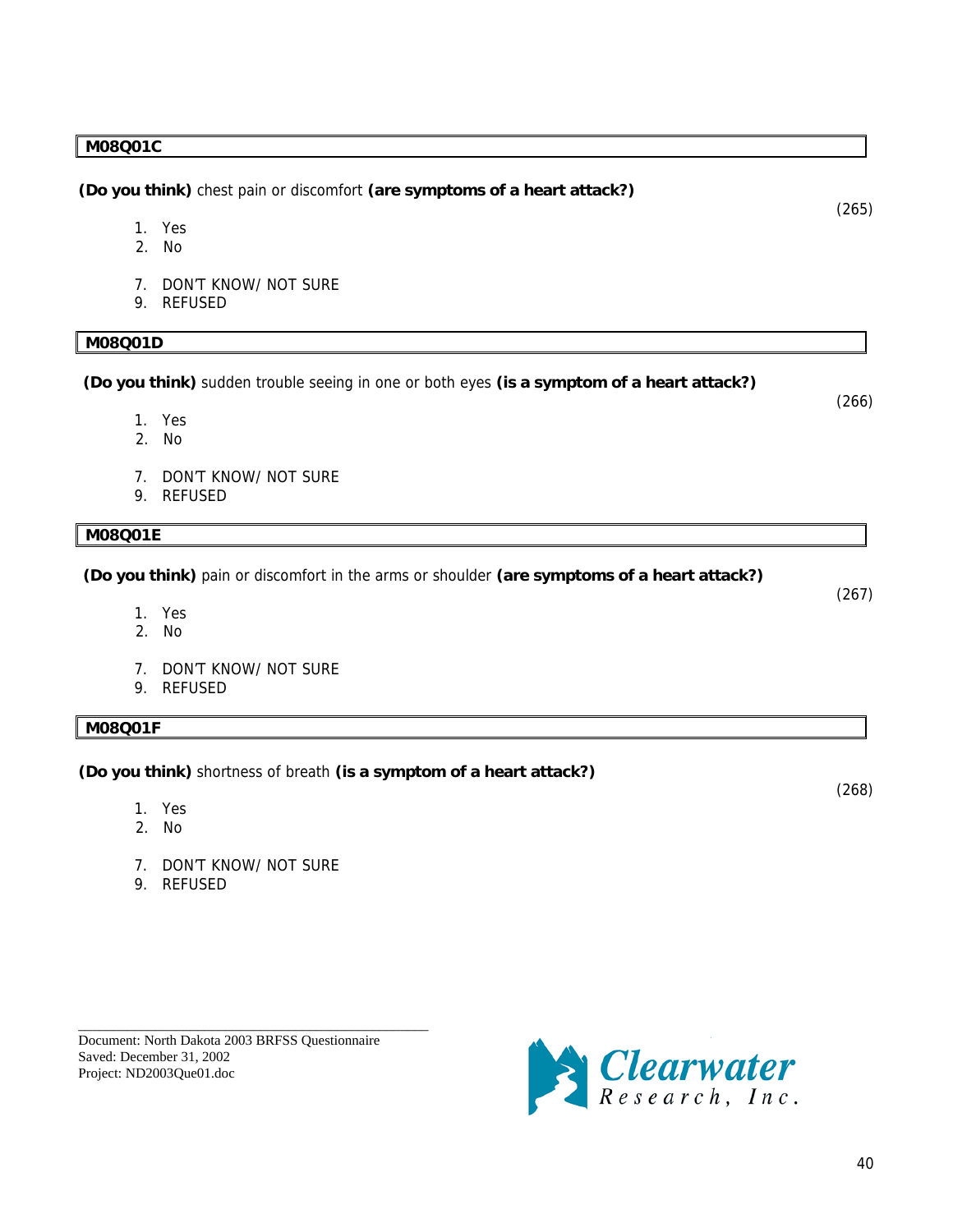### **M08Q02A**

Which of the following do you think is a symptom of a stroke? For each, tell me yes, no, or you re not sure.

Do you think sudden confusion or trouble speaking are symptoms of a stroke?

- 1. Yes
- 2. No
- 7. DON'T KNOW/ NOT SURE
- 9. REFUSED

#### **M08Q02B**

Do you think sudden numbness or weakness of face, arm, or leg, especially on one side, are symptoms of a stroke?

- 1. Yes
- 2. No
- 7. DON'T KNOW/ NOT SURE
- 9. REFUSED

#### **M08Q02C**

**(Do you think)** sudden trouble seeing in one or both eyes **(is a symptom of a stroke?)** 

- 1. Yes
- 2. No
- 7. DON'T KNOW/ NOT SURE
- 9. REFUSED

### **M08Q02D**

**(Do you think)** sudden chest pain or discomfort **(are symptoms of a stroke?)** 

- 1. Yes
- 2. No
- 7. DON'T KNOW/ NOT SURE
- 9. REFUSED

Document: North Dakota 2003 BRFSS Questionnaire Saved: December 31, 2002 Project: ND2003Que01.doc

\_\_\_\_\_\_\_\_\_\_\_\_\_\_\_\_\_\_\_\_\_\_\_\_\_\_\_\_\_\_\_\_\_\_\_\_\_\_\_\_\_\_\_\_\_\_\_\_\_\_



(271)

(272)

(269)

(270)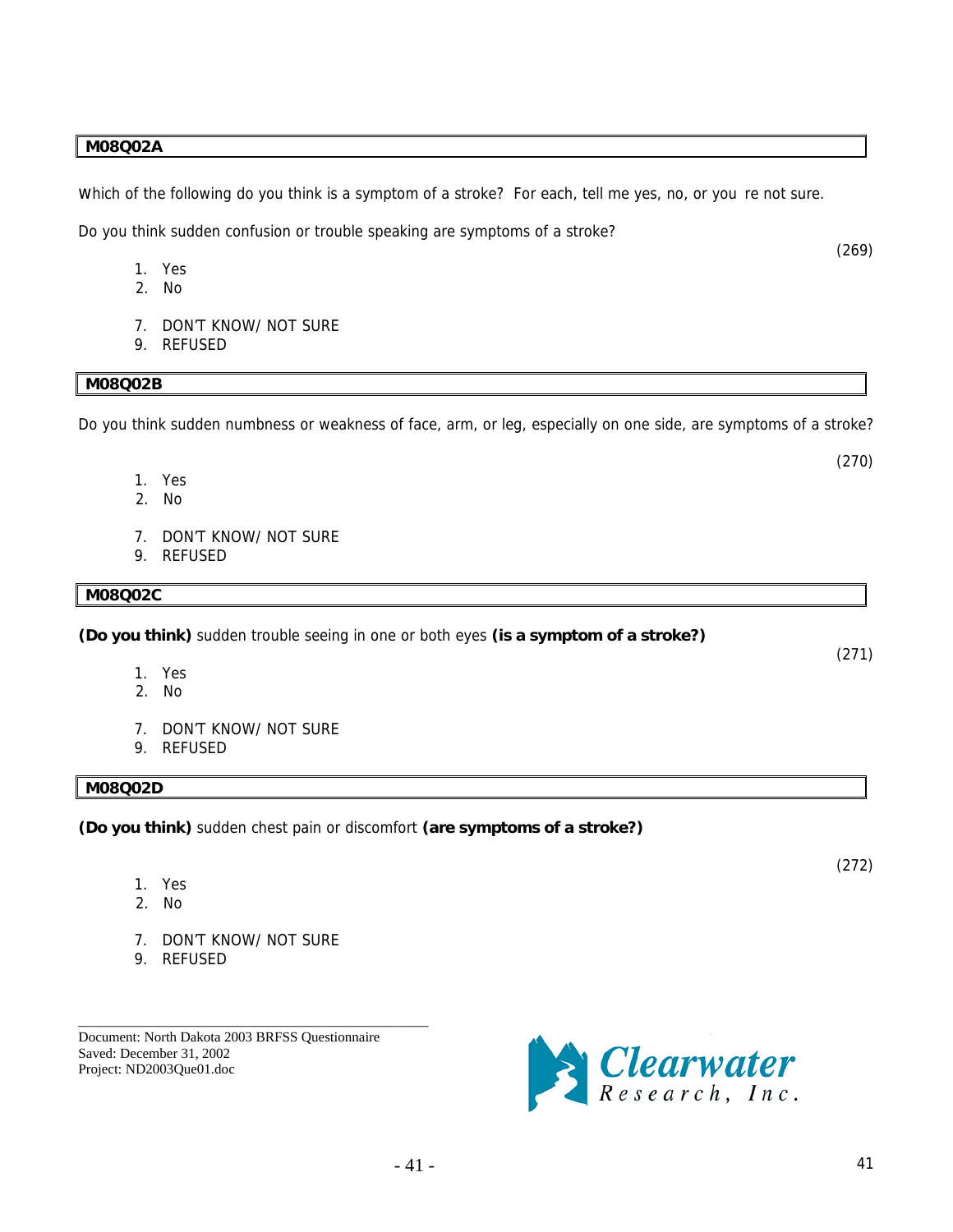### **M08Q02E**

**(Do you think)** sudden trouble walking, dizziness, or loss of balance **(are symptoms of a stroke?)** (273)

- 1. Yes
- 2. No
- 7. DON'T KNOW/ NOT SURE
- 9. REFUSED

### **M08Q02F**

**(Do you think)** severe headache with no known cause **(is a symptom of a stroke?)**

- 1. Yes
- 2. No
- 7. DON'T KNOW/ NOT SURE
- 9. REFUSED

### **M08Q03**

If you thought someone was having a heart attack or a stroke, what is the first thing you would do?

Would you…

- 1. Take them to the hospital
- 2. Tell them to call their doctor
- 3. Call 911
- 4. Call their spouse or a family member
- 5. Do something else
- 7. DON'T KNOW/ NOT SURE
- 9. REFUSED

Document: North Dakota 2003 BRFSS Questionnaire Saved: December 31, 2002 Project: ND2003Que01.doc

\_\_\_\_\_\_\_\_\_\_\_\_\_\_\_\_\_\_\_\_\_\_\_\_\_\_\_\_\_\_\_\_\_\_\_\_\_\_\_\_\_\_\_\_\_\_\_\_\_\_



(274)

(275)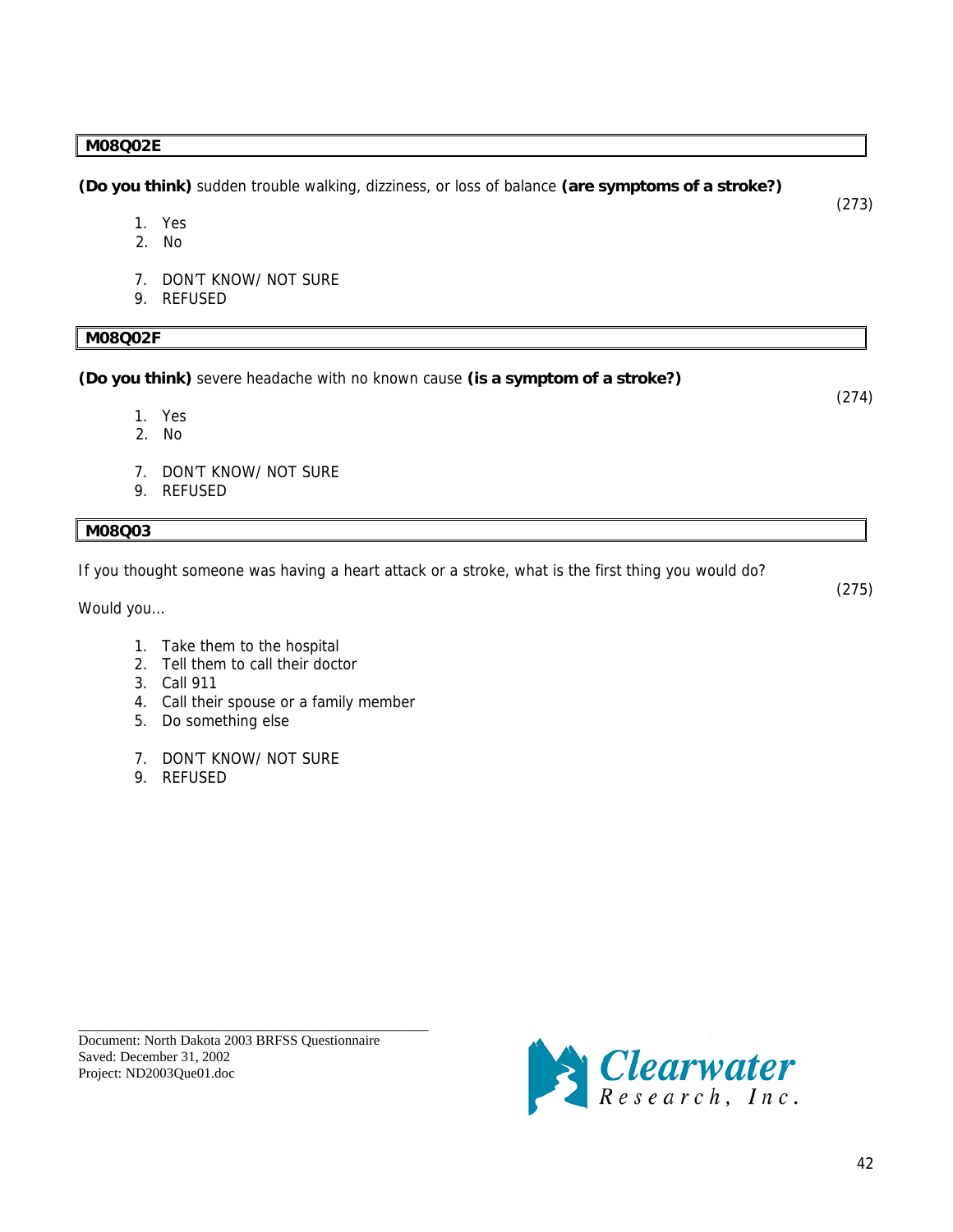### **Module 9: Cardiovascular Disease**

### <span id="page-42-0"></span>**M09Q01A**

To lower your risk of developing heart disease or stroke, are you....

Eating fewer high fat or high cholesterol foods?

- 1. Yes
- 2. No
- 7. DON'T KNOW/ NOT SURE
- 9. REFUSED

### **M09Q01B**

(To lower your risk of developing heart disease or stroke, are you....)

Eating more fruits and vegetables?

- 1. Yes
- 2. No
- 7. DON'T KNOW/ NOT SURE
- 9. REFUSED

### **M09Q01C**

(To lower your risk of developing heart disease or stroke, are you....)

More physically active?

- 1. Yes
- 2. No
- 7. DON'T KNOW/ NOT SURE
- 9. REFUSED

Document: North Dakota 2003 BRFSS Questionnaire Saved: December 31, 2002 Project: ND2003Que01.doc

\_\_\_\_\_\_\_\_\_\_\_\_\_\_\_\_\_\_\_\_\_\_\_\_\_\_\_\_\_\_\_\_\_\_\_\_\_\_\_\_\_\_\_\_\_\_\_\_\_\_



(276)

(277)

(278)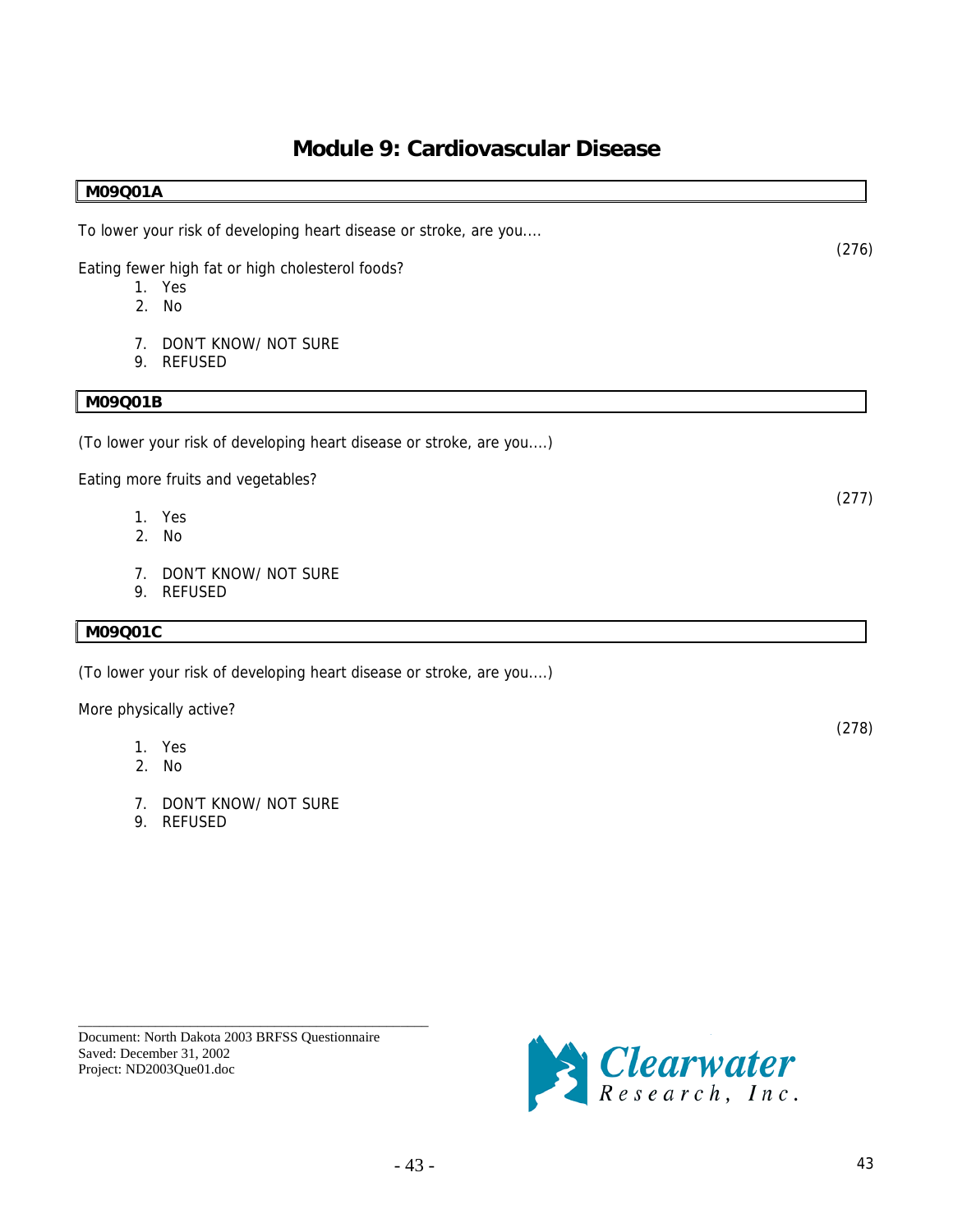### **M09Q02A**

Within the past 12 months, has a doctor, nurse, or other health professional told you to...

Eat fewer high fat or high cholesterol foods?

- 1. Yes
- 2. No
- 7. DON'T KNOW/ NOT SURE
- 9. REFUSED

### **M09Q02B**

(Within the past 12 months, has a doctor, nurse, or other health professional told you to...)

Eat more fruits and vegetables?

- 1. Yes
- 2. No
- 7. DON'T KNOW/ NOT SURE
- 9. REFUSED

### **M09Q02C**

(Within the past 12 months, has a doctor, nurse, or other health professional told you to...)

be more physically active?

- 1. Yes
- 2. No
- 7. DON'T KNOW/ NOT SURE
- 9. REFUSED

\_\_\_\_\_\_\_\_\_\_\_\_\_\_\_\_\_\_\_\_\_\_\_\_\_\_\_\_\_\_\_\_\_\_\_\_\_\_\_\_\_\_\_\_\_\_\_\_\_\_



(280)

(279)

(281)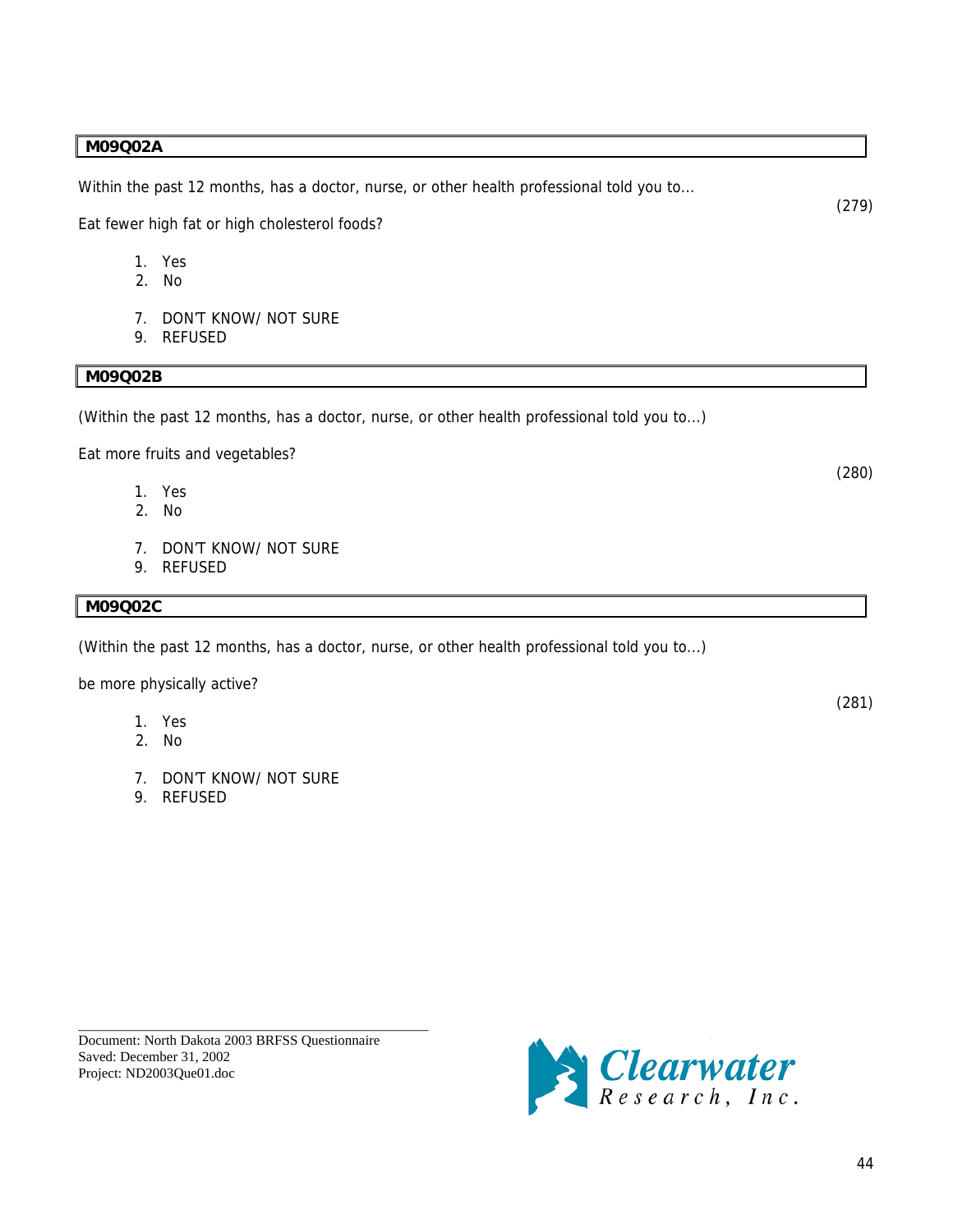### **M09Q03A**

Has a doctor, nurse or other health professional ever told you that you had any of the following?

A heart attack, also called a myocardial infarction

- 1. Yes
- 2. No
- 7. DON'T KNOW/ NOT SURE
- 9. REFUSED

### **M09Q03B**

(Has a doctor, nurse or other health professional ever told you that you had any of the following?)

Angina or coronary heart disease

- 1. Yes
- 2. No
- 7. DON'T KNOW/ NOT SURE
- 9. REFUSED

#### **M09Q03C**

(Has a doctor, nurse or other health professional ever told you that you had any of the following?)

A stroke

- 1. Yes
- 2. No
- 7. DON'T KNOW/ NOT SURE
- 9. REFUSED

### **M09Q04 – ONLY GET IF MO9Q03A=1**

At what age did you have your first heart attack?

- \_ \_ Code age in years **[10=AGE 10 OR LESS]**
- 07. DON'T KNOW/ NOT SURE

\_\_\_\_\_\_\_\_\_\_\_\_\_\_\_\_\_\_\_\_\_\_\_\_\_\_\_\_\_\_\_\_\_\_\_\_\_\_\_\_\_\_\_\_\_\_\_\_\_\_

09. REFUSED

Document: North Dakota 2003 BRFSS Questionnaire Saved: December 31, 2002 Project: ND2003Que01.doc



(283)

(284)

(285-286)

(282)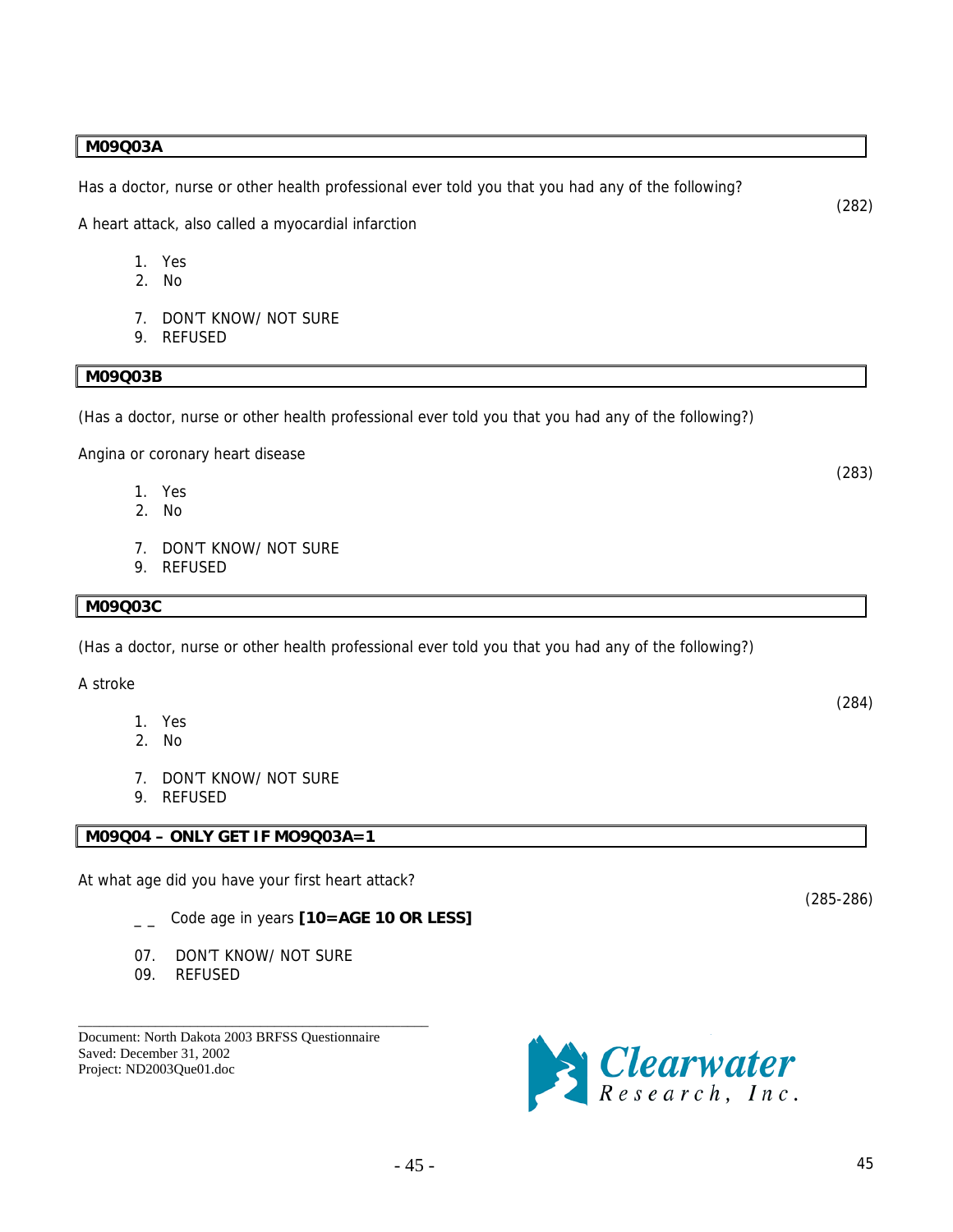(290)

(287-288)

**M09Q03c; fill in** (stroke) **if "Yes" to M09Q3c and "No" to M09Q3a]**, did you go to any kind of outpatient rehabilitation? This is sometimes called "rehab."

After you left the hospital following your **[fill in** (heart attack) **if "yes" to M09Q03a or to M09Q03a and** 

- 1. Yes
- 2. No
- 7. DON'T KNOW/ NOT SURE

At what age did you have your first stroke?

07. DON'T KNOW/ NOT SURE

9. REFUSED

09. REFUSED

### **M09Q07 – ONLY GET IF C14Q01>34**

Do you take aspirin daily or every other day?

- 1. Yes **SKIP TO MO9Q09A**
- 2. No
- 7. DON'T KNOW/ NOT SURE
- 9. REFUSED

### **M09Q08 – ONLY GET IF M09Q06>1**

Do you have a health problem or condition that makes taking aspirin unsafe for you?

**If "Yes," ask "Is this a stomach condition?" Code upset stomachs as stomach problems** 

- 1. Yes, not stomach related  **SKIP TO M10Q01**
- 2. Yes, stomach problems  **SKIP TO M10Q01**
- 3. No  **SKIP TO M10Q01**
- 7. DON'T KNOW/ NOT SURE  **SKIP TO M10Q01**
- 9. REFUSED **SKIP TO M10Q01**

\_\_\_\_\_\_\_\_\_\_\_\_\_\_\_\_\_\_\_\_\_\_\_\_\_\_\_\_\_\_\_\_\_\_\_\_\_\_\_\_\_\_\_\_\_\_\_\_\_\_

Document: North Dakota 2003 BRFSS Questionnaire Saved: December 31, 2002 Project: ND2003Que01.doc



### **M09Q05 – ONLY GET IF MO9Q03C=1**

Code age in years **[10=AGE 10 OR LESS]** 

**M09Q06 – ONLY GET IF MO9Q03A=1 OR M09Q03C=1** 

(289)

(291)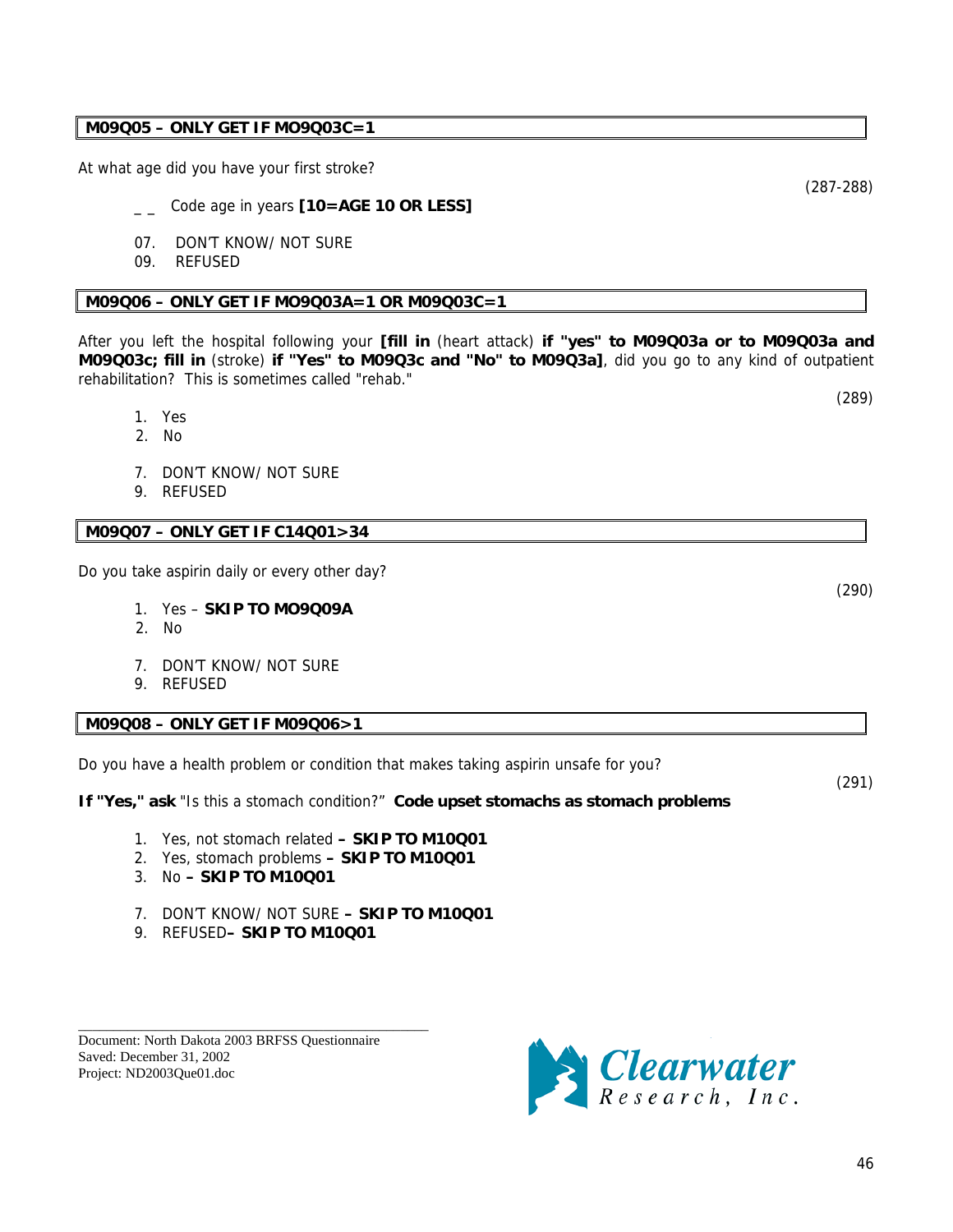### **M09Q09A – ONLY GET IF M09Q07=1**

Why do you take aspirin...

To relieve pain?

- 1. Yes
- 2. No
- 7. DON'T KNOW/ NOT SURE
- 9. REFUSED

### **M09Q09B – ONLY GET IF M09Q07=1**

(Why do you take aspirin...)

To reduce the chance of a heart attack?

- 1. Yes
- 2. No
- 7. DON'T KNOW/ NOT SURE
- 9. REFUSED

#### **M09Q09C – ONLY GET IF M09Q07=1**

(Why do you take aspirin...)

To reduce the chance of a stroke?

- 1. Yes
- 2. No
- 7. DON'T KNOW/ NOT SURE
- 9. REFUSED

(294)

Document: North Dakota 2003 BRFSS Questionnaire Saved: December 31, 2002 Project: ND2003Que01.doc

\_\_\_\_\_\_\_\_\_\_\_\_\_\_\_\_\_\_\_\_\_\_\_\_\_\_\_\_\_\_\_\_\_\_\_\_\_\_\_\_\_\_\_\_\_\_\_\_\_\_



(292)

(293)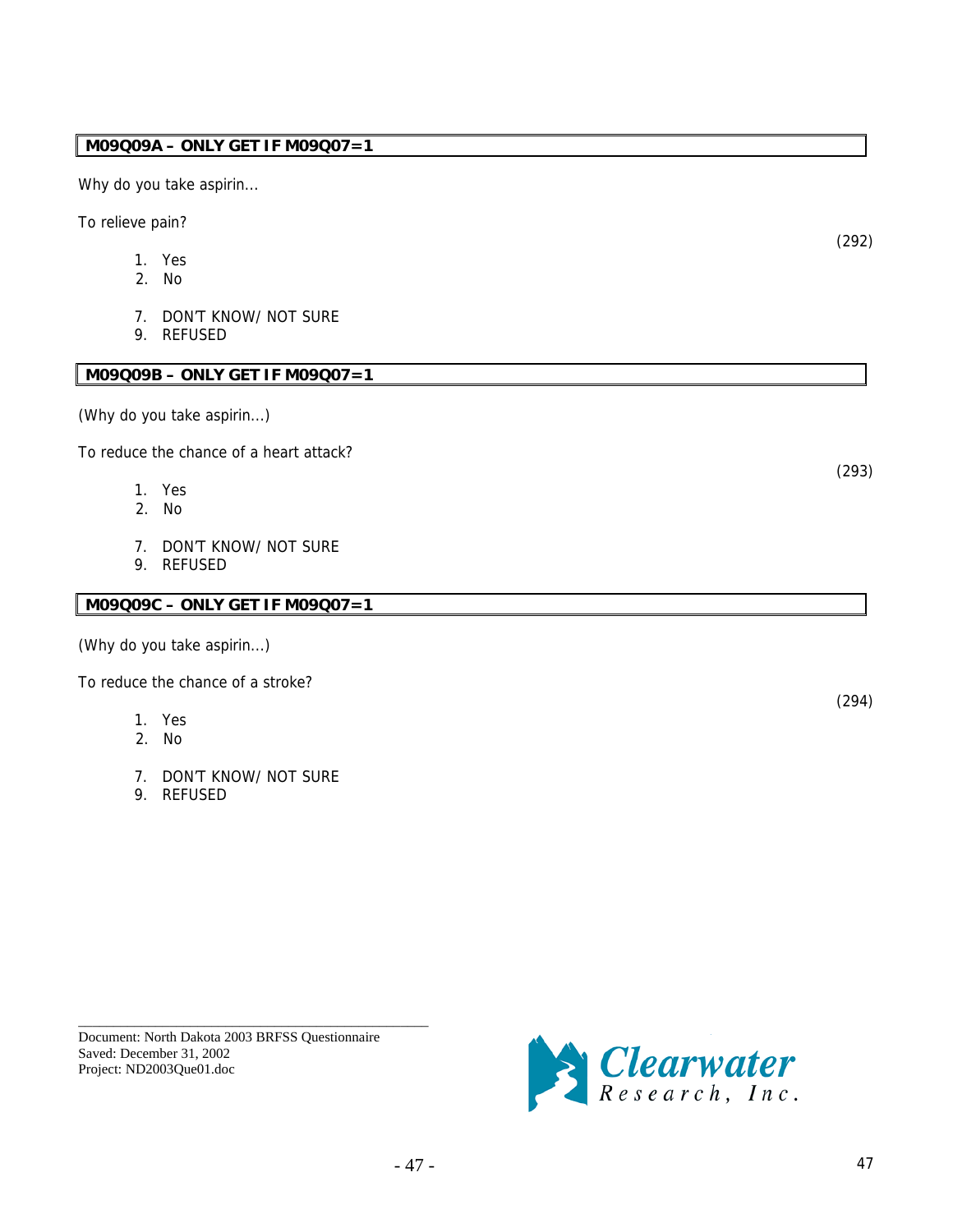### **Module 10: Folic Acid**

### 1. Yes 2. No – **SKIP TO M10Q05** 7. DON'T KNOW/ NOT SURE – **SKIP TO M10Q05** 9. REFUSED – **SKIP TO M10Q05 M10Q02 – ONLY GET IF M10Q01=1**  Are any of these a multivitamin? 1. Yes – **SKIP TO M10Q04**  2. No

7. DON'T KNOW/ NOT SURE

Do you currently take any vitamin pills or supplements?

9. REFUSED

**Include liquid supplements** 

<span id="page-47-0"></span>**M10Q01** 

### **M10Q03 – ONLY GET IF M10Q02>1**

Do any of the vitamin pills or supplements you take contain folic acid?

- 1. Yes
- 2. No  **SKIP TO M10Q05**
- 7. DON'T KNOW/ NOT SURE  **SKIP TO M10Q05**
- 9. REFUSED **SKIP TO M10Q05**

### **M10Q04 – ONLY GET IF M10Q03=1**

How often do you take this vitamin pill or supplement?

- 1 Times per day
- 2 \_\_ \_\_Times per week
- $3 \underline{\hspace{1cm}}$  Times per month
- 777. DON'T KNOW / NOT SURE 999. REFUSED

\_\_\_\_\_\_\_\_\_\_\_\_\_\_\_\_\_\_\_\_\_\_\_\_\_\_\_\_\_\_\_\_\_\_\_\_\_\_\_\_\_\_\_\_\_\_\_\_\_\_

Document: North Dakota 2003 BRFSS Questionnaire Saved: December 31, 2002 Project: ND2003Que01.doc



(298-300)

(296)

(295)

(297)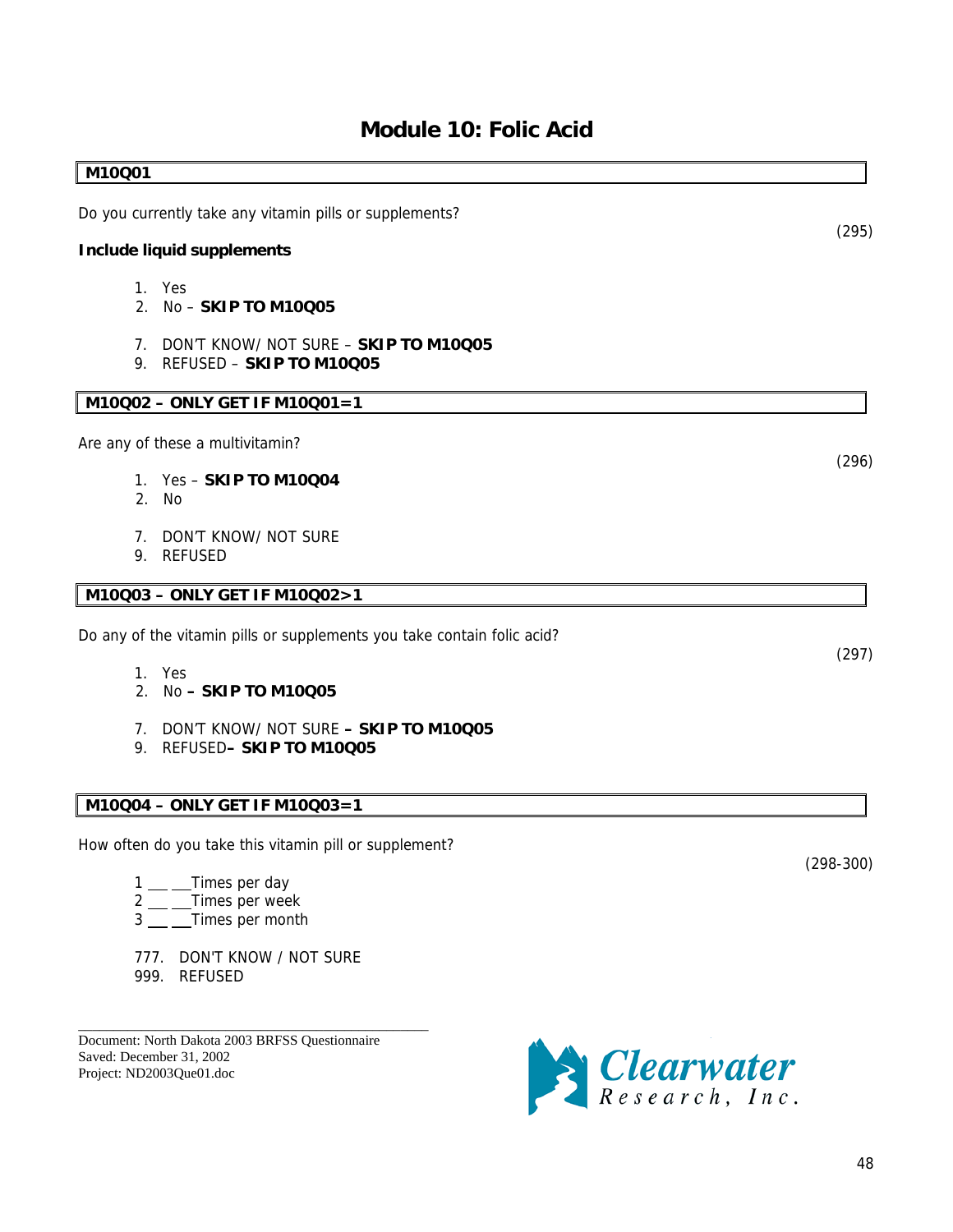### <span id="page-48-0"></span>**M10Q05 – ONLY GET IF C14Q01<45**

Some health experts recommend that women take 400 micrograms of the B vitamin folic acid, for which one of the following reasons...

- 1. To make strong bones
- 2. To prevent birth defects
- 3. To prevent high blood pressure
- 4. Some other reason
- 7. DON'T KNOW/ NOT SURE
- 9. REFUSED

### **Module 12: Other Tobacco Products**

#### **M12Q01**

Have you ever used or tried any smokeless tobacco products such as chewing tobacco or snuff?

- 1. Yes
- 2. No **SKIP TO M12Q03**
- 7. DON'T KNOW/ NOT SURE **SKIP TO M12Q03**
- 9. REFUSED **SKIP TO M12Q03**

### **M12Q02 – ONLY GET IF M12Q01=1**

Do you currently use chewing tobacco or snuff every day, some days, or not at all?

- 1. Every day
- 2. Some days
- 3. Not at all
- 7. DON'T KNOW/ NOT SURE
- 9. REFUSED

### **M12Q03**

Have you ever smoked a cigar, even one or two puffs?

- 1. Yes
- 2. No **SKIP TO M12Q05**
- 7. DON'T KNOW/ NOT SURE **SKIP TO M12Q05**
- 9. REFUSED **SKIP TO M12Q05**

\_\_\_\_\_\_\_\_\_\_\_\_\_\_\_\_\_\_\_\_\_\_\_\_\_\_\_\_\_\_\_\_\_\_\_\_\_\_\_\_\_\_\_\_\_\_\_\_\_\_

Document: North Dakota 2003 BRFSS Questionnaire Saved: December 31, 2002 Project: ND2003Que01.doc



(316)

(301)

(315)

(314)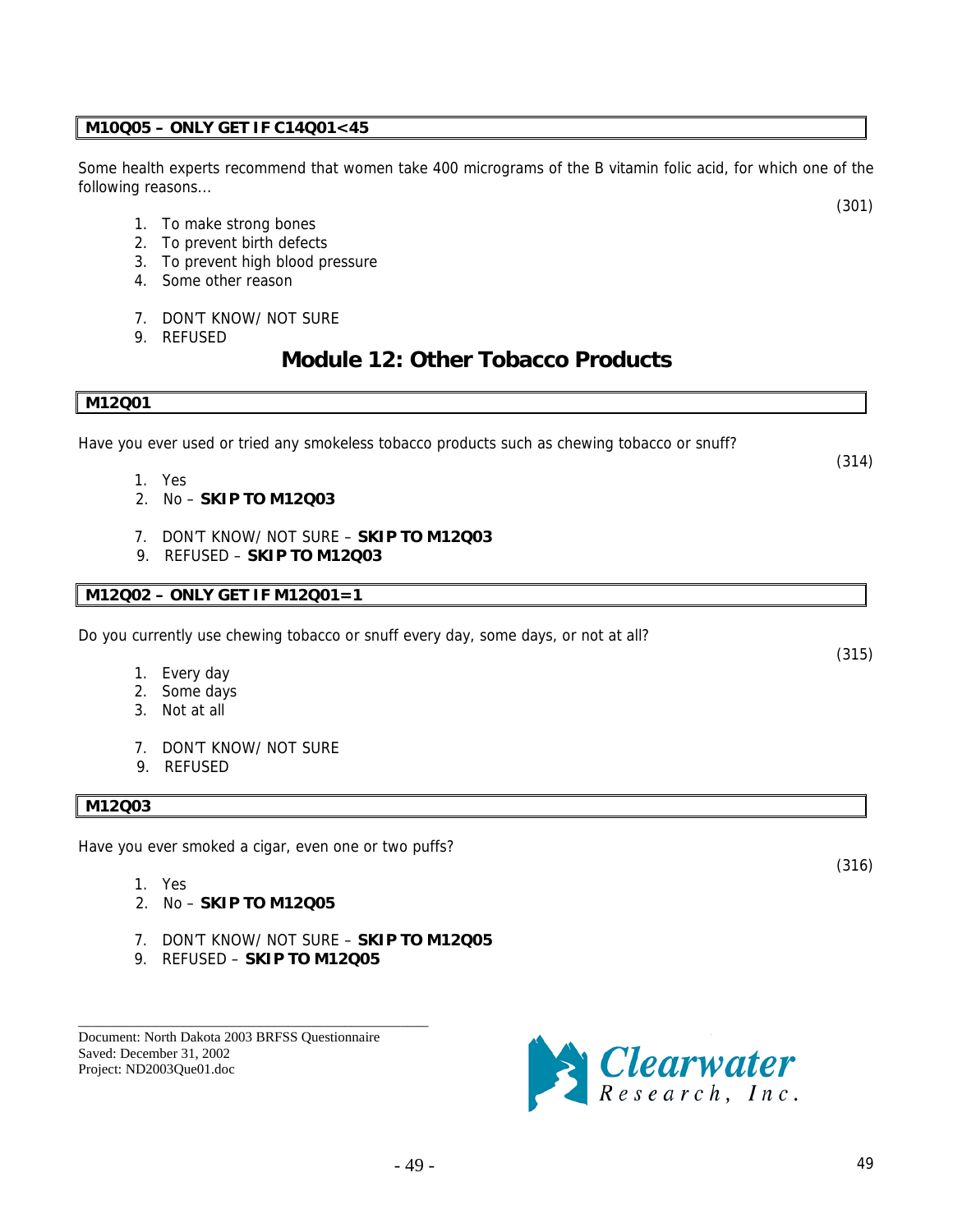### **M12Q04 – ONLY GET IF M12Q03=1**

Do you now smoke cigars every day, some days, or not at all?

- 1. Every day
- 2. Some days
- 3. Not at all
- 7. DON'T KNOW/ NOT SURE
- 9. REFUSED

### **M12Q05**

Have you ever smoked tobacco in a pipe, even one or two puffs?

- 1. Yes
- 2. No **SKIP TO M12Q07**
- 7. DON'T KNOW/ NOT SURE **SKIP TO M12Q07**
- 9. REFUSED **SKIP TO M12Q07**

### **M12Q06 – ONLY GET IF M12Q05=1**

Do you now smoke a pipe every day, some days, or not at all?

- 1. Every day
- 2. Some days
- 3. Not at all
- 7. DON'T KNOW/ NOT SURE
- 9. REFUSED

### **M12Q07**

A bidi is a flavored cigarette from India. Have you ever smoked a bidi, even one or two puffs?

- 1. Yes
- 2. No **SKIP TO ND02Q01**
- 7. DON'T KNOW/ NOT SURE **SKIP TO ND02Q01**
- 9. REFUSED **SKIP TO ND02Q01**

\_\_\_\_\_\_\_\_\_\_\_\_\_\_\_\_\_\_\_\_\_\_\_\_\_\_\_\_\_\_\_\_\_\_\_\_\_\_\_\_\_\_\_\_\_\_\_\_\_\_

Document: North Dakota 2003 BRFSS Questionnaire Saved: December 31, 2002 Project: ND2003Que01.doc



(317)

(318)

(319)

(320)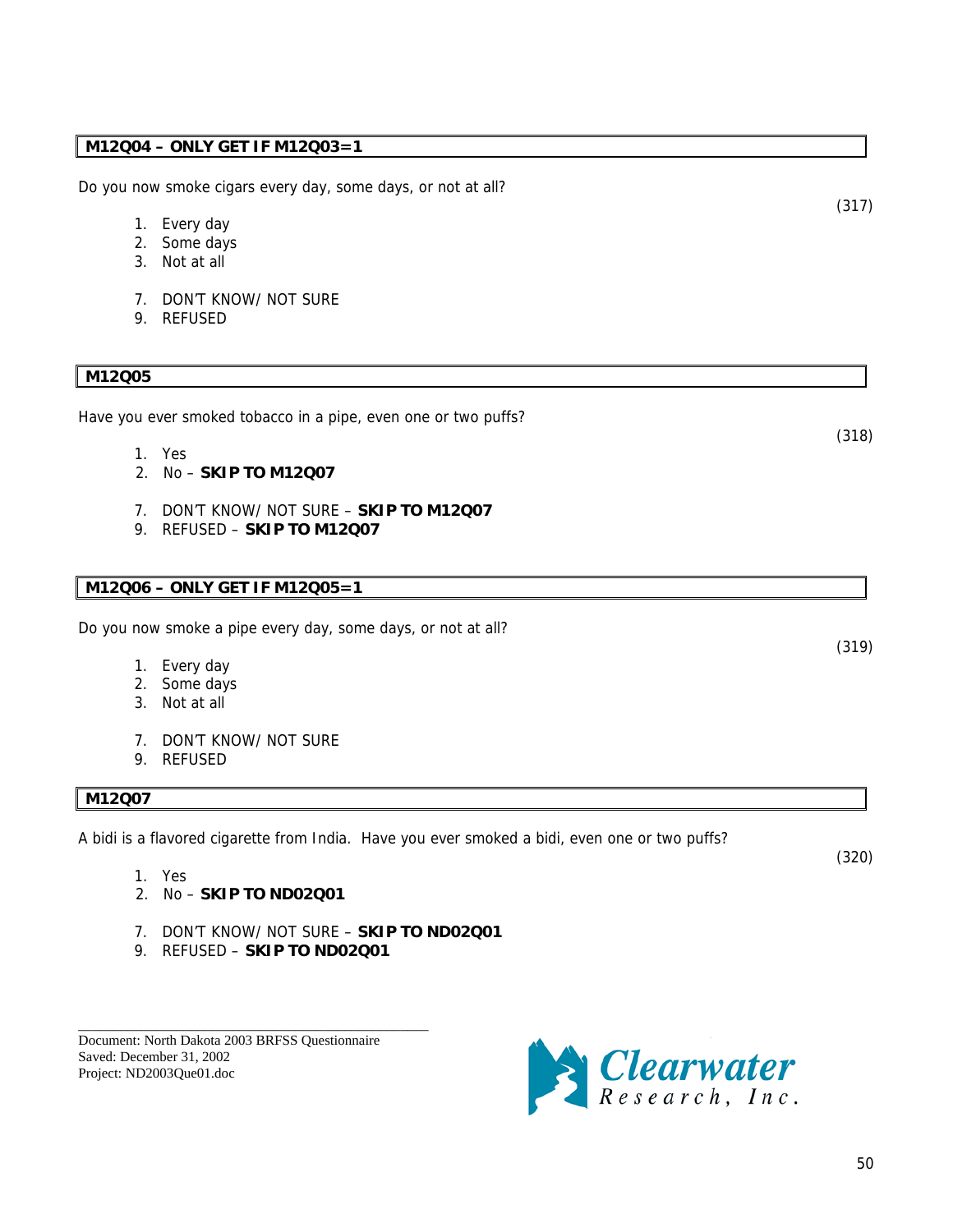### <span id="page-50-0"></span>**M12Q08 – ONLY GET IF M12Q07=1**

Do you now smoke bidis every day, some days, or not at all?

- 1. Every day
- 2. Some days
- 3. Not at all
- 7. DON'T KNOW/ NOT SURE
- 9. REFUSED

### **State Added 2: Violence**

#### **ND02Q01**

Looking back on your childhood, did you ever have *injuries* (such as bruises, cuts, a black eye, broken bones, etc.) as a result of being spanked, hit, slapped, punched, shoved, kicked, or otherwise physically hurt by your parents or guardians, their spouse, partner, boyfriend or girlfriend?

- 1. Yes
- 2. No
- 7. DON'T KNOW/NOT SURE
- 9. REFUSED

#### **ND02Q02**

As a child, did you ever see or hear one of your parents or guardians being hit, slapped, punched, shoved, kicked, or otherwise physically hurt by their spouse or partner?

- 1. Yes
- 2. No
- 7. DON'T KNOW/NOT SURE
- 9. REFUSED

### **ND02Q03**

Were you ever forced to have sex before your eighteenth birthday?

- 1. Yes
- 2. No **SKIP TO ND02Q06**
- 7. DON'T KNOW/NOT SURE
- 9. REFUSED

Document: North Dakota 2003 BRFSS Questionnaire Saved: December 31, 2002 Project: ND2003Que01.doc

\_\_\_\_\_\_\_\_\_\_\_\_\_\_\_\_\_\_\_\_\_\_\_\_\_\_\_\_\_\_\_\_\_\_\_\_\_\_\_\_\_\_\_\_\_\_\_\_\_\_



(321)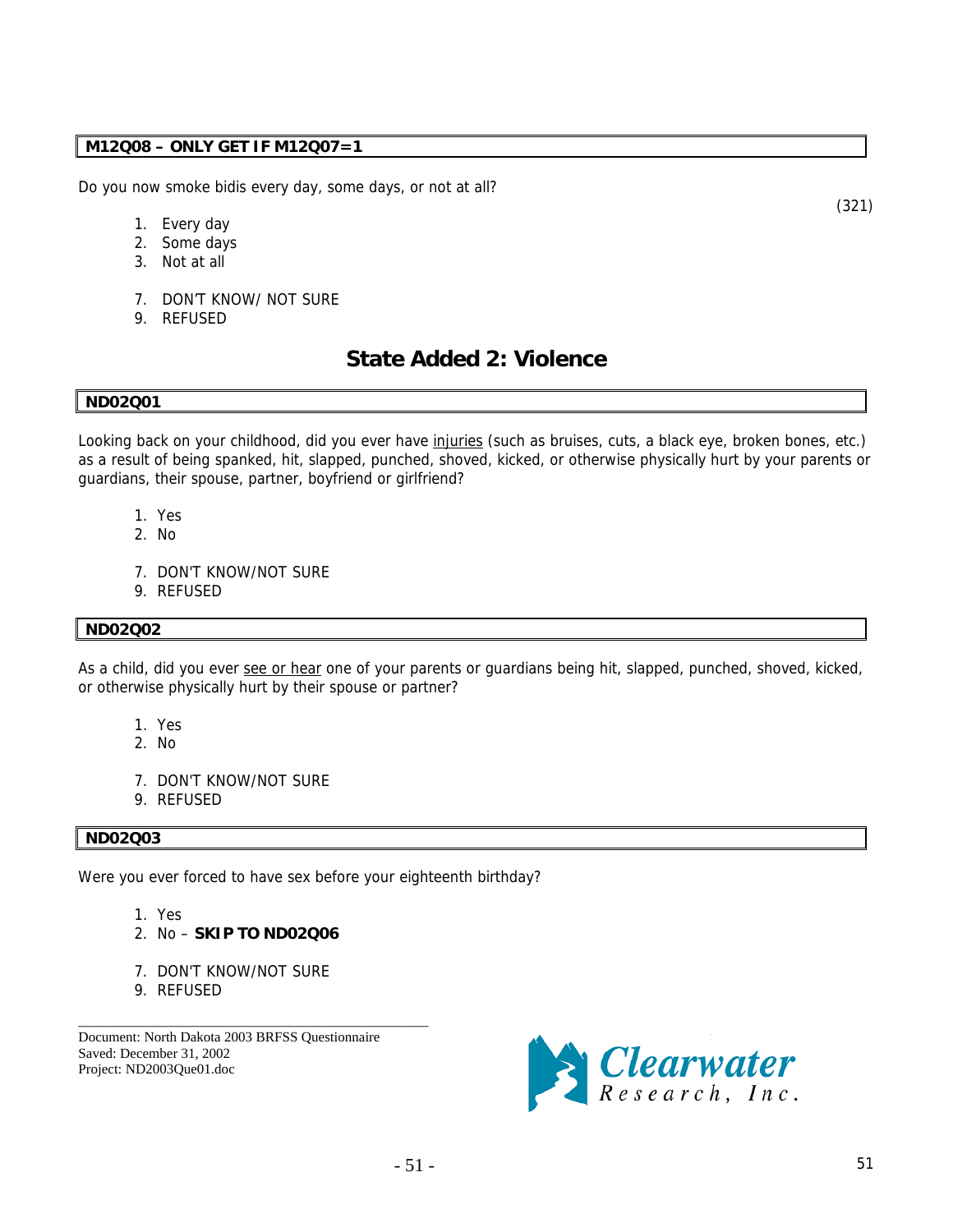### **ND02Q04 – ONLY GET IF ND02Q04=1**

Was the person who most recently forced you to have sex before your 18th birthday five or more years older than you?

- 1. Yes
- 2. No
- 7. DON'T KNOW/NOT SURE
- 9. REFUSED

### **ND02Q05 – ONLY GET IF ND02Q04=1**

What was your relationship to the last person who forced you to have sex before your 18th birthday?

INTERVIEWER: DO NOT READ

- 11. SPOUSE OR LIVE IN PARTNER
- 12. FORMER SPOUSE OR LIVE IN PARTNER (INCLUDING SEPARATED AND DIVORCED SPOUSES)
- 13. BOYFRIEND/GIRLFRIEND
- 14. FORMER BOYFRIEND/GIRLFRIEND
- 15. DATE
- 16. PARENT/STEP-PARENT/GUARDIAN/PARENT'S PARTNER
- 17. SIBLING (BROTHER OR SISTER, INCLUDING STEP)
- 18. OTHER RELATIVE
- 19. SUPERVISOR OR SUPERIOR AT WORK
- 20. CO-WORKER
- 21. FRIEND
- 22. ACQUAINTANCE
- 23. STRANGER
- 24. OTHER [SPECIFY]
- 77. DON'T KNOW/NOT SURE
- 99. REFUSED

Document: North Dakota 2003 BRFSS Questionnaire Saved: December 31, 2002 Project: ND2003Que01.doc

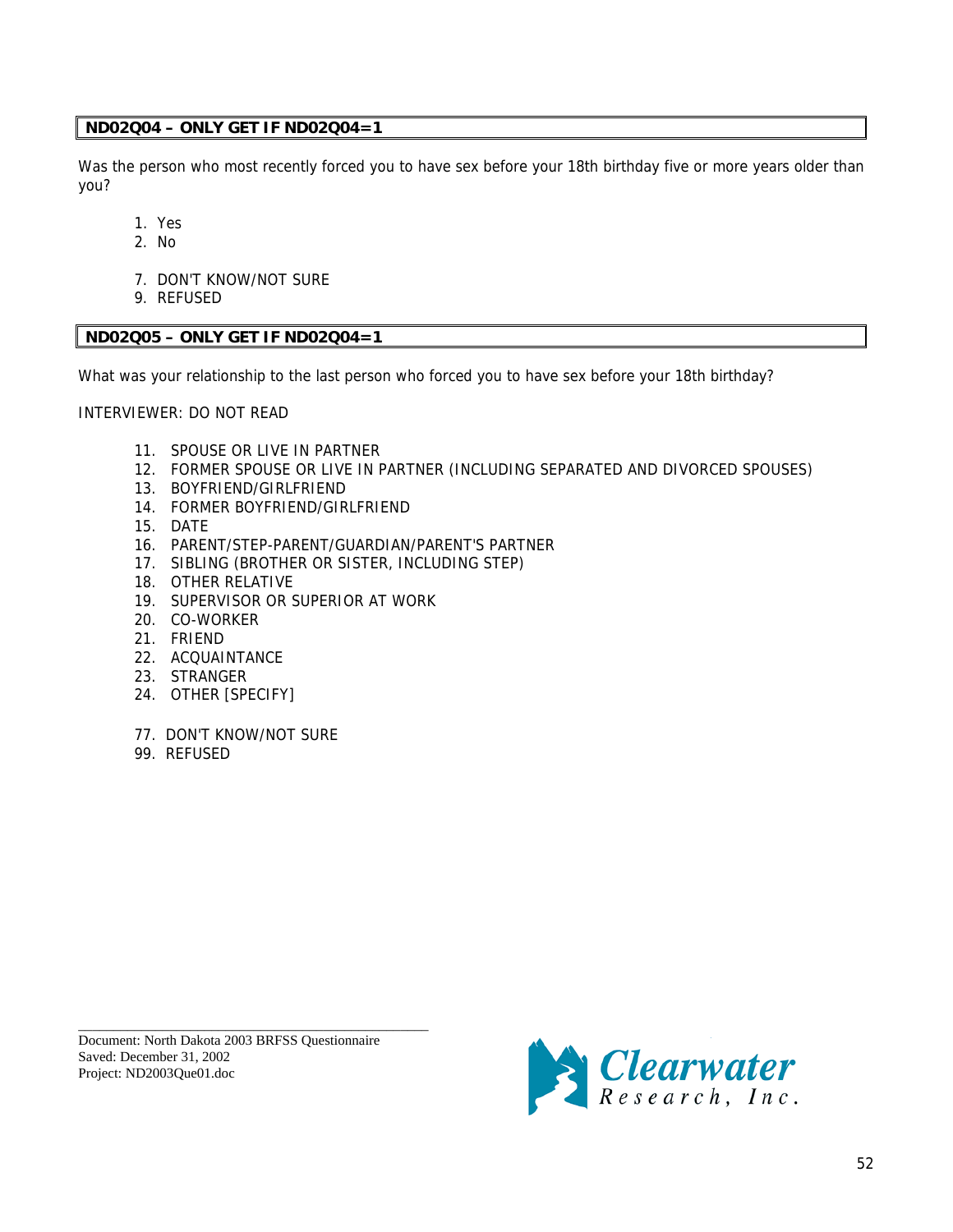### **ND02Q06**

Have you ever been threatened, coerced, or physically forced to engage in any unwanted sexual acts that did not result in intercourse or penetration?

This can include unwanted attempted penetration / intercourse or unwanted touching.

- 1. Yes
- 2. No **SKIP (IF ND02Q01 = 1 OR ND02Q03=1 THEN GO TO ND02Q09 ELSE GO TO CLOSING)**
- 7. DON'T KNOW/NOT SURE
- 9. REFUSED

### **ND02Q07 - ONLY GET IF ND02Q06=1**

Did this occur before or after your 18th birthday?

- 1. Before
- 2. After
- 3. Both
- 7. DON'T KNOW/NOT SURE
- 9. REFUSED

Document: North Dakota 2003 BRFSS Questionnaire Saved: December 31, 2002 Project: ND2003Que01.doc

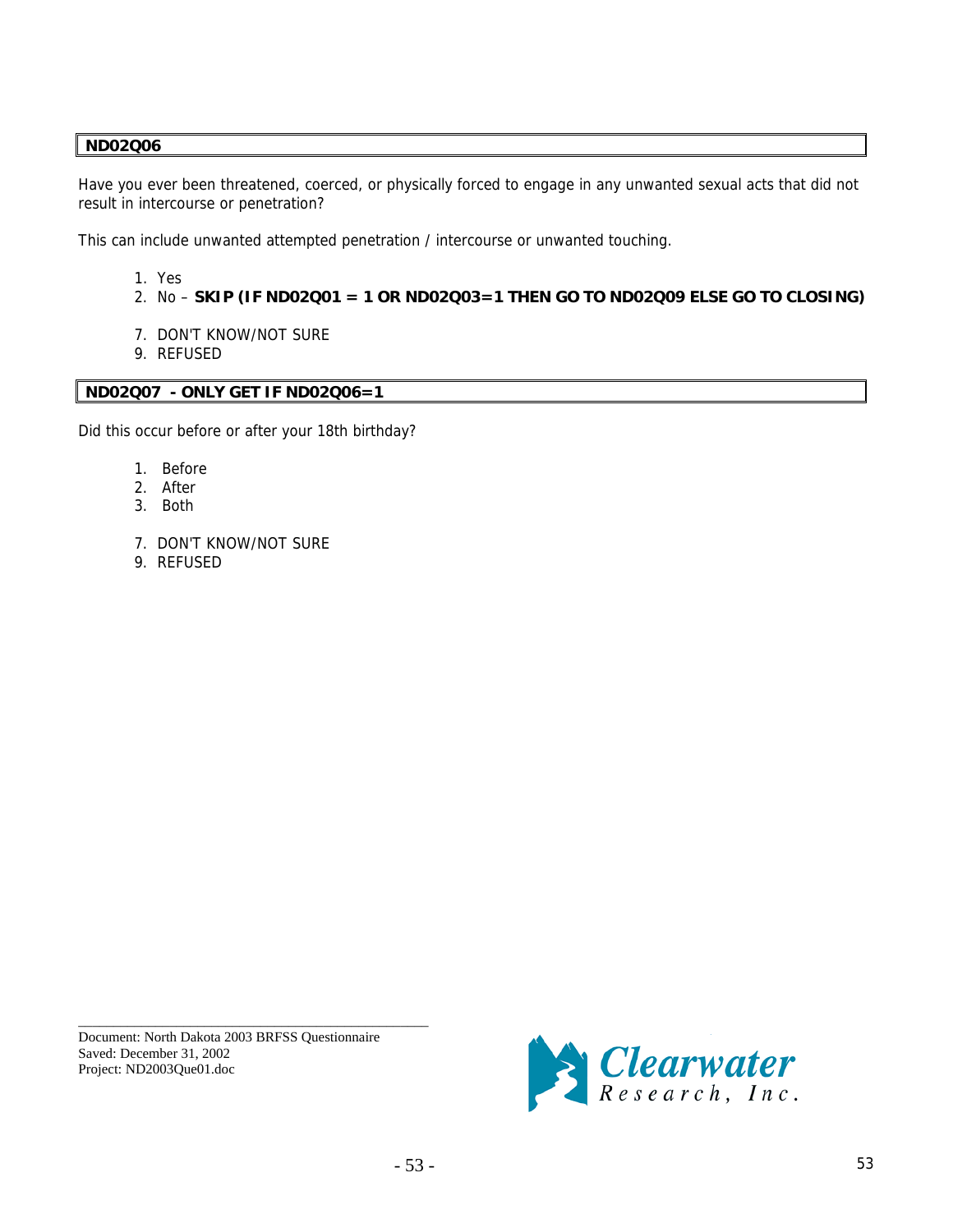### **ND02Q08 - ONLY GET IF ND02Q06=1**

What was your relationship to the last person who threatened, coerced, or physically forced you to engage in unwanted sexual acts that did not result in intercourse or penetration?

This can include unwanted attempted penetration/ intercourse or unwanted touching.

### INTERVIEWER: DO NOT READ

- 11. Spouse or live in partner
- 12. Former spouse or live in partner (including separated and divorced spouses)
- 13. Boyfriend/girlfriend
- 14. Former boyfriend/girlfriend
- 15. Date
- 16. Parent/Step-Parent/Guardian/Parent's partner
- 17. Sibling (brother or sister, including step)
- 18. Other Relative
- 19. Supervisor or superior at work
- 20. Co-worker
- 21. Friend
- 22. Acquaintance
- 23. Stranger
- 24. Other [specify]
- 77. DON'T KNOW/NOT SURE
- 99. REFUSED

Document: North Dakota 2003 BRFSS Questionnaire Saved: December 31, 2002 Project: ND2003Que01.doc